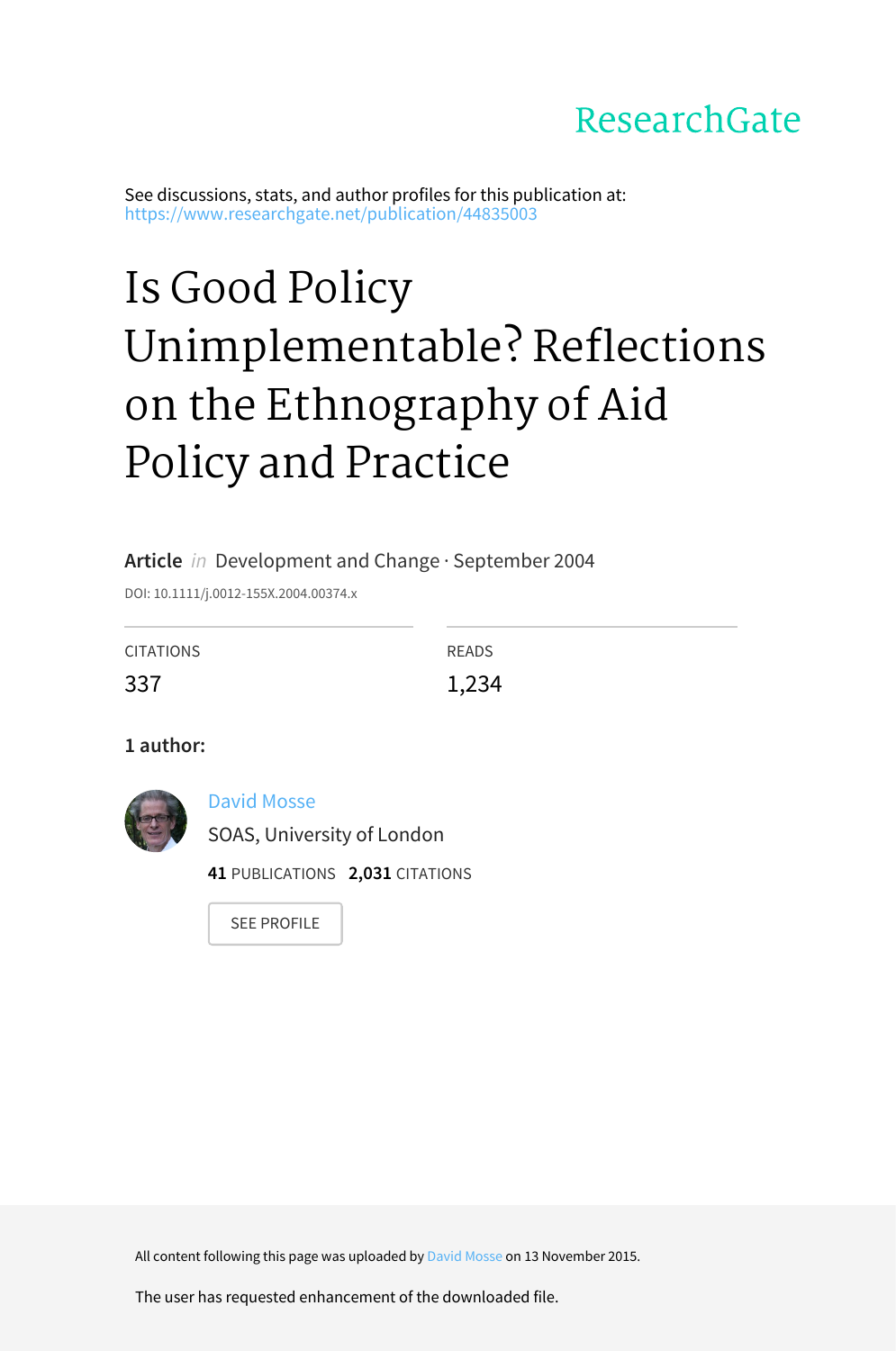### Is Good Policy Unimplementable? Reflections on the Ethnography of Aid Policy and Practice

#### [David Mosse](https://www.researchgate.net/profile/David_Mosse?el=1_x_100&enrichId=rgreq-76f13619c6ac3ce358b5a420cbad09cb-XXX&enrichSource=Y292ZXJQYWdlOzQ0ODM1MDAzO0FTOjI5NTIzNTY4MzkzMDExM0AxNDQ3NDAxMDgwNTk5)

#### **ABSTRACT**

Despite the enormous energy devoted to generating the right policy models in development, strangely little attention is given to the relationship between these models and the practices and events that they are expected to generate or legitimize. Focusing on the unfolding activities of a development project over more than ten years as it falls under different policy regimes, this article challenges the assumption that development practice is driven by policy, suggesting that the things that make for 'good policy' — policy which legitimizes and mobilizes political support — in reality make it rather unimplementable within its chosen institutions and regions. But although development practice is driven by a multi-layered complex of relationships and the culture of organizations rather than policy, development actors work hardest of all to maintain coherent representations of their actions as instances of authorized policy, because it is always in their interest to do so. The article places these observations within the wider context of the anthropology of development and reflects on the place, method and contribution of development ethnography.

#### INTRODUCTION

There is, today, a preoccupation among development agencies and researchers with getting policy right; with exerting influence over policy, linking research to policy, and of course with implementing policy around the world. An abundance of government White Papers, mission statements, and strategic plans, civil society consultations, and policy forums indicate a striving for coherence in development policy at the global level, while

This article is informed by many years' work as a consultant for the UK Department for International Development (DFID) with the Indo-British Rainfed Farming Project (IBRFP), and by work supported by a DFID Social Development research grant. The ethnographic data upon which this argument is based are found in my *Cultivating Development* (Mosse, 2004). The views expressed here are my own and do not reflect those of DFID, 'KBCL' or the IBRFP project. Nonetheless I am grateful to all in the project who have given me ideas and critical feedback over the years, for comments received at seminars at SOAS, Berkeley, Wageningen, DFID and the World Bank, and from two anonymous referees, and to Ingie Hovland for her critical reading of an earlier draft.

Development and Change 35(4): 639–671 (2004).  $\odot$  Institute of Social Studies 2004. Published by Blackwell Publishing, 9600 Garsington Road, Oxford OX4 2DQ, UK and 350 Main St., Malden, MA 02148, USA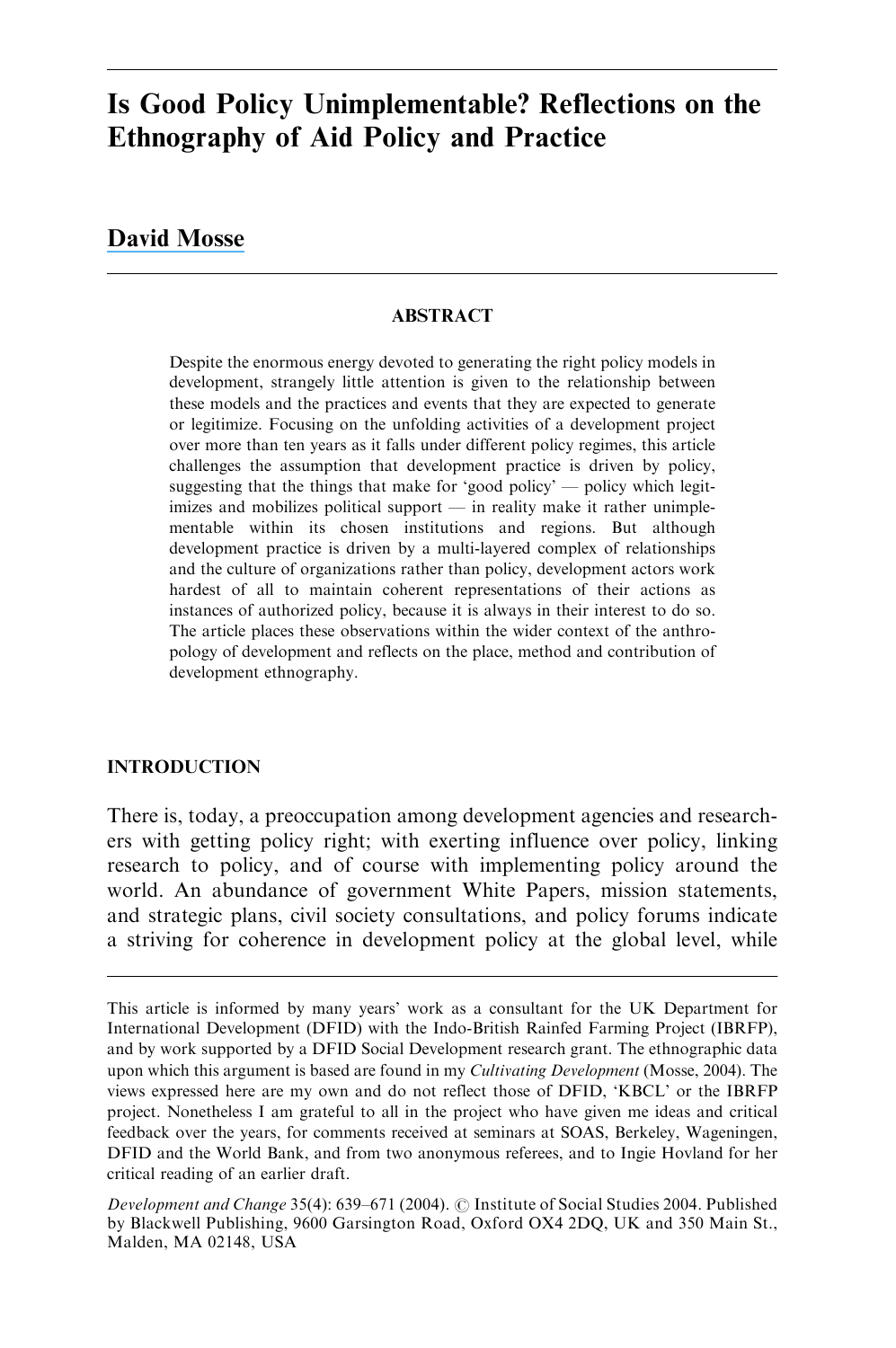strategies, models and designs express policy at the project level.<sup>1</sup> For many working in development, getting theory right is the key to addressing the failures and disappointments of development; although the policy process ensures that policies do not command loyalty for long. Better theory, new paradigms and alternative frameworks are constantly needed. In the development policy marketplace the orientation is always 'future positive' (Edwards, 1999).

Despite the enormous energy devoted to generating the right policy models, however, there is surprisingly little attention paid to the relationship between these models and the practices and events that they are expected to generate or legitimize in particular contexts. The intense focus on the future, on new beginnings, is rarely moderated by an analysis of the past in development (Quarles van Ufford et al., 2003: 13). At best, the relationship between policy and practice is understood in terms of an unintended 'gap' between theory and practice, to be reduced by better policy more effectively implemented. But what if development practice is not driven by policy? What if the things that make for good policy are quite different from those that make it implementable? What if the practices of development are in fact concealed rather than produced by policy? What if, instead of policy producing practice, practices produce policy, in the sense that actors in development devote their energies to maintaining coherent representations regardless of events?

These are some of the questions that I want to address in this article by reflecting on the ten year experience of a DFID rural development project in western India which was framed by a new 'participatory approach' (goal, strategy and design). These days projects are not very fashionable instruments of policy in international development agencies. They have lost ground to the greater ambitions of sector-wide approaches, state-level partnerships and policy-based budgetary assistance as the means to reduce global poverty. As then UK Secretary of State for International Development recently put it, we have to 'move away from funding a proliferation of projects to backing poverty reduction strategies drawn up by developing countries themselves.'2 Have we really learnt all that we can from projects? I will suggest that important lessons remain to be understood from them — about the relationship between policy and practice, the politics of partnership, the

<sup>1.</sup> The justification for adopting a broad conception of policy here is the strong interconnection that exists between project designs (causal theories, e.g., summarized in logical frameworks), policy models (frameworks and approaches, e.g., sustainable rural livelihoods) and the wider policy of a donor agency (e.g., participatory and poverty focused development). So, while much of the focus of the paper will be on policy as project design, model and approach, it will become clear (a) that these acquire form and win (or lose) legitimacy because they articulate (or fail to articulate) wider policy ambitions; and (b) that project exemplars are necessary to frame and sustain wider policy itself.

<sup>2.</sup> Clare Short, Draft speech for the Johannesburg summit on Sustainable Development, July 2002.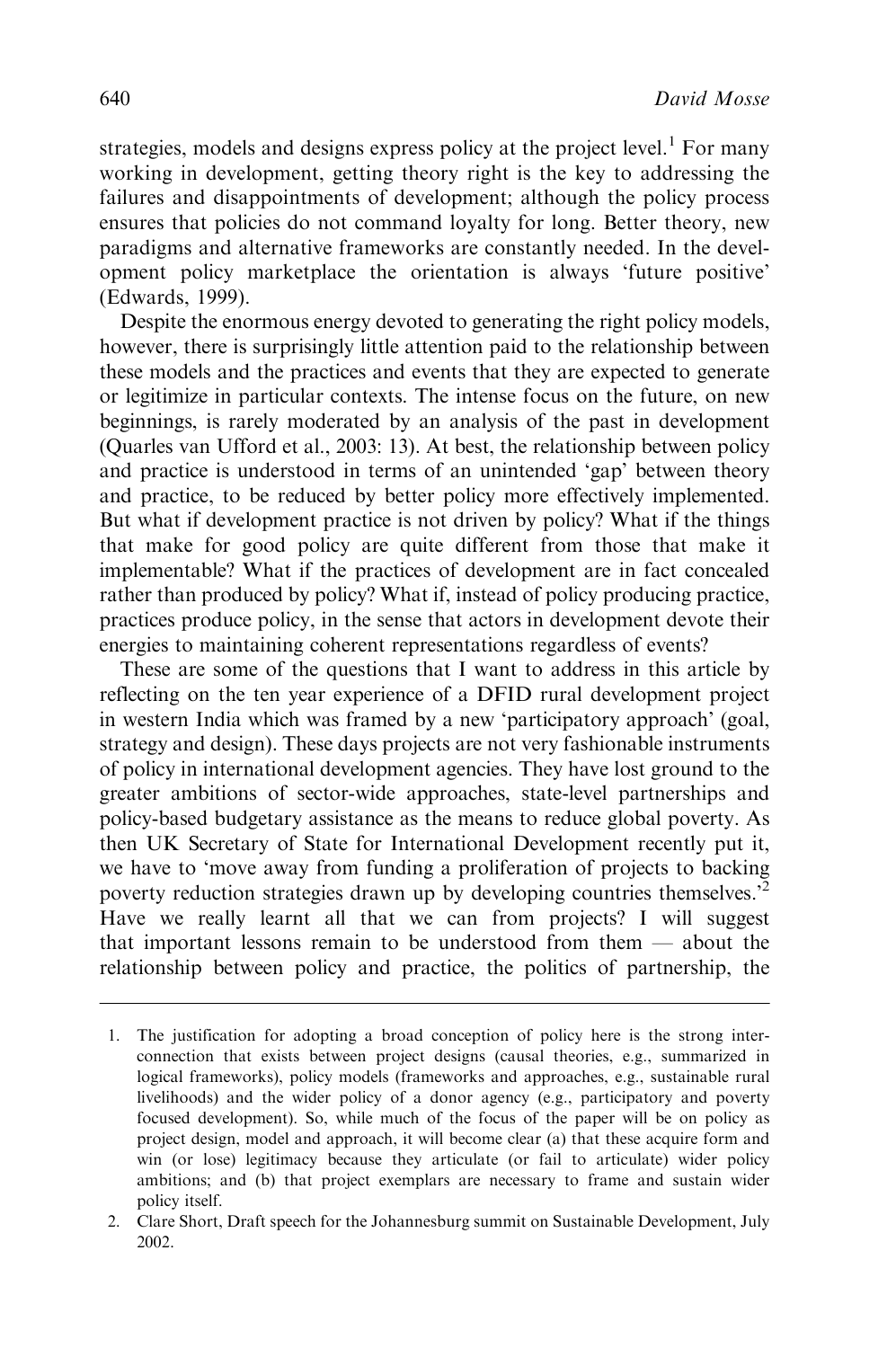co-existence of different agendas and interests, about the production of success or failure, or about the effects of policy change on organizations. Furthermore, I will argue that these issues have a greater not a lesser significance with a move 'upstream' in international development that only increases the black box of unknowing between development policy and its effects.

I should make it clear, however, that this is neither an evaluation, nor an overview of a development project. It is not a commentary on appropriate approaches or strategies, solutions to problems, success or failure. I am not concerned here with 'best practice' or lessons for replication. Rather, my concern is with the relationship between policy models of all kinds and the practices they are supposed to generate. This is an attempt to prise open the large black box that exists between policy prescriptions, on the one hand, and poverty reducing effects on the other. Secondly, I am not interested, as some critical analysts are, with passing judgement on development. My concern is not whether, but how development works. The approach is *ethnographic*. I will begin this article by setting out an intellectual context for the ethnography of development, before narrating a development story, and finally drawing out some methodological implications for development ethnography.

#### INSTRUMENTAL AND CRITICAL PERSPECTIVES ON POLICY AND **PRACTICE**

Understanding the relationship between policy discourse and field practices has been hampered by the dominance of two opposing views on development policy. These can be caricatured as follows. On the one hand there is an instrumental view of policy as rational problem solving — directly shaping the way in which development is done. On the other hand there is a *critical view* that sees policy as a rationalizing discourse concealing hidden purposes of bureaucratic power or dominance, in which the true political intent of development is hidden behind a cloak of rational planning (for example, [Escobar,](https://www.researchgate.net/publication/272925235_Encountering_Development_The_Making_and_Unmaking_of_the_Third_World?el=1_x_8&enrichId=rgreq-76f13619c6ac3ce358b5a420cbad09cb-XXX&enrichSource=Y292ZXJQYWdlOzQ0ODM1MDAzO0FTOjI5NTIzNTY4MzkzMDExM0AxNDQ3NDAxMDgwNTk5) [1995; Ferguson, 1994;](https://www.researchgate.net/publication/272925235_Encountering_Development_The_Making_and_Unmaking_of_the_Third_World?el=1_x_8&enrichId=rgreq-76f13619c6ac3ce358b5a420cbad09cb-XXX&enrichSource=Y292ZXJQYWdlOzQ0ODM1MDAzO0FTOjI5NTIzNTY4MzkzMDExM0AxNDQ3NDAxMDgwNTk5) cf. Shore and Wright, 1997). Neither of these views does justice to the complexity of policy-making and its relationship to project practice, or to the creativity and skill involved in negotiating development.

First, from an instrumental view, the usual concern is how to implement policy, how to realize programme designs in practice. In recent years, the international development shift away from narrow technology-led micromanaged projects to wider programme goals of sector and state-level reform has required more sophisticated models capable of dealing with development as a transactional process linking policy goals and outcomes (see [Brinkerhoff,](https://www.researchgate.net/publication/4979123_Process_perspectives_on_policy_change_Highlighting_implementation?el=1_x_8&enrichId=rgreq-76f13619c6ac3ce358b5a420cbad09cb-XXX&enrichSource=Y292ZXJQYWdlOzQ0ODM1MDAzO0FTOjI5NTIzNTY4MzkzMDExM0AxNDQ3NDAxMDgwNTk5) [1996;](https://www.researchgate.net/publication/4979123_Process_perspectives_on_policy_change_Highlighting_implementation?el=1_x_8&enrichId=rgreq-76f13619c6ac3ce358b5a420cbad09cb-XXX&enrichSource=Y292ZXJQYWdlOzQ0ODM1MDAzO0FTOjI5NTIzNTY4MzkzMDExM0AxNDQ3NDAxMDgwNTk5) [Mosse, 1998](https://www.researchgate.net/publication/248645614_Process_-_orientated_approaches_to_development_practice_and_social_research?el=1_x_8&enrichId=rgreq-76f13619c6ac3ce358b5a420cbad09cb-XXX&enrichSource=Y292ZXJQYWdlOzQ0ODM1MDAzO0FTOjI5NTIzNTY4MzkzMDExM0AxNDQ3NDAxMDgwNTk5)); but the approach is no less managerial, no less concerned with bringing institutional reality into line with policy prescription. Indeed, the more complex development problems become, and the more uncertain the relationship between policy prescription and development outcome, the more necessary are simplifying models of change and detailed planning and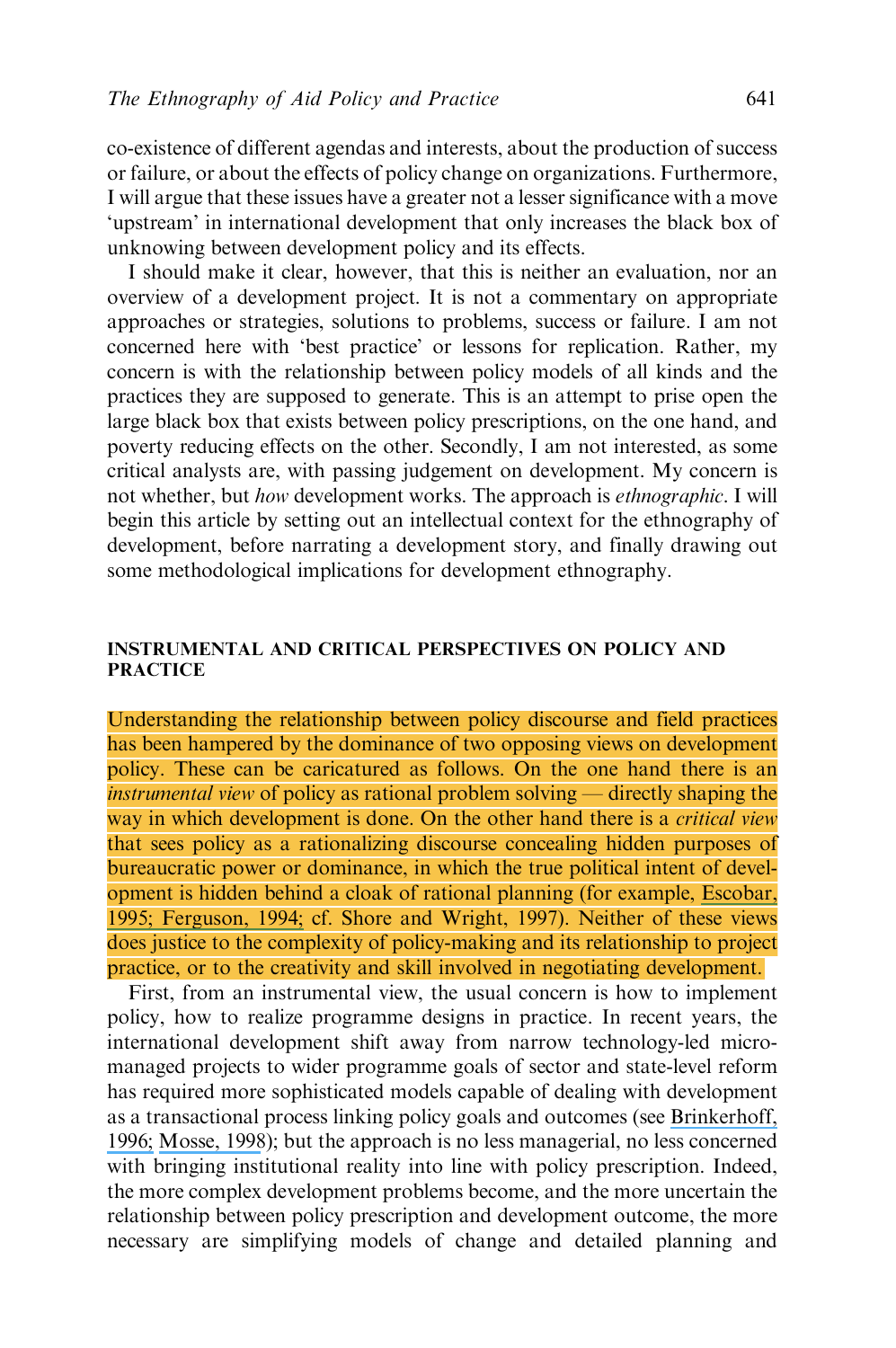management procedures (cf. [Rondinelli, 1983: 90\).](https://www.researchgate.net/publication/37906568_Development_Projects_as_Policy_Experiments_an_Adaptive_Approach_to_Development_Administration?el=1_x_8&enrichId=rgreq-76f13619c6ac3ce358b5a420cbad09cb-XXX&enrichSource=Y292ZXJQYWdlOzQ0ODM1MDAzO0FTOjI5NTIzNTY4MzkzMDExM0AxNDQ3NDAxMDgwNTk5) Arguably, international development is characterized by a new managerialism, driven by two trends: on the one hand, a narrowing of the ends of development to quantified international development targets for the reduction of poverty, ill-health and illiteracy (OECD,  $1996$ );<sup>3</sup> but, on the other, a widening of its *means*. Whereas until the 1980s technology-led growth or the mechanisms of the market provided the instruments of development, today good government, a vibrant civil society and democracy are also pre-requisites of poverty reduction.<sup>4</sup> In the extreme, nothing short of the managed reorganization of state and society is necessary to deliver on international development targets (and — since underdevelopment is now dangerous — to secure global security; Duffield  $2001$ <sup>5</sup>. As a 'means', social life is instrumentalized in new international public policy through policy-driven ideas such as social capital, civil society or good governance that theorize relationships between society, democracy and poverty reduction so as to extend the scope of rational design and social engineering from the technical and economic realm to the social and cultural (ibid.: 9). My point here is that if questions are to be raised about the relationship between policy and practice, design and outcome, in rational planning frameworks within the micro-world of the project, how much more important are such questions within the wider framework of contemporary international development.<sup>6</sup>

The second, critical, view works from opposite assumptions. It takes the failure of development interventions as self-evident. Here there is no surprise that management models which isolate interventions from the history and social and political realities of the 'third world', or bend these realities into the discipline-bound logics of diagnosis and prescription (whether in health, agriculture or education), do not achieve their stated ends (Long,

6. It would be a separate task to examine aid policy as a political project of strategic global governance (see Duffield, 2001).

<sup>3.</sup> These targets include 'a reduction by one-half in the proportion of people living in extreme poverty by 2015, universal primary education in all countries by 2015, a reduction by twothirds in infant and under-five mortality rates and by three-fourths in maternal mortality by 2015' (DFID, 1997).

<sup>4.</sup> Following Duffield (2001: 7–8) these may also be viewed as the criteria or preconditions for inclusion in the global economy. Correspondingly social (and economic) exclusion is what defines 'the South' — increasingly the location not just of poverty, but of conflict and instability, criminal activity, and terrorism. The international response to 'dangerous underdevelopment' is not globally inclusive economic development but 'global poor relief and riot control' (ibid., citing Robert Cox).

<sup>5.</sup> It is significant that DFID's policy papers (DFID, 1997, 2000) adopt the notion of the elimination of poverty, which implies boundaries beyond which poverty (or ill-health) can vanish forever. Here, as Parkin (1995) points out (with reference to medical thinking in East Africa), is a sort of 'black hole' solution to problems, which stands in contrast to the idea that poverty (or disease) is relational and requires constant counterwork; it is a managerial idea that may not easily fit with the concerns and options of people themselves.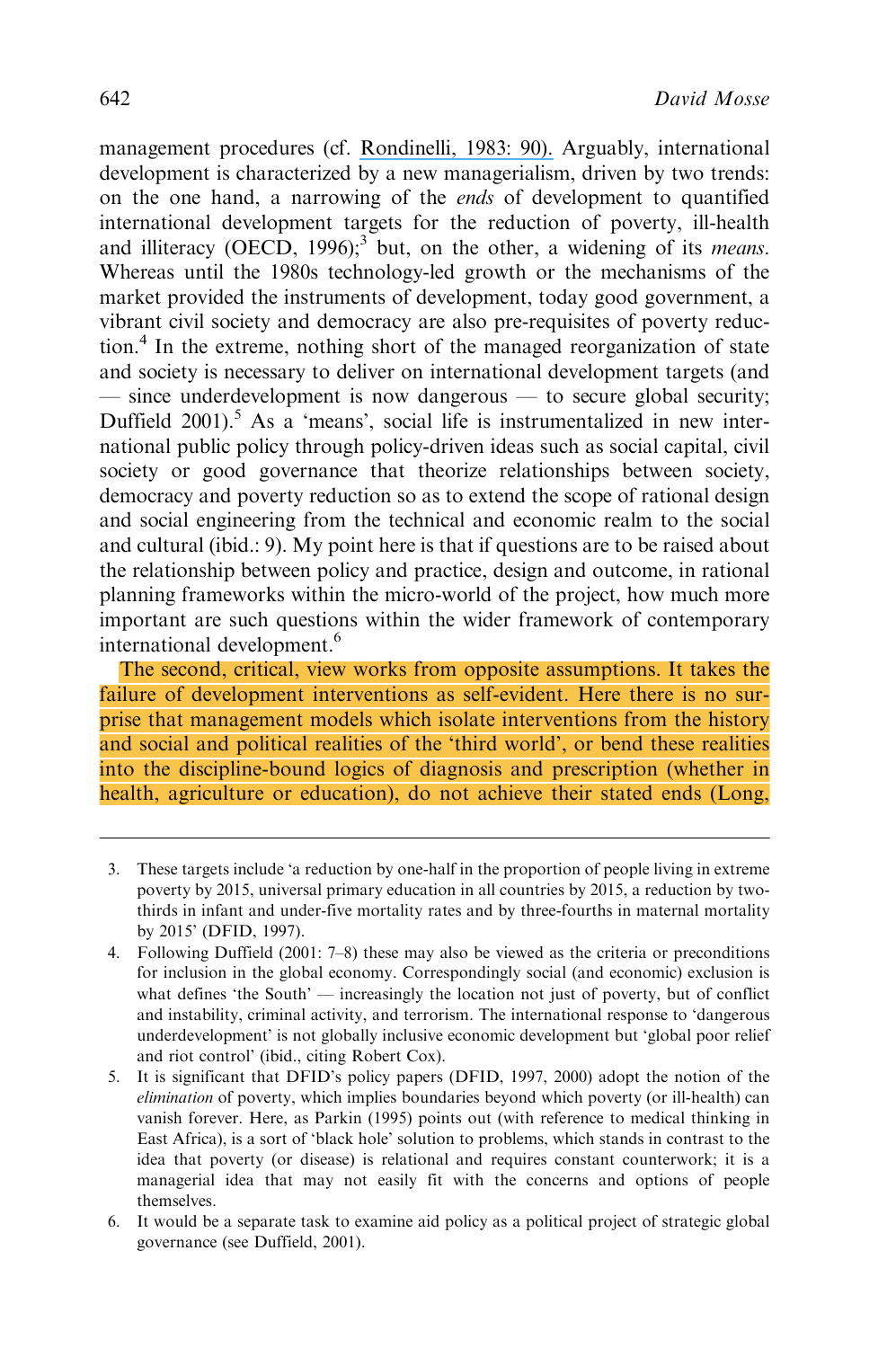2001: 32–4). However, the critics do not really dispense with the instrumentality of development so much as substitute a set of real, undisclosed or unintended ends or effects for the stated goals of development planning.<sup>7</sup> A now extensive literature argues that development's rational models achieve cognitive control and social regulation; they enhance state capacity and expand bureaucratic control (particularly over marginal areas and people); they reproduce hierarchies of knowledge (scientific over indigenous) and society (developer over 'to be developed') and they fragment, subjugate, silence or erase the local, all the while 'whisk[ing] these political effects out of sight' through technical discourses that naturalize poverty and objectify the poor and depoliticize development (Ferguson, 1994; see Long, 2001; [Ludden, 1992;](https://www.researchgate.net/publication/312913190_India) [Scott, 1998;](https://www.researchgate.net/publication/200507837_Seeing_Like_A_State_How_Certain_Schemes_to_Improve_the_Human_Condition_Have_Failed?el=1_x_8&enrichId=rgreq-76f13619c6ac3ce358b5a420cbad09cb-XXX&enrichSource=Y292ZXJQYWdlOzQ0ODM1MDAzO0FTOjI5NTIzNTY4MzkzMDExM0AxNDQ3NDAxMDgwNTk5) [Skaria, 1998;](https://www.researchgate.net/publication/249214912_Hybrid_Histories_Forests_Frontiers_and_Wildness_in_Western_India?el=1_x_8&enrichId=rgreq-76f13619c6ac3ce358b5a420cbad09cb-XXX&enrichSource=Y292ZXJQYWdlOzQ0ODM1MDAzO0FTOjI5NTIzNTY4MzkzMDExM0AxNDQ3NDAxMDgwNTk5) [Tsing, 1993](https://www.researchgate.net/publication/282003885_In_the_Realm_of_the_Diamond_Queen?el=1_x_8&enrichId=rgreq-76f13619c6ac3ce358b5a420cbad09cb-XXX&enrichSource=Y292ZXJQYWdlOzQ0ODM1MDAzO0FTOjI5NTIzNTY4MzkzMDExM0AxNDQ3NDAxMDgwNTk5)).

Recently the critical eye has turned on policy which labels itself participatory, bottom-up, community-driven or even indigenous (such as [Chambers, 1983](https://www.researchgate.net/publication/44824480_Whose_Reality_Counts_Putting_First_Last?el=1_x_8&enrichId=rgreq-76f13619c6ac3ce358b5a420cbad09cb-XXX&enrichSource=Y292ZXJQYWdlOzQ0ODM1MDAzO0FTOjI5NTIzNTY4MzkzMDExM0AxNDQ3NDAxMDgwNTk5), [1997](https://www.researchgate.net/publication/44824480_Whose_Reality_Counts_Putting_First_Last?el=1_x_8&enrichId=rgreq-76f13619c6ac3ce358b5a420cbad09cb-XXX&enrichSource=Y292ZXJQYWdlOzQ0ODM1MDAzO0FTOjI5NTIzNTY4MzkzMDExM0AxNDQ3NDAxMDgwNTk5); Chambers et al., 1989), which does not reverse or modify development's hegemony so much as provide more effective instruments with which to advance external interests and agendas while further concealing the agency of outsiders, or the more local political manipulations of elites, behind the beguiling rhetoric of 'people's control' (Cook and Kothari, 2001; Mosse, 2001). 'Community', 'indigenous', 'local knowledge', 'people's planning' — these categories which promised keys to counter topdown technocratic approaches and to unlock the power of development for the poor turn out to be dangerous counterfeits, products of modernity, trailing colonial histories of bureaucratically invented custom and tradition ([Mosse, 1999;](https://www.researchgate.net/publication/51744108_Colonial_and_Contemporary_Ideologies_of_) [Sundar, 2000](https://www.researchgate.net/publication/229560312_Unpacking_the_)). Moreover, the techniques of participation themselves (such as PRA) turn out to be disciplinary technologies deployed to produce 'proper' beneficiaries with planning knowledge out of local people and their ways of thinking and doing.

In short, for the critics, development and its various discourses (understood as policies and practices) have both institutional effects (maintaining relations of power) and ideological effects (depoliticization) (Ferguson, 1994). Power manifests itself as the cunning of reason and populism (cf. Agrawal, 1996: 470). Development is not policy to be implemented, but domination to be resisted. And such resistance is celebrated, for example, in the activist documentation of social movements against resettlement schemes or large dams or the logging of the forest or a multitude of smaller acts such as uprooting trees, pulling down fences or destroying irrigation ditches in order to protect rights to land, grazing or water.

These contrasted instrumental and critical views have blocked the way for a more insightful ethnography of development capable of opening up the implementation black box so as to address the relationship between policy

<sup>7.</sup> Whether these are viewed as conspiratorial ends or unintended 'instrument effects' (Ferguson, 1994) rather depends upon the theory of agency involved.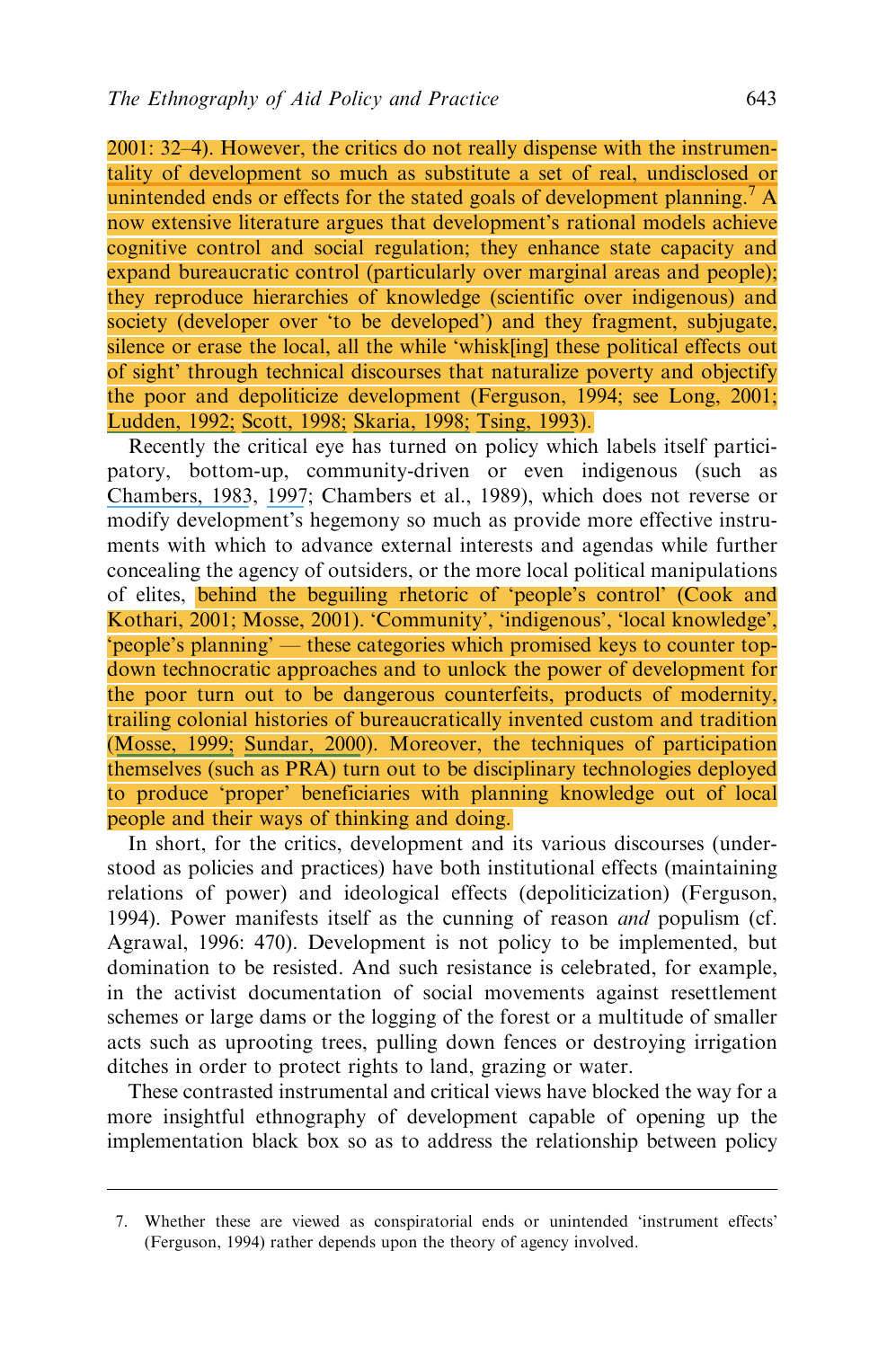and event. Instrumental views are only too obviously naive in relation to the institutional politics of development. But the critical turn in the anthropology of development is also an ethnographic blind alley, which merely replaces the instrumental rationality of policy with the anonymous automaticity of the machine. Development's effects occur, James Ferguson writes, 'behind the backs or against the wills of even the most powerful actors' (1994: 18). The relentless Foucauldian micro-physics of power occur beyond the intelligence of the actors; although not that of the decoding anthropologist. This is a 'new functionalist' sociology that, as Latour (2000) puts it, substitutes false objects with real ones — development with social function (for instance, the extension of bureaucratic power) — and therefore destroys its object.<sup>8</sup> Once the substitution is complete, there is nothing to say. Little wonder that critics such as Ferguson apparently spend so little of their time talking to development workers. Both the critical and the instrumental perspective, then, divert attention away from the complexity of policy as institutional practice, from the social life of projects, organizations and professionals and the diversity of interests behind policy models and the perspectives of actors themselves.

#### CONCERNS OF A NEW ETHNOGRAPHY OF DEVELOPMENT

Recent ethnography of development has begun to blur the bold contours drawn by both rational planning and domination/resistance frameworks. Some has drawn on Foucault's notion of governmentality  $-$  'a type of power which both acts on and through the agency and subjectivity of individuals as ethically free and rational subjects' (Shore and Wright, 1997:  $6$ ) — to show how policy regulates social life and makes subjects and citizens, not by repression and overt control, but through a productive power which engenders subjectivities and aspirations (Foucault, 1977: 194; Li, 1999: 296). Other authors, also arguing that the domination/resistance frame is too restrictive to grasp the nature of agency from below, point out that amidst even the most extreme forms of development imposition such as the forced resettlement of 'indigenous' people following dam construction, along with those who confront the contractors out of anger or frustration, there will be some who say 'this will mean a new day for us'; 'we will be much better off' ([Fletcher, 2001](https://www.researchgate.net/publication/233278535_What_Are_We_Fighting_For_Rethinking_Resistance_in_a_Pewenche_Community_in_Chile?el=1_x_8&enrichId=rgreq-76f13619c6ac3ce358b5a420cbad09cb-XXX&enrichSource=Y292ZXJQYWdlOzQ0ODM1MDAzO0FTOjI5NTIzNTY4MzkzMDExM0AxNDQ3NDAxMDgwNTk5)). In a variety of ways the new ethnography

<sup>8.</sup> [Sahlins \(1999\)](https://www.researchgate.net/publication/272588612_Two_or_Three_Things_That_I_Know_about_Culture?el=1_x_8&enrichId=rgreq-76f13619c6ac3ce358b5a420cbad09cb-XXX&enrichSource=Y292ZXJQYWdlOzQ0ODM1MDAzO0FTOjI5NTIzNTY4MzkzMDExM0AxNDQ3NDAxMDgwNTk5) takes to task the 'afterologists', those new functionalists who would explain away culture as invented tradition whose truth is found in political utilities and instrumental effects; who indulge in 'explanation by way of elimination'. Otherwise we end up only knowing everything 'functionally, as devices of power . . . ; not substantially or structurally' (ibid.: 404). In similar vein, to point out that development activities serve certain interests or have certain political effects is not to explain the motivations and meanings of those involved or to undermine its ethic (cf. [Crewe and Harrison, 1998](https://www.researchgate.net/publication/44824135_Whose_Development_An_Ethnography_of_Aid?el=1_x_8&enrichId=rgreq-76f13619c6ac3ce358b5a420cbad09cb-XXX&enrichSource=Y292ZXJQYWdlOzQ0ODM1MDAzO0FTOjI5NTIzNTY4MzkzMDExM0AxNDQ3NDAxMDgwNTk5)). The effect of things does not explain their properties.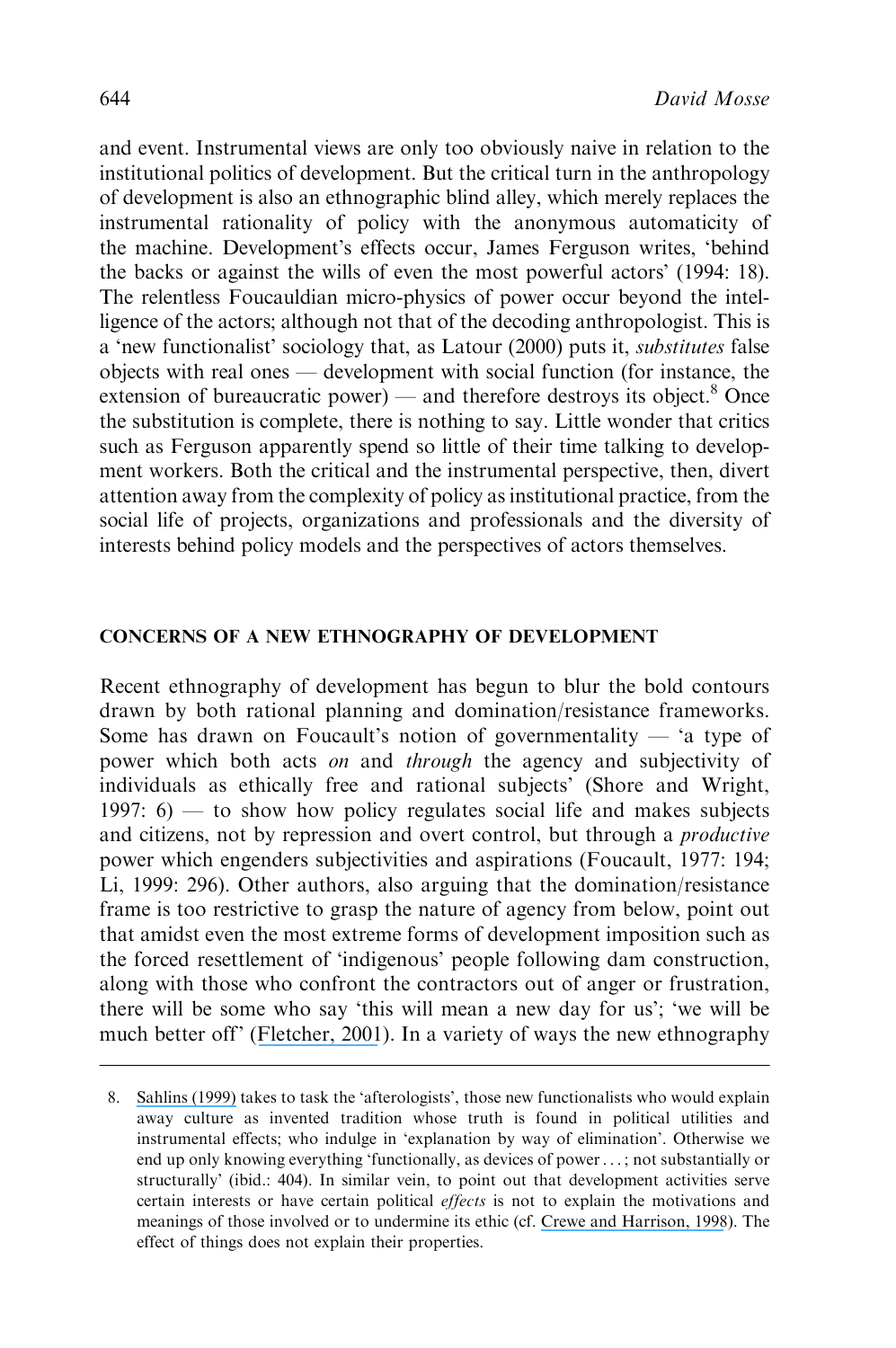of development is distinctly uncomfortable with monolithic notions of dominance, resistance, hegemonic relations and the implication of false consciousness among the developed (or the developers).

Michel de Certeau has added subtlety to the understanding of agency by alerting us to the devious, dispersed and subversive 'consumer practices' which are 'not manifest through [their] own products, but rather through [their] ways of using the products imposed by a dominant economic order' (de Certeau, 1984: xiii, emphasis in original). In other words, while 'beneficiaries' may consent to dominant models — using the authorized scripts given them by projects — they make of them something quite different (ibid.). It is in this sense that we can think with James Scott (1990) in terms of the existence of 'hidden transcripts' alongside the 'public transcripts' of development policy. What is of interest is less the relationship between policy and implementation, or dominance and resistance, and more that between public and hidden transcripts; between the ' ''monotheistic privilege'' of dominant policy models' and the ' ''polytheism'' of scattered practices' surviving below (de Certeau, 1984: 48).

Another thing the new ethnography of development shows is that governance brought by development schemes cannot be imposed; it requires collaboration and compromise. Reputation and legitimacy (upon which governance depends) are scarce resources for governments, donors, state development agencies or even NGOs operating in competitive environments ([Li, 1999](https://www.researchgate.net/publication/249426038_Compromising_PowerDevelopmentCulture_and_Rule_in_Indonesia?el=1_x_8&enrichId=rgreq-76f13619c6ac3ce358b5a420cbad09cb-XXX&enrichSource=Y292ZXJQYWdlOzQ0ODM1MDAzO0FTOjI5NTIzNTY4MzkzMDExM0AxNDQ3NDAxMDgwNTk5)). Claims to success are always fragile, and counter-claims about development outcomes are 'points of political leverage' (ibid.: 297).<sup>9</sup> There is always 'the possibility of exposure and disgrace . . . [an] uneasy sub-text of political jokes and cynical reflections on the pomposity of a speech, the tedium of a spectacle or the stupidity of a plan — reflections that, while they criticise another also implicate the self' (ibid.: 299). Since success is fragile and failure a political problem, hegemony has to be worked out not imposed; it is 'a terrain of struggle' (ibid.: 316). The critics of development, Li points out, emphasized the *project* of rule, but missed the political contests, the feigned compliance, the compromises and contingencies involved in the accomplishment of rule (ibid.: 295). This ( pace Ferguson) makes the promises and practices of development deeply political (cf. [Gupta, 1998;](https://www.researchgate.net/publication/240592581_Post_Colonial_Developments_Agriculture_in_the_Making_of_Modern_India?el=1_x_8&enrichId=rgreq-76f13619c6ac3ce358b5a420cbad09cb-XXX&enrichSource=Y292ZXJQYWdlOzQ0ODM1MDAzO0FTOjI5NTIzNTY4MzkzMDExM0AxNDQ3NDAxMDgwNTk5) [Moore, 2000](https://www.researchgate.net/publication/249425662_The_Crucible_of_Cultural_Politics_Reworking_Development_in_Zimbabwe)). Amita Baviskar (forthcoming), working on decentralized natural resource development in India, shows how schemes work so as to secure political consent while Tania Li, studying state resettlement programmes in Indonesia, reveals the inherent vulnerability of policy models and 'bureaucratic schemes for ordering and classifying

<sup>9.</sup> Recent anthropological treatment of the state and bureaucracy also cautions against assertions about the state as a unified source of intention and power, the extension of bureaucratic power, of mistaking policy intent for practical outcome, or failing to understand the fragile self-representation of state or bureaucracy (Abrams, 1988; see Fuller and Harriss, 2000; [Scott, 1998;](https://www.researchgate.net/publication/200507837_Seeing_Like_A_State_How_Certain_Schemes_to_Improve_the_Human_Condition_Have_Failed?el=1_x_8&enrichId=rgreq-76f13619c6ac3ce358b5a420cbad09cb-XXX&enrichSource=Y292ZXJQYWdlOzQ0ODM1MDAzO0FTOjI5NTIzNTY4MzkzMDExM0AxNDQ3NDAxMDgwNTk5) [Sivaramakrishnan, 1999](https://www.researchgate.net/publication/270588855_Modern_Forests_Statemaking_and_Environmental_Change_in_Colonial_Eastern_India?el=1_x_8&enrichId=rgreq-76f13619c6ac3ce358b5a420cbad09cb-XXX&enrichSource=Y292ZXJQYWdlOzQ0ODM1MDAzO0FTOjI5NTIzNTY4MzkzMDExM0AxNDQ3NDAxMDgwNTk5)).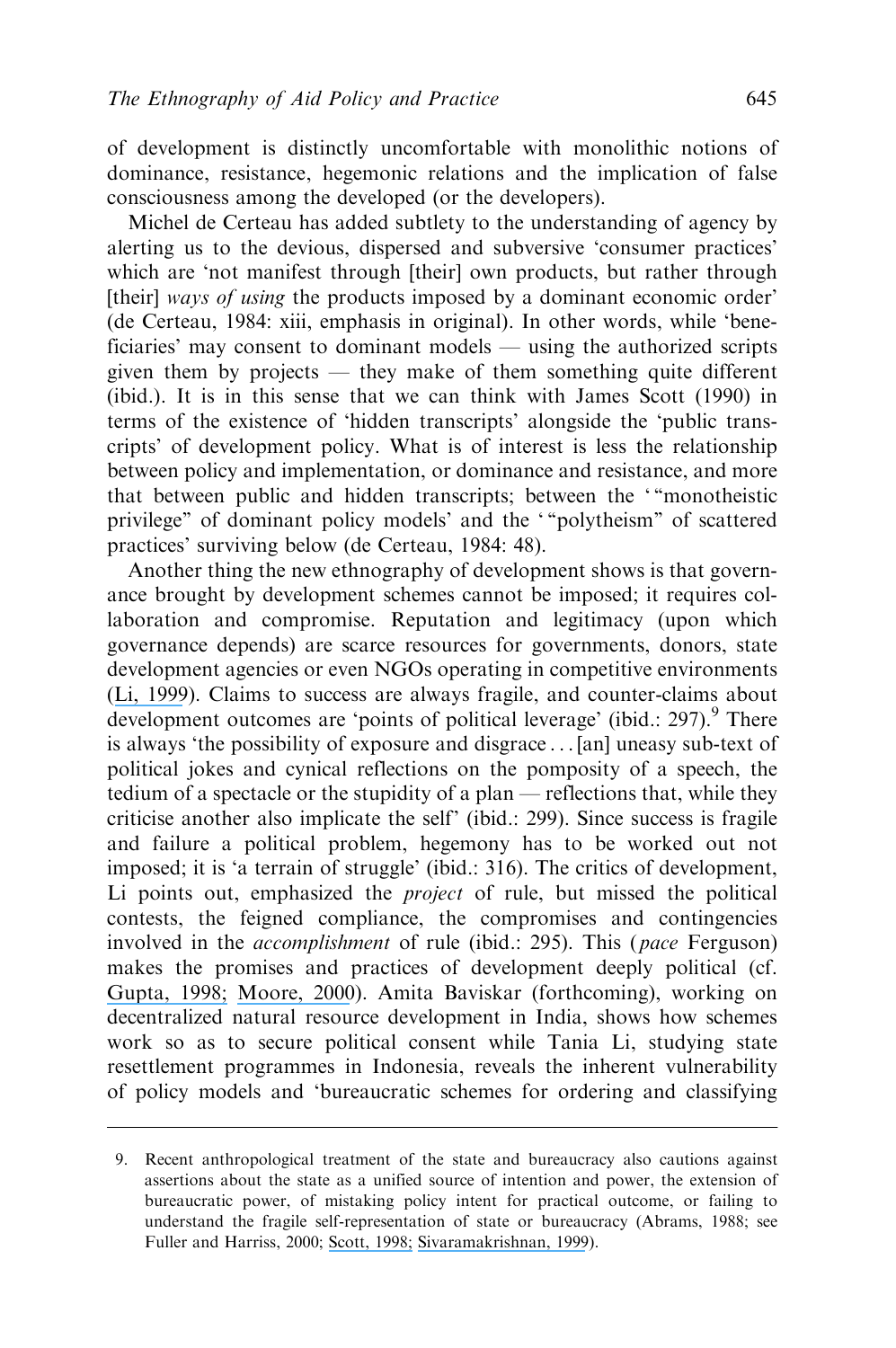populations [which] may be secure on paper, but [they] are fragile in practice' (Li, 1999: 298). Programme success depends upon the active enrolment of supporters including the 'beneficiaries'. This is not to say that such compromises are in the interests of the poor, who are often excluded from benefits by pragmatic collaborations between junior bureaucrats and the better-off that compromise development targeting.<sup>10</sup>

So, to reiterate, the ethnographic question is not whether but *how* development projects work; not whether a project succeeds, but how success is produced. One thing is evident: whether disciplining or empowering in intent, the operational control which bureaucracies or NGOs have over events and practices in development is always constrained and often quite limited.<sup>11</sup> What is usually more urgent and more practical is control over the *inter*pretation of events. The critical analysts of policy discourse rightly argue that power lies in the narratives that maintain an organization's definition of the problem (also Roe, 1994) — that is, success in development depends upon the stabilization of a particular interpretation, a policy model — but they fail to examine the way in which policy ideas are produced socially. As Bruno Latour reminds us, the success of policy ideas or project designs is not inherent (not given at the outset) but arises from their 'ability to continue recruiting support and so impose . . . [their] growing coherence on those who argue about them or oppose them' (1996: 78). The point is that authoritative interpretations have to be made and sustained socially. Development projects need 'interpretive communities'; they have to enrol a range of supporting actors with reasons 'to participate in the established order as if its representations were reality' (Sayer, 1994: 374, cited in Li, 1999: 374).

Now, the more interests that are tied up with their particular interpretations, the more stable and dominant development's policy models become. For example, the narrative of African deforestation and savannization that Fairhead and Leach (1996, 1997) critique is buttressed by many interests. It not only secures media-fed constituencies for Western governments, or financial solvency for a Guinean government reliant on green-conditional aid, or routine revenue for officials in a Prefecture from a system of fines, bribes and exclusions, but also underpins professional identities for junior foresters disciplining 'irresponsible villagers', and even the ethnic identity of 'savannah' against 'forest people' (Fairhead and Leach, 1997). To this set

<sup>10.</sup> As Heller notes, regarding participatory or decentralized development, 'when a weak state devolves power it is more often than not simply making accommodations with local strongmen rather than expanding democratic spaces' (Heller, 2001: 139, cited in Abraham and Platteau, forthcoming).

<sup>11.</sup> Quarles van Ufford (1988: 26) draws on Henry Mintzberg to argue that 'the scope for control [of upper over lower levels] in professional organisations such as development bureaucracies is limited, and even decreases as they become larger'. Policy-makers, donor staff, consultants or senior managers are often marginal actors who are able at most through 'thought work' to shape codes and rules to guide the behaviour of others with wills and motivations of their own (Heyman, 1995: 263).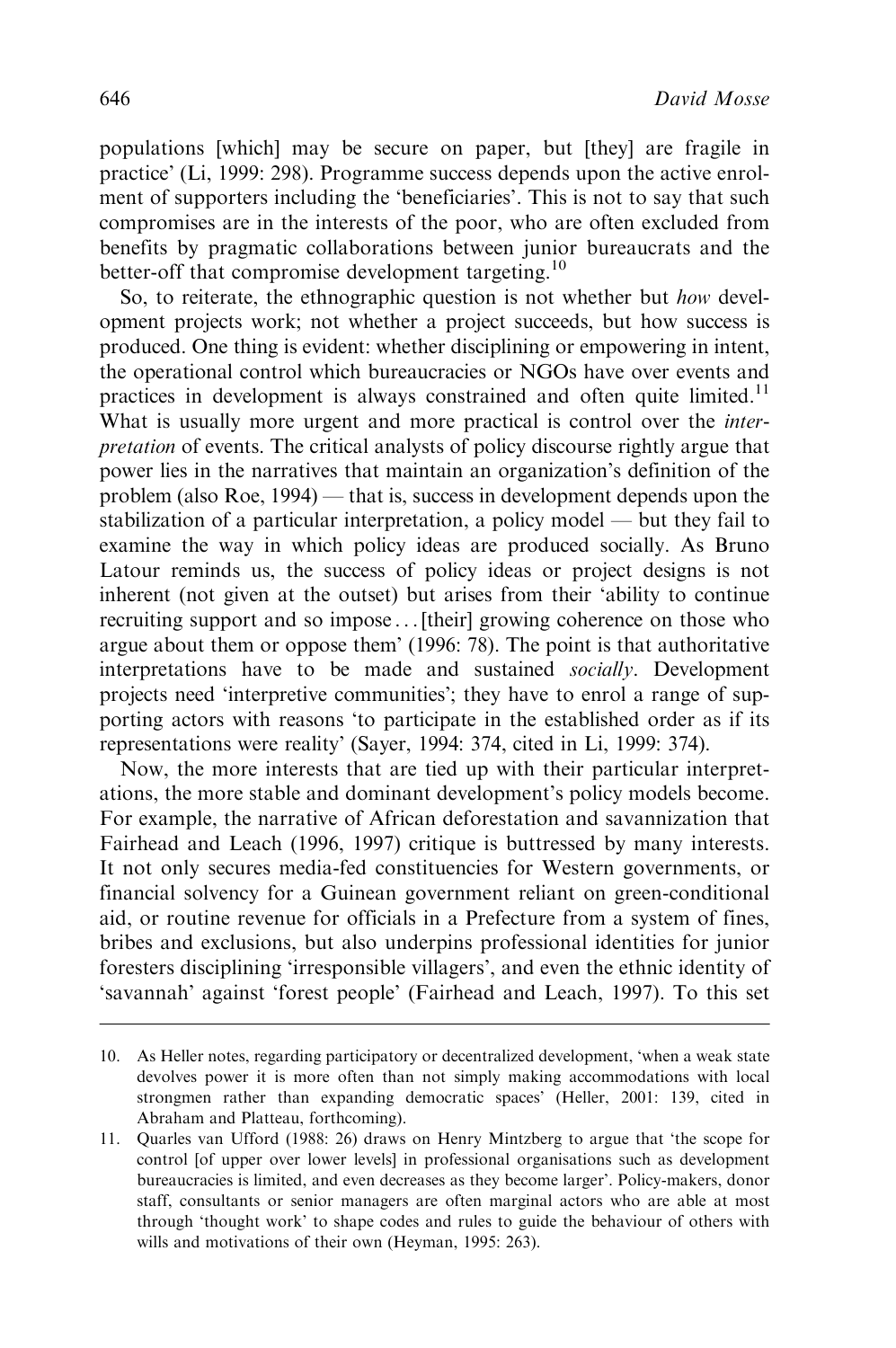could be added donor advisers, consultants, researchers and many more whose interests come to be tied up with ruling models.

Clearly common narratives or commanding interpretations are supported for different reasons and serve a diversity of perhaps contradictory interests. The differentiation of practical interests around 'unifying' development policies or project designs is a consequence of successful enrolment, and a condition of stability and success. But it also requires the constant work of translation (of policy goals into practical interests; practical interests back into policy goals), which is the task of skilled brokers (managers, consultants, fieldworkers, community leaders) who read the meaning of a project into the different institutional languages of its stakeholder supporters. For projects, 'there's no *inertia*, no *irreversibility*; there is no *autonomy* to keep them alive'; no respite from the work of creating interest and making real through 'long chains of translators' (Latour, 1996: 86, emphasis in original). The problem is that this diversity itself destabilizes and militates against coherence. The greater the number of people that are invited to the party the more energy is expended attending to their needs, and the more their needs shape a project (ibid.: 127). A postmodern emphasis on fragmentation and the endless multiplicity of actor perspectives provides only half the picture, however, and is only a partial correction to the reductive analysis that explains away a development project by substitution; that debunks, blames or destroys its object ([Latour, 2000](https://www.researchgate.net/publication/239064268_When_Things_Strike_Back_A_Possible_Contribution_of_Science_Studies?el=1_x_8&enrichId=rgreq-76f13619c6ac3ce358b5a420cbad09cb-XXX&enrichSource=Y292ZXJQYWdlOzQ0ODM1MDAzO0FTOjI5NTIzNTY4MzkzMDExM0AxNDQ3NDAxMDgwNTk5)). The ethnographic task is also to show how, despite such fragmentation and dissent, actors in development are constantly engaged in creating order and unity through political acts of composition (ibid.). It involves examining the way in which heterogeneous entities — people, ideas, interests, events and objects (seeds, engineered structures, pumps, vehicles, computers, fax machines, or data bases)<sup>12</sup> are tied together by translation of one kind or another into the material and conceptual order of a successful project (ibid.).<sup>13</sup>

<sup>12.</sup> As science and technology studies remind us, the actor networks that produce a development project are not confined to social relationships but also involve things, technologies and other material resources which constitute relationships. 'By themselves things don't act, but neither do humans' (Law, 1994 in Steins, 2001: 19; cf. Strum and Latour, 1999; Winner, 1999).

<sup>13.</sup> Latour's emphasis on translation and political acts of composition rests on the broader point that the modernist idea of the *a priori* unity of the social, or hidden social structure, has to be discarded. There is an affinity here with Stuart Hall's notion of 'articulation' which creates unities and cultural identities which are always provisional: 'the so-called ''unity'' of a discourse is really the articulation of different, distinct elements which can be rearticulated in different ways because they have no necessary ''belongingness''. The ''unity'' which matters is a linkage between that articulated discourse and the social forces with which it can, under certain historical conditions, but need not necessarily be connected. Thus, a theory of articulation is both a way of understanding how ideological elements come, under certain conditions, to cohere together within a discourse, and a way of asking how they do or do not become articulated at specific conjunctures, to certain political subjects' (Hall, 1996: 141–2, in Li, 2000: 152).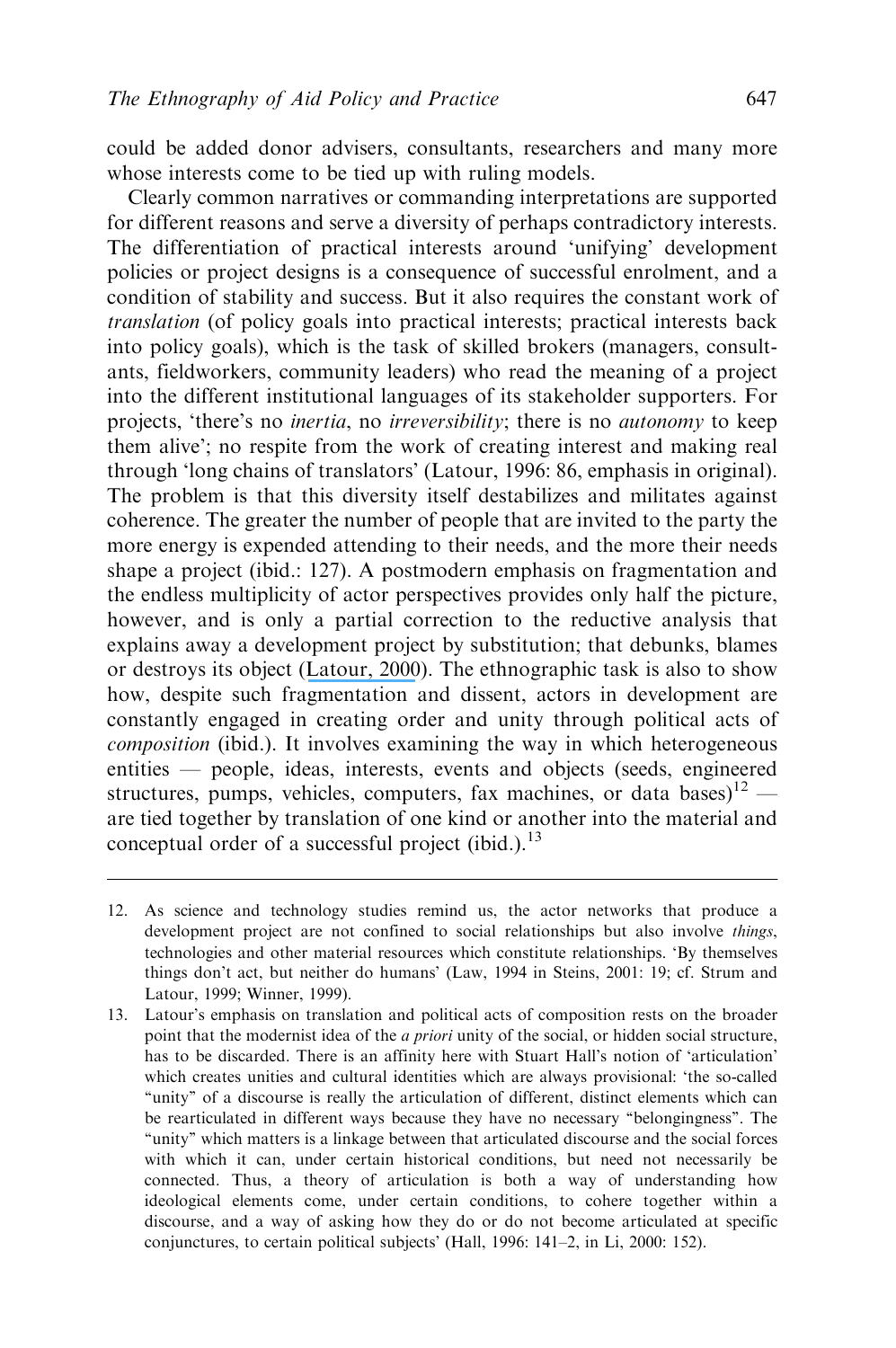#### A STORY AND FIVE PROPOSITIONS CONCERNING DEVELOPMENT POLICY AND PRACTICE

If development policy can be regarded neither in terms of its own proclaimed rationality, nor as a dominating discourse; if its models are fragile and depend upon the recruitment of an active network of supporters from the ranks of both the beneficiaries and the political bosses sustained through the nifty translation work of brokers, how are we to view the increasingly sophisticated ideas, models or designs elaborated and disseminated from the headquarters of international development agencies? What, to return to my opening question, is the relationship between policy models and the practices of development agencies on the ground?

Here I want to tell a development story that concerns a successful British aid funded participatory rural development project in India, the Indo-British Rainfed Farming project (IBRFP).<sup>14</sup> Since I worked as a development consultant with this project over a period of more than twelve years, I am myself part of this story. The project, started in 1992 and implemented by a special unit of a national fertilizer manufacturing co-operative, the KBCL, worked in contiguous adivasi (Bhil tribal) districts of the western Indian states of Rajasthan, Gujarat and Madhya Pradesh. Its initial focus was on low cost, low subsidy inputs in natural resources development to improve the livelihoods of poor farming families (Jones et al., 1994). Based on participatory village-level planning, the project made interventions in soil and water conservation, improved crop varieties, agro-forestry, joint forest management, horticulture, livestock, minor irrigation and credit management for input supply, and promoted village-based user and self-help groups. I will use this project to illustrate five propositions about the relationship between policy models and events in development, starting with the design of the project as an instance of policy-making.

The first proposition is that *policy* (development models, strategies and project designs) primarily functions to mobilize and maintain political support, that is to legitimize rather than to orientate practice. Anybody who has been involved in project formulation knows that this is work which is technically expressed (as project designs) but politically shaped (by the interests and priorities of agencies). Project design is the art, firstly of making a convincing argument and developing a causal model (relating inputs, outputs and impacts) oriented upwards to justify the allocation of resources by validating higher policy goals; and secondly of bringing together diverse, even incompatible, interests — of national governments, implementing agencies, collaborating NGOs, research institutions, or donor advisers of different hues. One could summarize by saying: (a) that the discourse of policy acts

<sup>14.</sup> The British Overseas Development Administration (ODA) which funded this project was re-named the Department for International Development (DFID) when the Labour government came into power in May 1997.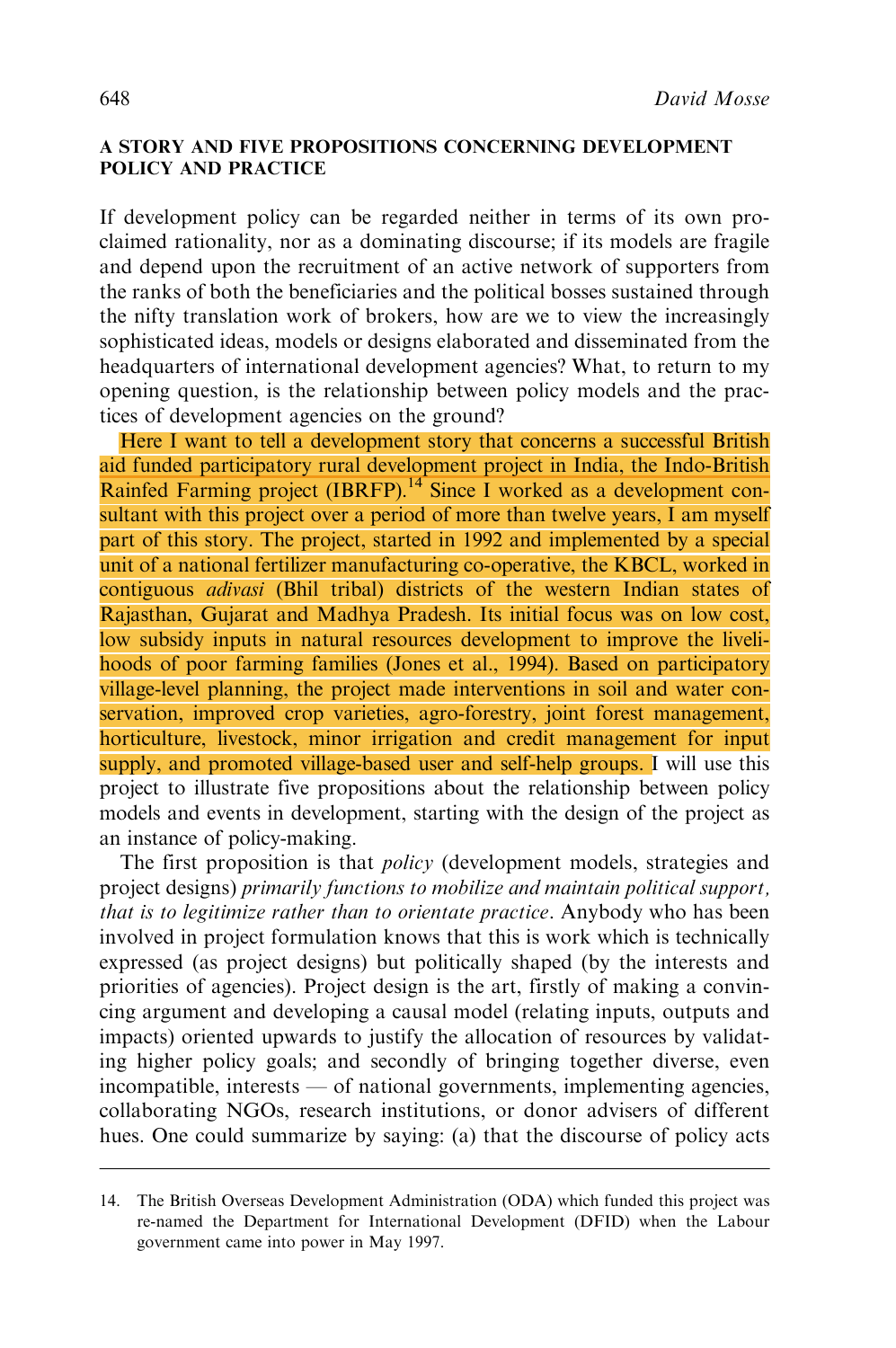internally and has internal effects (it is donors who are disciplined by their own discourse; Johnston, 2002); and (b) that development policy ideas are important less for what they say than for who they bring together, what alliances, coalitions and consensuses they allow, both within and between organizations (cf. Latour, 1996:  $42-3$ ).<sup>15</sup> But there is always a tension between these two; between maintaining policy coherence to legitimize interventions (implying imposition of a policy agenda), and enrolling partner agencies and acknowledging their different agendas and interests. How did this work out in the IBRFP project?

In the early 1990s the project presented a coherent policy argument in the then fashionable language of participation. There is no space to explicate a rather complex project design here; suffice it to say that 'participation' meant several things: *generally*, that poor people and not outside agencies or governments should determine development needs, decide how they should be met (in consultation with outsiders), and should manage the process, which would make development appropriate, sustainable and result in self-reliance; *specifically* (as an Indian agriculture project), that farmer knowledge and judgements should shape technology choices and development — a challenge to the prevailing Indian agricultural research establishment. And when formulated as a *project design* with causally linked inputs and outputs, participation meant a participatory planning process (PPP) leading to better designed, more effective and sustainable programmes, or participatory technology development (PTD) leading to improved agriculture; that is, paradoxically, participation meant something that people lacked and could be *provided by the project*.

Now, some rather different interests lay behind this project design. From the *donor* management point of view, it had the calculated effect of speaking powerfully and pragmatically to emerging concerns in the early 1990s. Firstly, it helped to answer rising public criticism of the British aid programme by marking a shift to genuinely poverty-focused participatory development. Secondly, by working through a co-operative sector partner agency (KBCL), the project design met an emerging 1990s interest in nonor para-state actors, and public–private partnerships. Thirdly, its emphasis on (then) new ideas of farmer agency and indigenous knowledge helped enrol a wider international community of interest and support; and fourthly, the ambiguous idea of participation — which could mean both market research and empowerment — resolved an internal professional tension between ODA's Social Development and Technical Advisers, and mediated the very different professional goals and understandings of plant

<sup>15.</sup> Here I focus on 'participation' in DFID, but another good example would be how 'social capital' (concept and quasi-causal model) has been promoted and shaped within the World Bank by those trying to forge the internal and external coalitions necessary to advance a 'social development' agenda in an economics dominated organization (see Bebbington et al., forthcoming).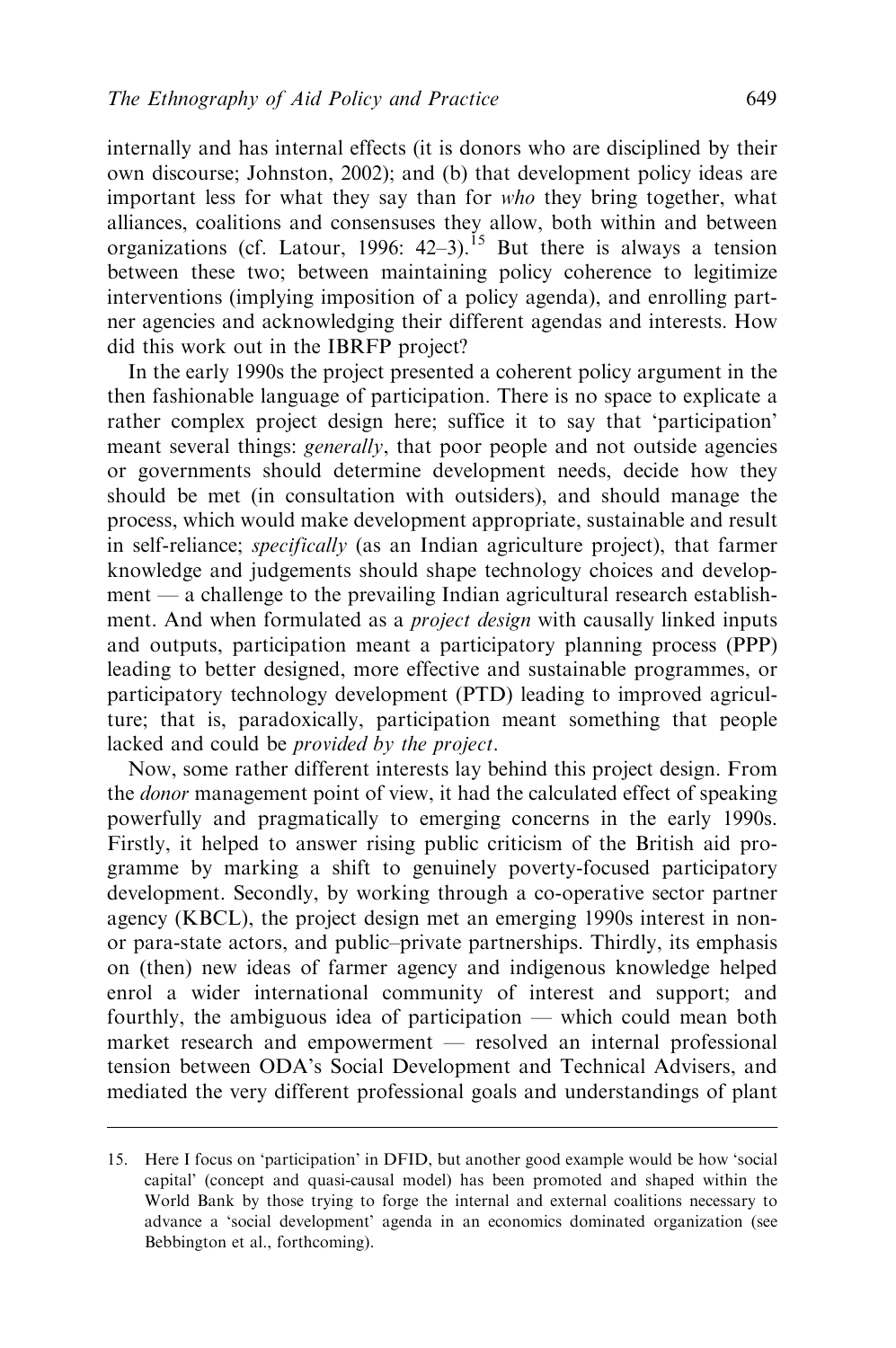breeders, soil engineers, economists, anthropologists (among others) within the project design team, by submerging differences and allowing people to talk to each other.

But the project design had to enrol other interests as well, in particular those of KBCL, the co-operative project agency. KBCL was an Indian manufacturing and marketing giant, firmly oriented to high-input technology and commercial agriculture and the maximization of its fertilizer sales. At the time it was not clear why this agency would sign up to the donor's strong poverty agenda and a participatory policy model stressing low-cost, low-input technology and response to the demands of very poor tribal farming communities with negligible demand for fertilizer. Despite the rhetoric of 'local ownership', the organization's interests and preoccupations were anyway never openly solicited or expressed during the project design process. The dominance of the donor agenda was taken as read. However, KBCL managers did have distinctive perspectives and specific interests. In fact, they were interested in the value of the project as a high profile, high prestige, internationally-funded venture able to advance KBCL's profile to its client base, and especially to promote its image and relationship with government (who allocated fertilizer quotas and other commercial projects), rather than in any potential the project had in establishing a (very low value) local market for fertilizer — although there were also ambitions to exploit marketing/processing opportunities from commercialized agriculture.

This organizational agenda was by no means the same as the donor's, but rather surprisingly the donor project model with its emphasis on participation did provide a good vehicle for KBCL's promotional agenda, which kept the organization on board. To put it briefly, the project (staff and consultants, including myself) effectively turned participation into a commodity (loosely speaking) which like urea could be bagged with the company label on it. This was made possible by the high profile accorded to this as a participatory project by the donor, and by a rising demand for skills in participatory approaches and a package of methods (mostly PRA-based) by government organizations, and by the project's ability to deliver these. Through skilful public relations the project succeeded in establishing 'participation' as a technique/commodity, and itself as the primary source or supplier, which enabled the wider organization to reap the rewards of high profile visibility and reputation. The work that consultants like myself did in documenting and systematizing 'participatory processes' inadvertently helped in their commoditization.

In this case it was clear that the ambiguous policy idea of participation the project's 'mobilising metaphor' (Porter, 1995) — could mean many things to many people, and allowed a multiplication of criteria of success. This not only meant that the participatory approach was a constant source of argument around the project, but also that it allowed the project to win and retain support from a range of actors with very different interests and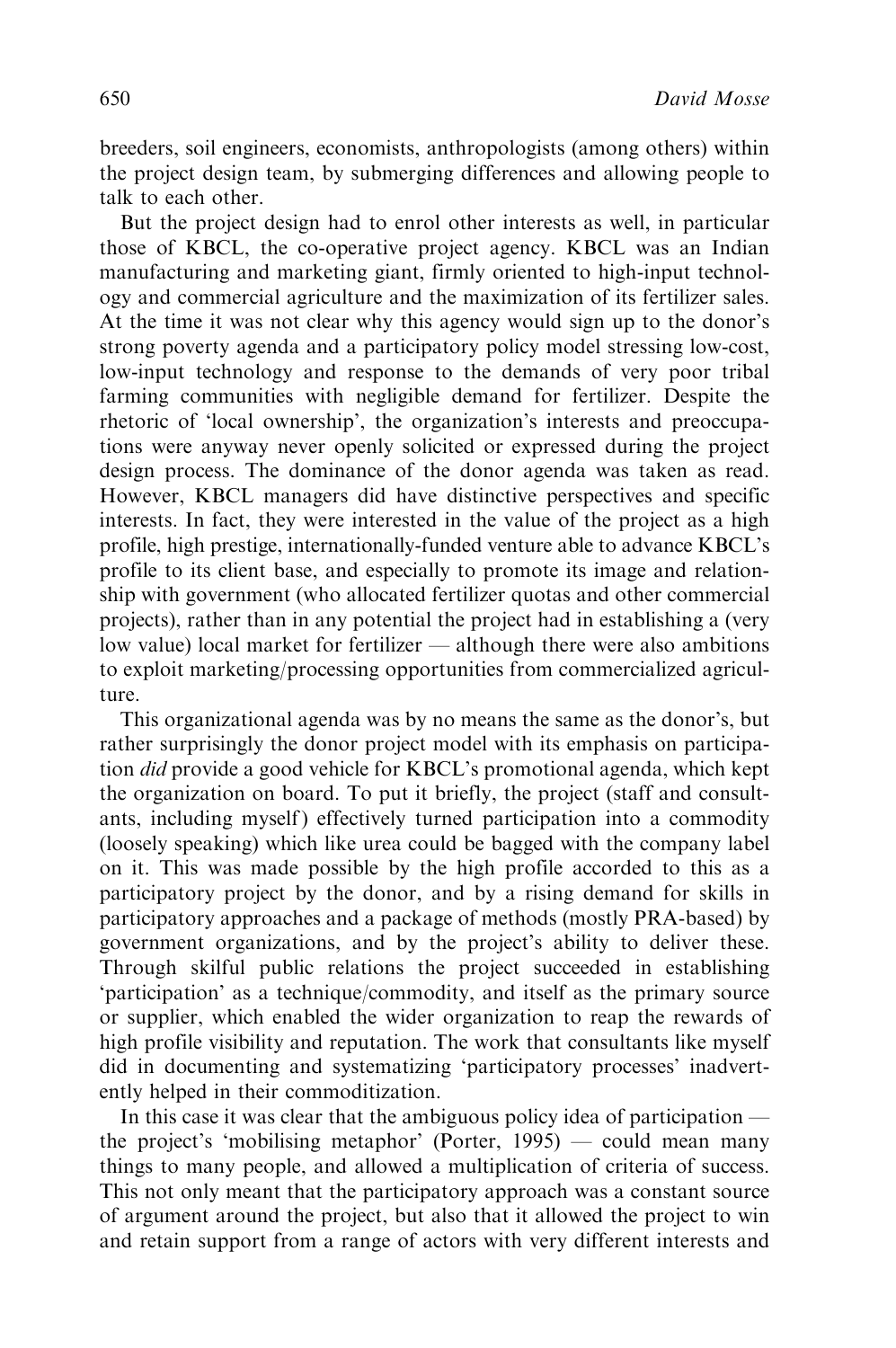agendas. Of course, only some of these interests were acknowledged as legitimate. Specifically, the self-promotion interests of the project organization as a commercial marketing agency were not; nor were its system goals of protecting administrative rules, procedures and hierarchy. They persisted only as shadow goals, illegitimate concerns that constantly threatened project purposes. Nonetheless, the project's design model worked (overtly or covertly) to forge the complex set of relationships necessary to bring this project into existence. A multitude of contradictory interests and cross purposes got translated into a single, technical-rational, politically acceptable, ambitious and ambiguous project model. However, policy models that work so well to legitimize, mobilize support, and bring people and agencies together across organizations, nations and cultures (by taking on more and more agendas, increasing complexity, burying differences) do not provide good guides to action, nor are they easily turned into practice. The logic of political mobilization and the logic of operations is different. So, to the second proposition.

The second proposition is that *development interventions are driven not by* policy but by the exigencies of organizations and the need to maintain relationships. Reflecting on a decade of project level practice, it became clear to me that it was not the policy model that made IBRFP practice intelligible, but rather the system of relationships produced by compliance with the political and cultural logic of field encounters, managerial style, and organizational rules and procedures. Without question a highly committed team of project staff worked with sincerity to develop good relations with *adivasi* farmers in a region of western India to identify and meet livelihood needs, but there were many ways in which the project's participatory theory did not, and could not, shape actual practice in the project.

Firstly, early on we discovered the ways in which participatory planning processes were controlled by local elites and excluded marginal actors including women (Mosse, 1994). Secondly, we realized, too, that participatory planning and its 'local knowledge' were easily manipulated by external interests, and outsider analyses of problems (within and beyond the project). Thus, although farmers in these upland villages were most concerned with maintaining soil fertility and emphasized the importance of cattle and fodder and gave priority to capturing water in valleys for irrigation (issues that became clear through interviews in the course of later livelihood impact studies), village planning exercises (PRAs etc.) invariably focused on soil erosion and the need for physical soil and water conservation (SWC) works. So-called local choices were also shaped by the development agendas of government officers, scientists, foreign researchers, anthropologist consultants, donor advisers and agencies with whom the project had to maintain a relationship (had to enrol) and who brought a stream of new (sometimes flawed or inappropriate) schemes, from animal-drawn iron farm machinery to mushroom cultivation. Within the general rubric of participation, all of these could be represented as responses to farmers' needs.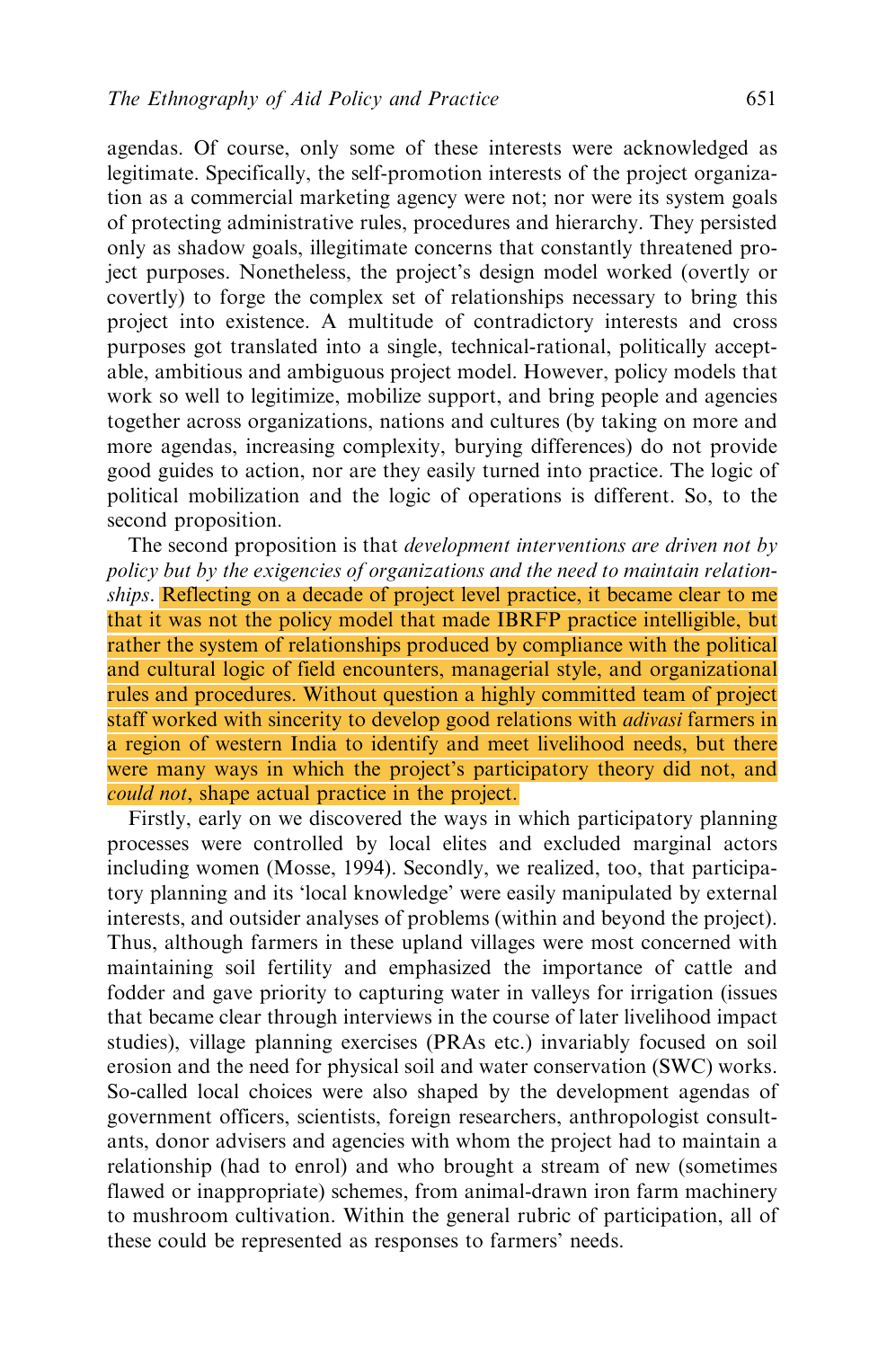Thirdly, we were acutely aware that, despite resistance from the project unit, development choices and implementation practices were profoundly shaped by the KBCL's managerial regime and its organizational systems and procedures — budget categories, sanctioning time-frames, procedures for approval or targets. These prioritized familiar conventional programmes over innovations. As a result, routinized PRAs, CPAs (community problem analyses) and village workplans produced a strong convergence of activities into a fixed set: crop trials, SWC, tree-nurseries (etc.) rather than diverse programmes responsive to differentiated and localized needs. An operational logic locked the project into certain design choices: for example, physical SWC works (earth 'bunds') met quantitative targets, disbursed development budgets, sustained farmer credit groups (through contributions from wages), supported a cadre of village experts (jankars), reproduced professional identities (among project engineers) and a hierarchy of staff posts at the level of the project office. The specializations of visiting consultants, KBCL budgeting, approval and accounting systems, and the complicity of villagers desiring subsidies and off-season wage labour benefits in the short term, all structured technical choices (for example, physical vs vegetative methods) — belying the consumer choice implied in PRA matrix ranking methods (Fiedrich, 2002). These factors shaped the style of project practice (tight schedules, targets, subsidies) and the type of project relationships (patron–client, employer–employee) that emerged. Moreover, in any project, fieldstaff or project managers hard pressed to meet targets, spend budgets and show signs of progress are commonly willing to accept the better-off (self-presented as the poor) as their target group. For IBRFP staff, the poorest were unrewardingly hard work (and so too were women), non-compliant, assetless; their land was poor and resisted new technologies, or the gains from those crop varieties specifically adapted for these conditions were compromised by debt and dependence; they are unwilling participants lacking time or labour to realize new entitlements to water or forest resources, or employment; or as migrants were non-members of the new organizations through which these entitlements were realized. Above all, the poor, and women too, lacked what Arjun Appadurai (forthcoming) calls 'the capacity to aspire'; they were poor collaborators, unskilled in navigating the links between immediate needs and wider goals and policy objectives. There is always an incentive for staff to select those people who already possess the characteristics that a project aims to create, the educated, the organized, the innovators, independent, solvent, modernizing peasants; that way a measure of success is guaranteed ([Li, 1999](https://www.researchgate.net/publication/249426038_Compromising_PowerDevelopmentCulture_and_Rule_in_Indonesia?el=1_x_8&enrichId=rgreq-76f13619c6ac3ce358b5a420cbad09cb-XXX&enrichSource=Y292ZXJQYWdlOzQ0ODM1MDAzO0FTOjI5NTIzNTY4MzkzMDExM0AxNDQ3NDAxMDgwNTk5)).

We were aware, fourthly, of a process of 'mirroring' whereby villagers shaped their needs to match project schemes and administrative systems requesting only what was most easily delivered (Mosse, 1996). In this way, the institutional needs of the project (host and donor organizations) became built into community perspectives making the project decisions appear 'perfectly participatory'. Perhaps administrative systems inevitably push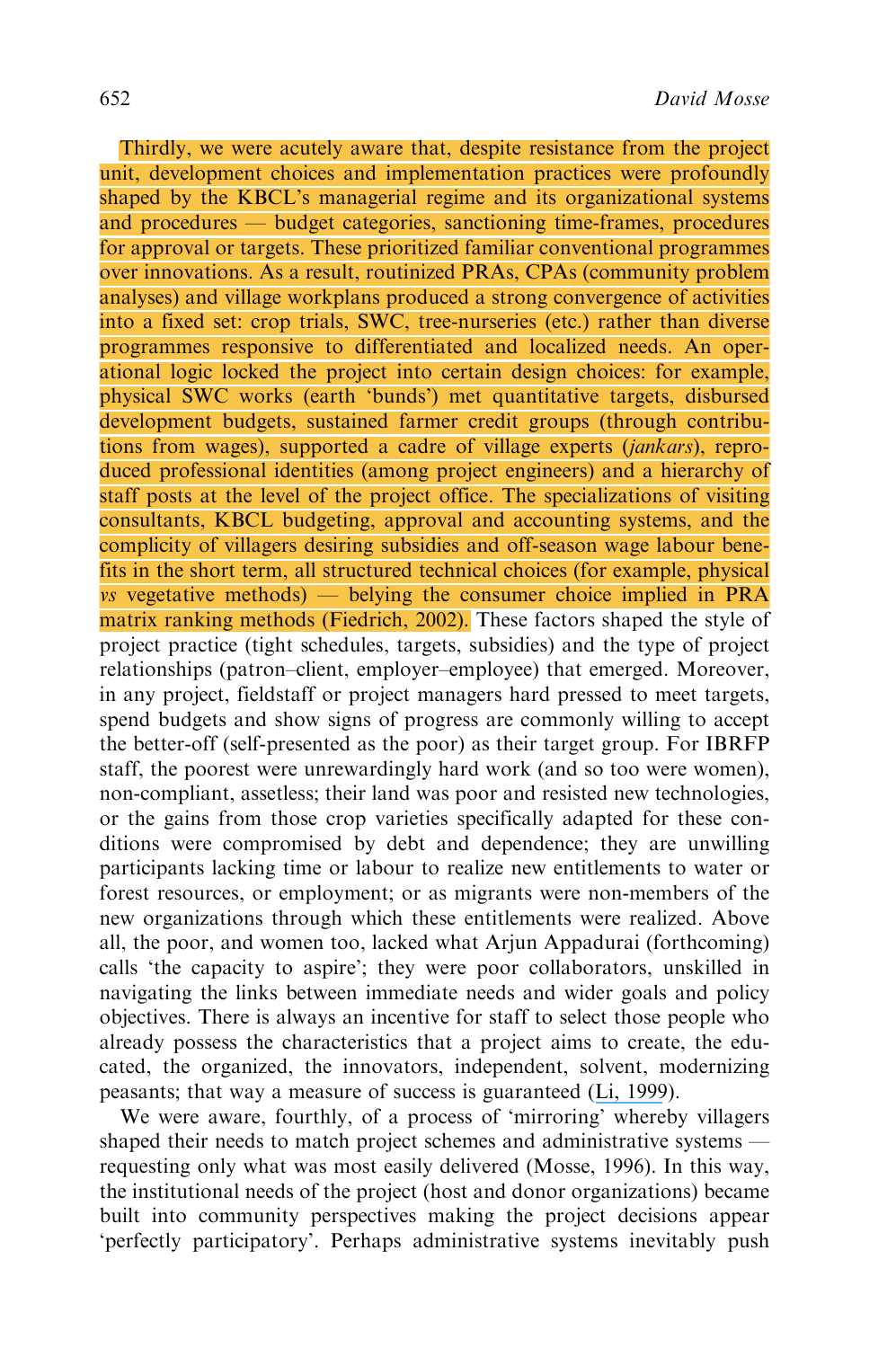participatory planning to this sort of closure. We realized too that the performance of farmer Self Help Groups (as micro-finance institutions) was negatively affected by monitoring and accounting systems and a patronage approach (which swamped savings groups with project grants, reduced incentives independently to link to banks, refused to devolve control of SWC finance to groups, and treated SHGs as programme implementation units absorbing project investments), all of which resulted in weak financial management, risk-averse strategies and restricted fund circulation.

It was increasingly clear that project practices were shaped less and less by the formal goals (of policy/design) and more and more by the organization's 'system goals' that revolved around the preservation of rules and administrative order (cf. Quarles van [Ufford, 1988](https://www.researchgate.net/publication/290842098_The_hidden_crisis_in_development_Development_bureaucracies_in_between_intentions_and_outcomes?el=1_x_8&enrichId=rgreq-76f13619c6ac3ce358b5a420cbad09cb-XXX&enrichSource=Y292ZXJQYWdlOzQ0ODM1MDAzO0FTOjI5NTIzNTY4MzkzMDExM0AxNDQ3NDAxMDgwNTk5)). While banished from official project policy, these ensured that action conformed to KBCL's systems and procedures, respected its hierarchy, observed its rules and delivered progress in its terms — as quantified outputs in compliance with pre-defined budget categories and targets. Significantly, the most successful project components were those which were broadly compatible with KBCL systems. The most obvious example of this was the outstandingly successful (and more widely influential) crops programme based on Participatory Varietal Selection and Participatory Plant Breeding which identified and popularized improved varieties of rice, maize and other crops for low input upland conditions (see, for example, [Joshi and Witcombe, 1996](https://www.researchgate.net/publication/231846829_Farmer_Participatory_Crop_Improvement_II_Participatory_Varietal_Selection_a_Case_Study_in_India?el=1_x_8&enrichId=rgreq-76f13619c6ac3ce358b5a420cbad09cb-XXX&enrichSource=Y292ZXJQYWdlOzQ0ODM1MDAzO0FTOjI5NTIzNTY4MzkzMDExM0AxNDQ3NDAxMDgwNTk5)). In practice this programme of client-oriented technology development was a sophisticated form of market research — albeit focused on the subsistence needs of the most marginal farmers and drawing on their capacities to experiment — but consistent nonetheless with the institutional rationale of the wider marketing agency. Another success was the creation of a cadre of trained village extension workers *(jankars)* who extended the reach of the project programmes as brokers delivering them effectively to villages.

Running this project involved devoting considerable management energy to maintaining relationships upwards to senior managers, Board members, and bureaucrats; constantly translating the project into *their* terms. This meant a degree of compliance with the wider political logic and culture of an Indian farmer co-operative marketing agency, which made the project a field for patronage and display, favour and personal honour. These relationships had to be maintained in order to get things done, and as a buffer to protect the development project from even more direct control; but the urgent demands of these relationships shaped what was done and how. As James Scott points out, 'formal order is always and to a considerable degree parasitic on informal processes, which the formal scheme does not recognise, without which it could not exist, and which it alone cannot create or maintain' (Scott, 1998: 310). Certainly, as *designed* this participatory project was, like many, from the start *unmanageable*.

Ironically, operational possibilities were also constrained by the interests of Bhil villagers themselves. For instance, the project's Self-Help Groups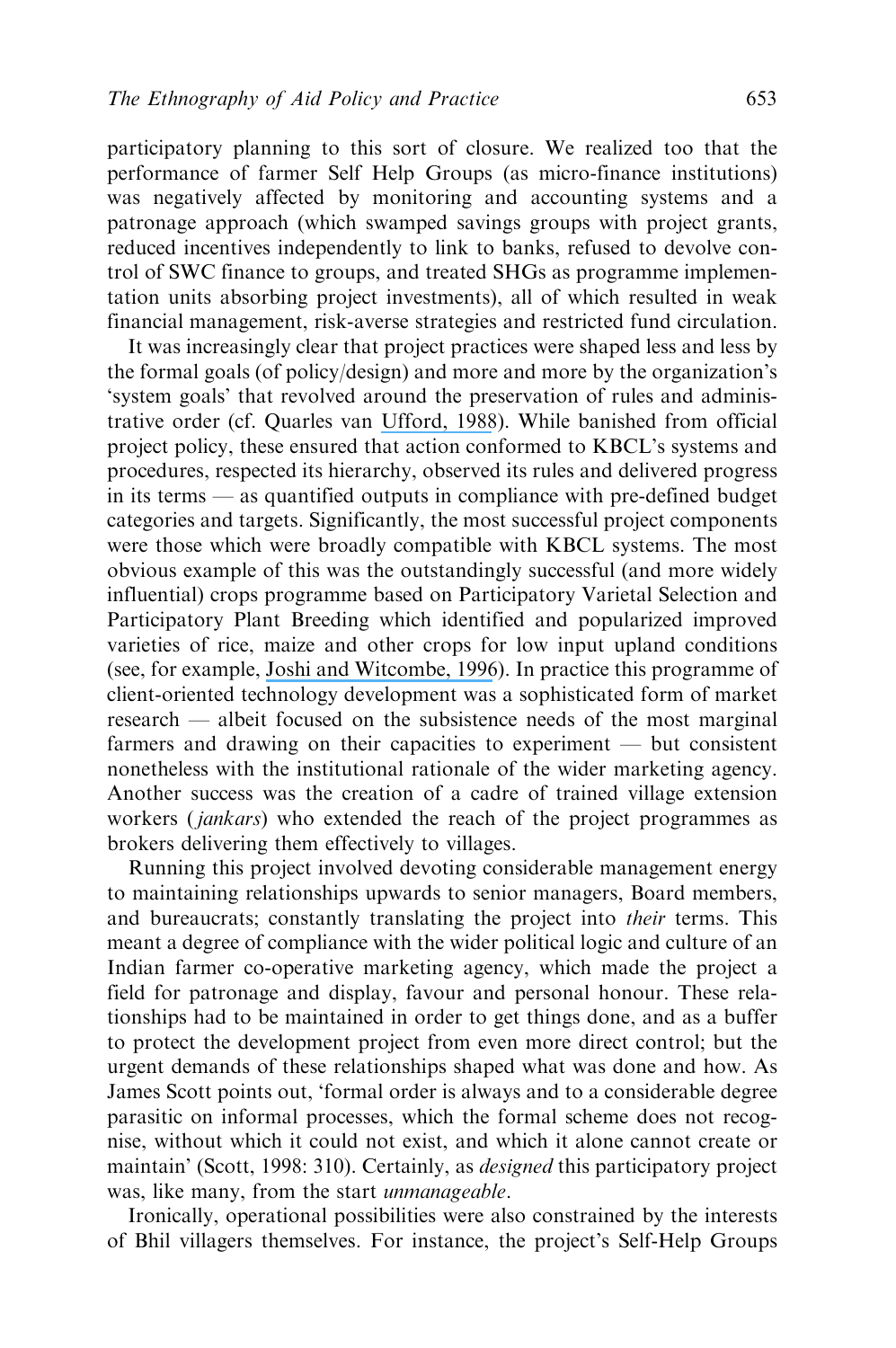might have been weak or failing against the standards of current microfinance models (which emphasize enterprise from maximally rotating loan funds); but they were not shaped by this logic. For Bhil villagers, the groups were rather a means to establish and sustain vertical relationships with a project patron and to secure entitlement to the waged labour or assets which it provided. The demands of relationship-building under conditions of uncertainty required that Bhil kin groups multiplied economic activities that would attract subsidies, and maximized the accumulation of capital (and assets) from the project as a form of social security.

More generally, as soon as 'participation' with its implication of local control or autonomous action becomes institutionalized as policy, part of the 'language of entitlement' rather than the 'tactics of consumption' (de Certeau, 1984: 49), it too is colonized and eroded from within (ibid.). Authorized models of participatory development (such as Self Help Groups, MFIs) are subject to a multitude of hidden tactical readings. In a variety of ways people discard the discipline of participation (bhagidari or 'contribution'), self-help and project withdrawal by making themselves clients, labourers or employees so as to secure continuing patronage, capital assets or wage labour from project staff who make themselves patrons behind the veil of 'facilitation'. Unruly objects of development, these people strive to be modern when we want them to be indigenous, chaotic when we demand order; they present themselves as our clients and employees when we call them partners; dependent when we insist on their autonomy. They make a mockery of our models and our explanations.

So, international donor policy (for instance, on participatory development) only has effects through its imperfect translation into the intentions and ambitions of others; the institutional interests, operational systems, procedures and organizational culture of collaborating agencies, their workers and those recruited as beneficiaries. A development project like IBRFP is a relationship-maintaining system involving skilful mediators, multi-lingual in the discourse of Bhil villagers, project office, corporate bureaucracy, local politics and donor policy. It involved a long 'chain of organisation' (Quarles van Ufford, 1988) with many translations to mediate different rationalities and expectations across institutional and cultural boundaries (Latour, 1996). Through its self-maintaining connections the project system became inherently conservative and structure-affirming in its effects, reconstituting rather than challenging relations of power and patronage at every level. It is in terms of this political and cultural logic that practices (choices or operations) are intelligible, rather than in terms of policy or theory (project models and designs), which for myriad reasons do not (often cannot) transform realities in the way that they claim. But this practical logic is not just unacknowledged, it is hidden by the active promotion of policy models; and so to the third proposition.

My third proposition is that development projects work to maintain themselves as coherent policy ideas, as systems of representations as well as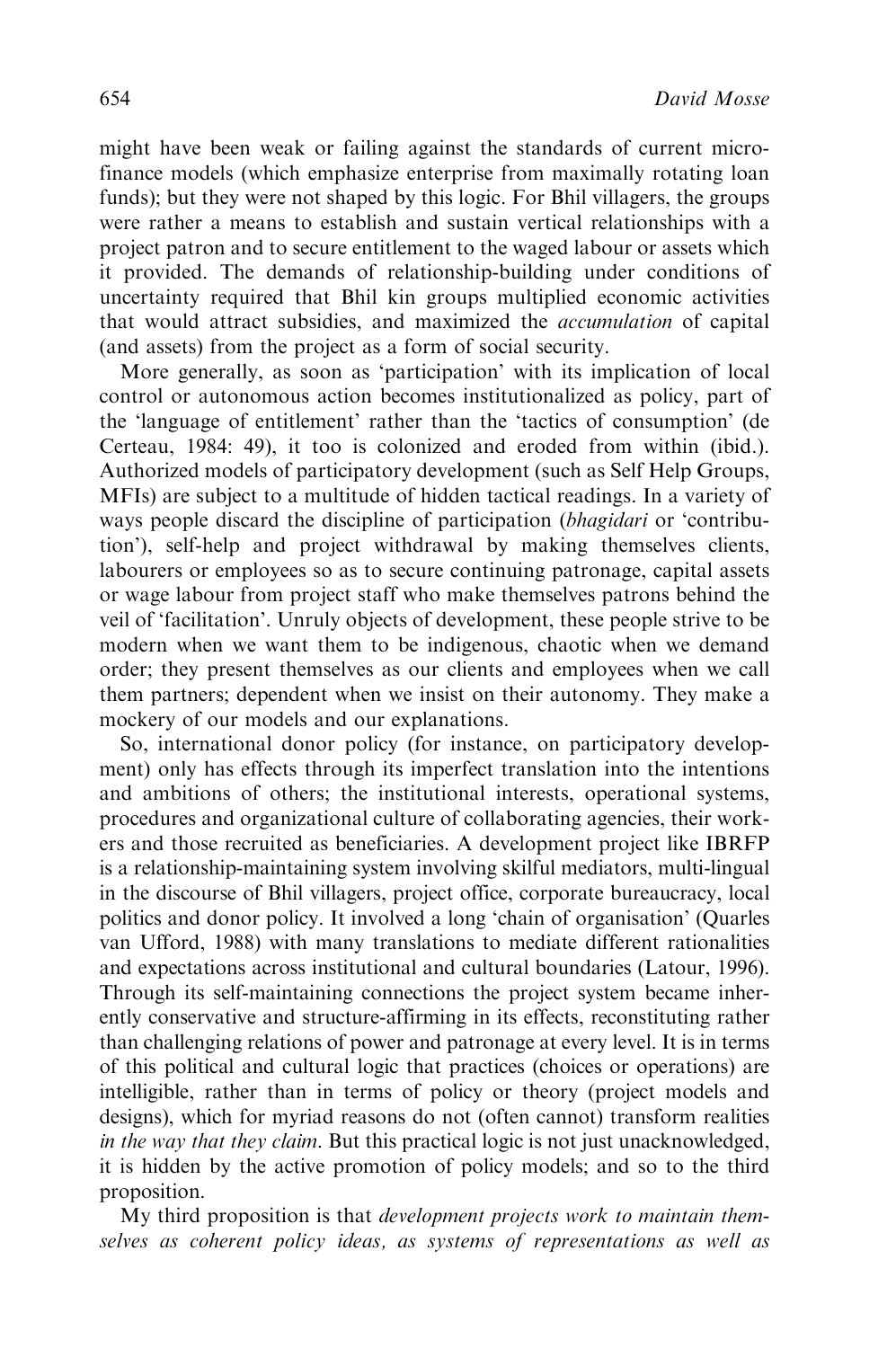operational systems.<sup>16</sup> Policy may not generate events, but it helps stabilize the interpretation of events. Despite the fact that the logic of practice routinely contradicted its project model, IBRFP was constrained to promote the view that its activities resulted from the implementation of policy. Even though its practices departed from principles of participatory development, IBRFP became an exemplar of this mode of development. Indeed, while its operational systems made the project gradually less exploratory and flexible, re-enforcing preconceptions and narrowing options, it was being acclaimed (by visiting donors and officials) especially for its *partici*patory processes and the sophistication of it methods. How was such success produced?

Partly this was good marketing, a convergence of the development agenda of participation and the self-promotional goals of a fertilizer company that ensured the packaging of a systematic participatory approach into frameworks and manuals. Partly it was the ambiguity of the concept of participation itself, which meant that increasingly routinized field activities — PRAs, village meetings, workplans, or crop trials — could be taken as measures of success in themselves, and as a sign of wider social transformation, awareness or empowerment by project visitors and observers. But it was also the admirably efficient and timely execution of high quality programmes — soil and water conservation, improved cultivars, forestry, minor irrigation — that brought deserved praise. However, the delivery of programmes was far too important to be left to *participatory* (that is, farmer-managed) processes, hence the strong vertical control of activities and implementation backed by systems of rewards and punishments. Indeed, staff who tried to be too participatory — spending too long investigating needs or women's perspectives, or insisting on the slow build-up of capital in village groups — would be seen as under-performing by both project and community. Here was a contradiction: high profile publicized 'participation processes' on the one hand, vertical control over programme delivery on the other. It is a contradiction that must characterize all 'participatory interventions' to varying degrees. The point is that this sort of contradiction is easily concealed.

Ultimately what secured rising success for this project (in 1994–6) was neither a series of trivial participatory events (PRAs etc.), nor even the delivery of quality physical programmes. Rather, success depended upon the donor-supported (and consultant elaborated) theory that linked participation/farmer control on the one hand, and better, more effective/sustainable programmes on the other. When interpreted through the assumptions of the project model, a landscape of well laid out SWC bunds, woodlots, wells and

<sup>16.</sup> A distinction borrowed from Baudrillard, via Hobart (1995). As Shore and Wright (1997: 5) note, 'organisations exist in a constant state of organising'; they are concerned with the work of making 'fragmented activities appear coherent, so it can be claimed that an intention has been realised and a successful result achieved'.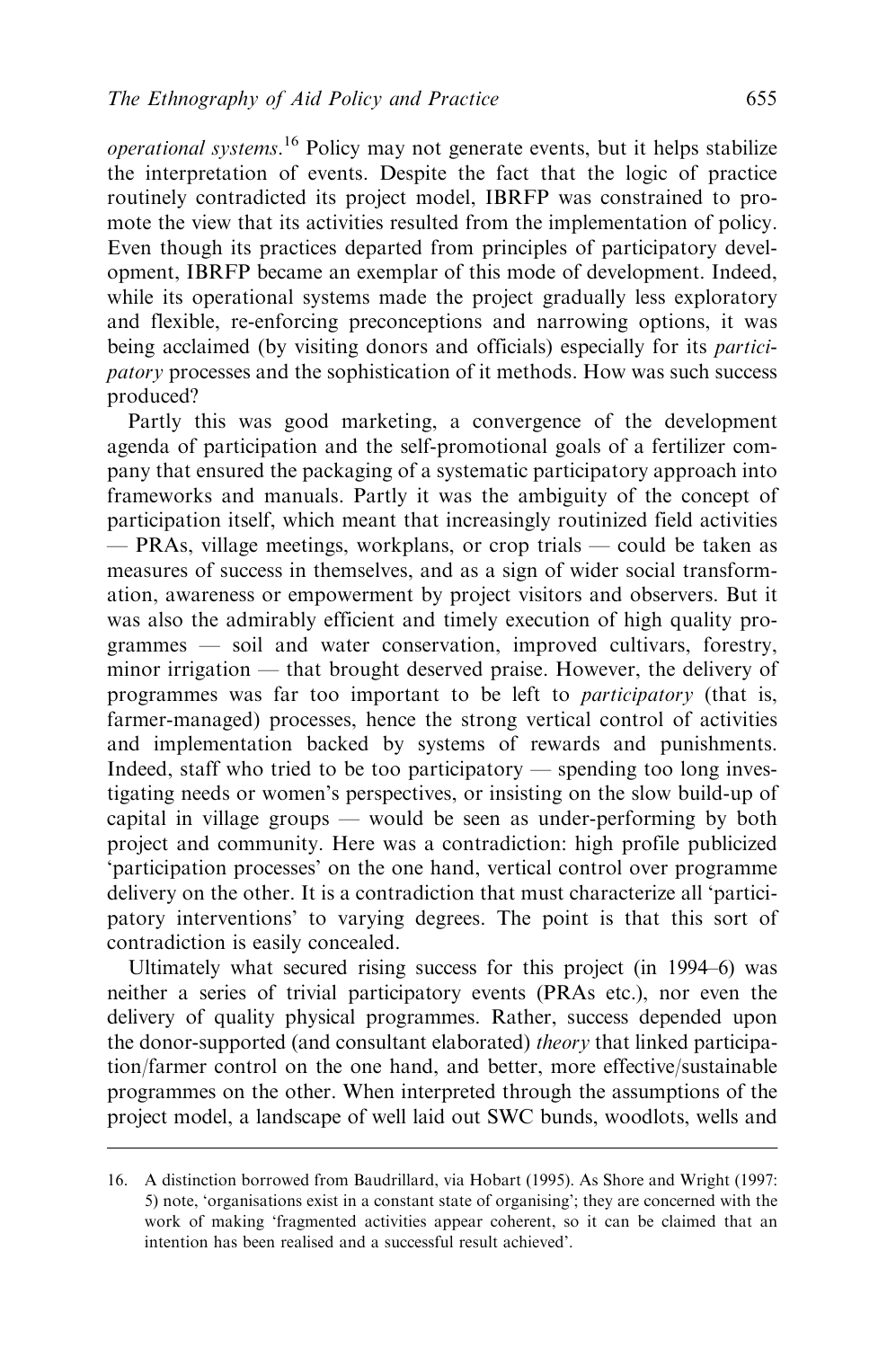pumpsets and an expanding range of group activities is read, not only by visitors but by staff and management themselves, as demonstrating the success of DFID goals of people's participation and farmer-managed development, regardless of the actuality of practice.

In other words, this project (like others) worked because it sustained a coherent policy idea, a model offering a significant interpretation of events, as well as a delivery system producing outputs. Perhaps the predictive capacity of the policy model is like that of a popular horoscope; it facilitates recognition. The point is that such validating project models (or policies), regularly invoked in workshops and donor-review visits, establish precisely the causal link between participatory processes and efficient implementation that is absent (or difficult to establish) in practice.<sup>17</sup>

Certainly in the case of IBRFP, a considerable amount of effort went into formulating and explicating the assumptions of the project model. This was a feature of consultant reports, manuals, workshops/seminars promotional films, even ODA's new 'Output to Purpose' reviews. Far more effort went into this than into examining actual project practices, in which there was little interest. We had so much confidence in the model that when the logical framework was revised in 1995, the project Purpose was defined as 'establishment of a replicable, participatory ... FSD (farming systems development) approach', that is, a model, and the project developed a 'dissemination strategy', a 'replication programme', as key outputs. Invariably perhaps, managers of successful projects find an emphasis on dissemination more rewarding than struggling with the contractions of implementation (although they have to do both) — which is not to deny the important effects of selling the IBRFP model to influence wider policy, particularly in the area of crop research.

Put simply, IBRFP development outputs were brought about through a complex set of practical improvisations, and institutional and political relations (informed by 'hidden transcripts'), but the project was constrained to believe and promote the view that these activities were the result of the implementation of official participatory development policy (its 'public transcript'). In practice, the project's model of community-driven development in many respects did not, and *could* not orientate operations. There were too many pressing institutional needs for the ideas of farmer-managed planning, or project withdrawal to be systematically operationalized. And why would a marketing organization want to get rid of its best customers, and villagers a serviceable patron? Instead, the project worked to establish and extend its power and influence locally through relations of patronage.

<sup>17.</sup> Reviewing community-driven development, [Mansuri and Rao \(2004\)](https://www.researchgate.net/publication/270589014_Community-Based_and_-Driven_Development_A_Critical_Review?el=1_x_8&enrichId=rgreq-76f13619c6ac3ce358b5a420cbad09cb-XXX&enrichSource=Y292ZXJQYWdlOzQ0ODM1MDAzO0FTOjI5NTIzNTY4MzkzMDExM0AxNDQ3NDAxMDgwNTk5) also identify the specific difficulty of establishing causal relations in participatory development, that is between participation or group activity on the one hand and project effectiveness and sustainability on the other.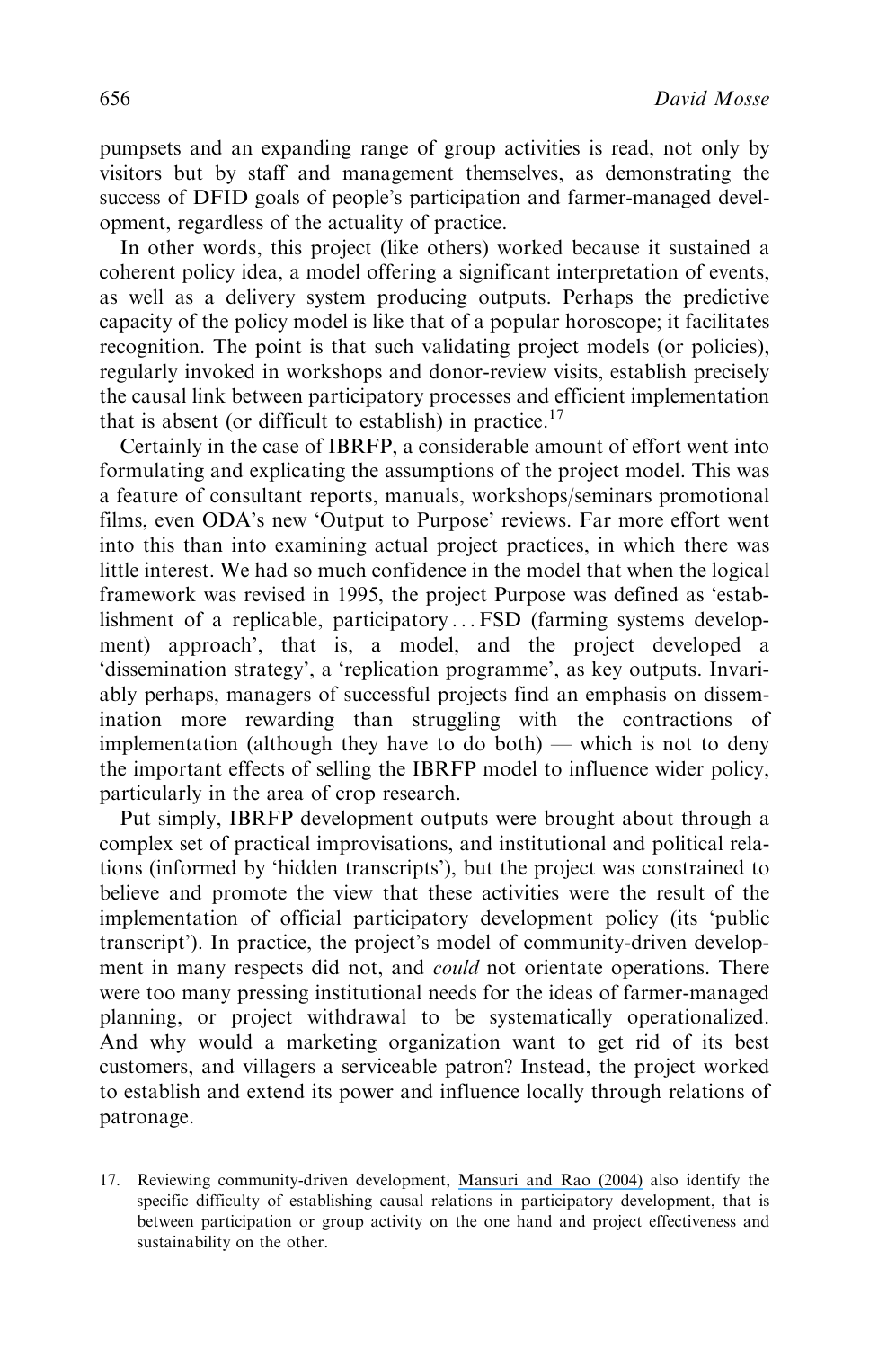There is no suggestion of duplicity. Interpreting and presenting events through the official model was a habit (of mine too). Project designs become thickly woven into professional practice, identity (or habitus). Indeed, policy is implicated in the production and alteration of modes of subjectivity and agency.<sup>18</sup> The IBRFP project is not exceptional here. Participatory models and ideals of self-reliance are often more part of the way projects work as systems of representations, oriented upwards and outwards to wider policy goals and institutions that secure reputation and funding (or inwards as self-representation), than part of their operational systems ([Mosse, 2003](https://www.researchgate.net/publication/283608154_The_making_and_marketing_of_participatory_development?el=1_x_8&enrichId=rgreq-76f13619c6ac3ce358b5a420cbad09cb-XXX&enrichSource=Y292ZXJQYWdlOzQ0ODM1MDAzO0FTOjI5NTIzNTY4MzkzMDExM0AxNDQ3NDAxMDgwNTk5)). Of course to varying degrees, project staff were aware of the fact that coherence-building and success were based on contradiction. Their self-critical commentary captured the unease, anxiety and 'false atmosphere' of a regime of success of which they were a part (Mosse, 2004).

Considerable work is needed to sustain such a system of representations both within and beyond the immediate project through the practical tasks of model-building and reporting, field visits and review missions, public events and promotional literature, or publicity and marketing. In other words, project models and their interpretations, upon which project success and survival depends, have to be secured and stabilized *socially*, not only by winning the compliance of beneficiaries, but also through actively recruiting and enrolling other supporting actors who tie their interests to the representations of the established project order. Projects like IBRFP are *made* successful by social processes that disperse project agency (Li, 1999: 304), forge and maintain networks of support, and create a public audience for their work of social transformation.<sup>19</sup> Skilful brokers translate the meaning of the project into the many different institutional languages of its stakeholder supporters (cf. Latour, 1996). The more extensive the connections, the more diverse (and more powerful) the interests tied up in it, the more stable the project and its policy model, and so the more assured its success. The energy of the IBRFP Project Manager is testimony to the considerable effort and political skill that had to go into such networking with senior managers, donors, officials, consultants, beneficiaries, who together comprised what might be called the project's 'interpretive community' (Porter, 1995: 66). The project had robust networks; it was well 'contextualised' (Latour, 1996). This was a hugely successful 'flagship' project, the 'jewel in the crown'.

The conclusion I was drawn to was that development projects are 'successful' not because they turn design into reality, but because they sustain policy models offering a significant interpretation of events. In other words

<sup>18.</sup> A point gratefully taken from one of my anonymous reviewers.

<sup>19.</sup> Elsewhere I have indicated the way in which public rituals are used to create a wider public for the project work. These include seminars, public PRAs and other displays, the calendar of national festivals or international events (Republic Day, Independence Day, International Women's Day, Health Week); see Mosse (2004).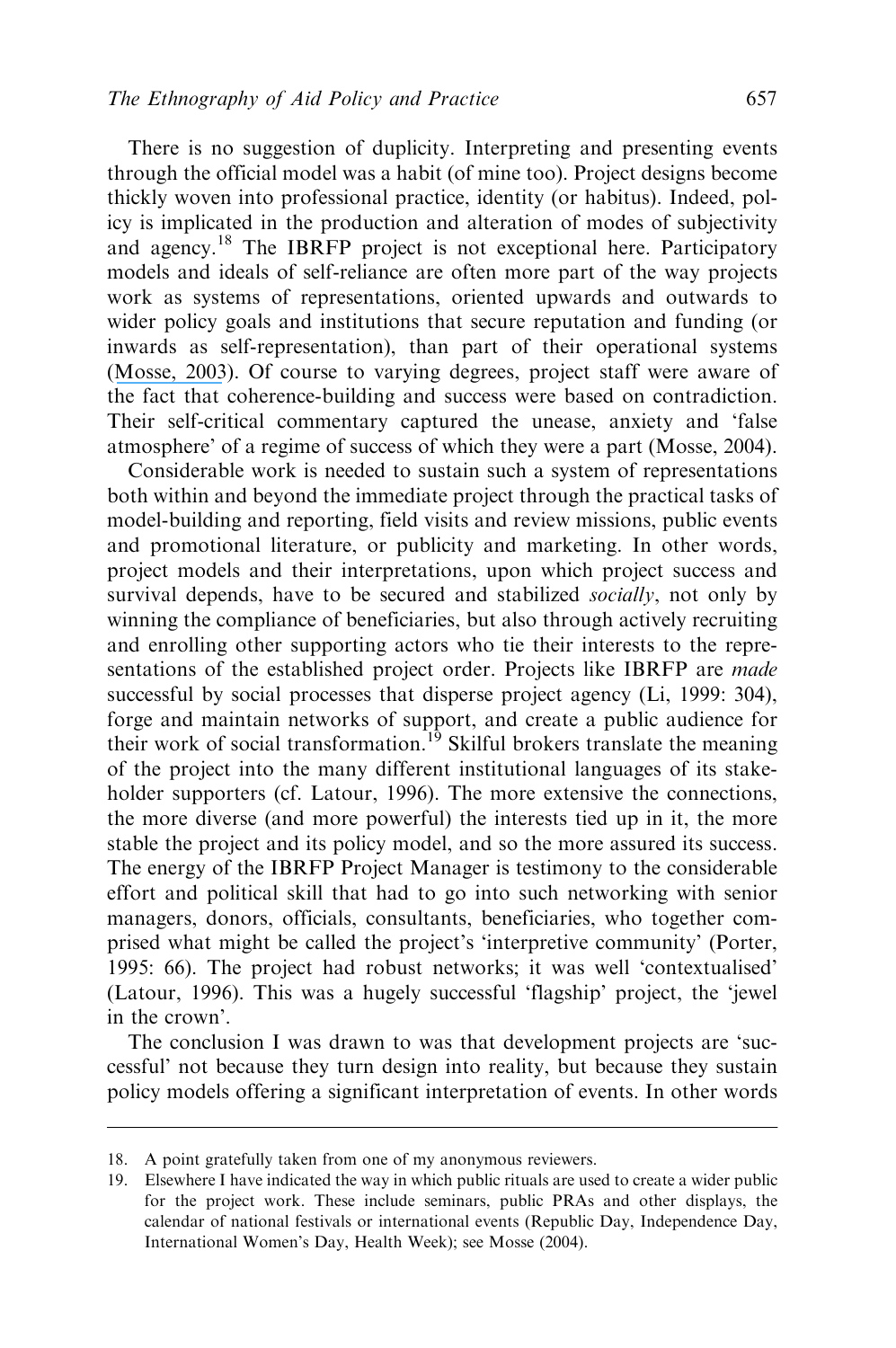policy models do not generate practices, they (policies) are sustained  $by$ them. Development proceeds not only (or primarily) from policy to practice, but also from practice to policy. Correspondingly, project failure is not the failure to turn designs into reality, but the consequence of a certain disarticulation between practices, their rationalizing models and overarching policy frameworks.<sup>20</sup> Failure is not a failure to implement the plan, but a failure of interpretation, which brings me to the next proposition.

The fourth proposition is that *projects do not fail*; they are failed by wider networks of support and validation.<sup>21</sup> Despite its reputation, the success of the IBRFP project was never entirely secure. First of all it was challenged in 1995 at its mid-term evaluation. The evaluation report was striking in its refusal to accept the prevailing assumption of the model that more participation equals better programmes and impact. Indeed the evaluators broke ranks with the project's interpretive community and criticized the project for having *too much participation* and too little impact. The report cynically noted that: 'being accountable for generating measurable impacts is far tougher than being accountable for faithfully using a hazy, intangible, almost ephemeral, participatory planning process [PPP]. For the same reasons, GOs and NGOs may be strongly attracted to adopt IBRFP's PPP approach, especially if they can find funders to support them without having to show concrete livelihood impacts' ([Shah et al., 1996](https://www.researchgate.net/publication/200507837_Seeing_Like_A_State_How_Certain_Schemes_to_Improve_the_Human_Condition_Have_Failed?el=1_x_8&enrichId=rgreq-76f13619c6ac3ce358b5a420cbad09cb-XXX&enrichSource=Y292ZXJQYWdlOzQ0ODM1MDAzO0FTOjI5NTIzNTY4MzkzMDExM0AxNDQ3NDAxMDgwNTk5)).

The ODA review which followed underlined the new challenge to 'participation'. This project, designed on an early 1990s wave of criticism of topdown, technology-driven state programmes, now had to answer awkward questions about the transaction costs of participation, or the evidence of impact. However, the criticisms levelled at the project did not arise from a new capacity of the donor to penetrate the reality of project practice, but rather from the fact that they were asking different questions. Indeed, it was not the practice of the project that the ODA team was scrutinizing, but its

21. 'Projects do not fail, they are failed. Maybe policy fails projects (as in terminates them). Failure is manufactured not inherent' (Latour, 1996: 35–6).

<sup>20.</sup> Some might object that, by showing how policy-making is (also) local practice, I have simply demonstrated the futility of distinguishing between the two (policy and practice — 'policy is just a course of action . . . exercised by institutions . . . and people' [Alberto Arce, pers. com.]; peasants and fieldworkers are policy-makers, they establish rules and norms, develop strategies and form judgements). While this is true, the problem is that it does away with the asymmetries of power that ensure the need to register desires and aspirations, to retain legitimacy, to access resources and reputation by translating one set of thought-actions into another — the capacity for which is unevenly distributed (cf. Appadurai, forthcoming). Policy in my terms implies authority (sometimes precarious), which is not inherent in privileged organizing, unifying conceptions themselves, but is an effect of the social actions/relations that produce them. As Apthorpe (1996: 4) points out, notions of development's 'discursive practices' or development as 'a modernist regime' or a 'discursive field' involve a dangerous loss of distinction between discourses and practices, and it is precisely the relationship between the two that has to be explored in an ethnography of development.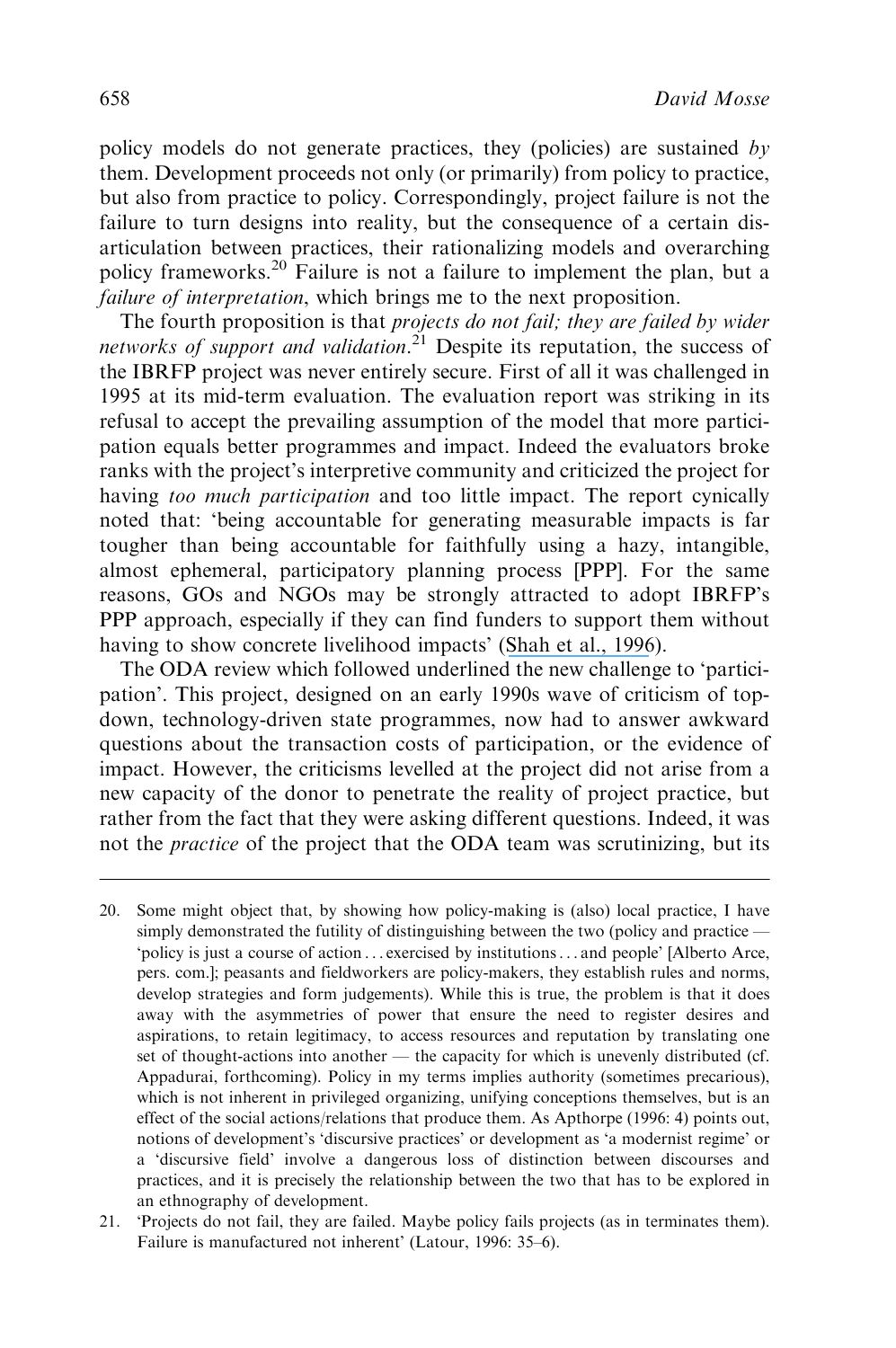theory. Donor interest was not in the project as event and relationships, but as a coherent rationalizing policy idea (a system of representations). If this was a crisis, it was a *crisis of representation* in which external policy shifts had made 'participation' a less than adequate metaphor for the development process. The project was vulnerable to 'failure' not because of its practice, but because a new (ODA) policy environment made it harder for the project to articulate with the pre-occupations and ambitions of its donor supporters and interlocutors. Indeed, the ODA review team did not ask the project to change what it did, but to modify its theory in order to bring it into line with new 1995–6 thinking on matters such as impact assessment, project cycle management, value-for-money or 'sustainable rural livelihoods'. The Review team insisted that the project revise its LogFrame, changing its Purpose from 'a participatory *approach* ...' to 'sustainable improvements in livelihoods. . . ' and that it 'clarify the instrumentality between process and benefits. . . ', so as to produce interpretations that were consistent with emerging donor policy.

The project never did clarify the instrumentality of its model, instead it focused on demonstrating impact. Significantly, the series of detailed impact assessment studies that followed (and in which I was involved) demonstrated that the project was perceived by villagers as having a significant positive economic and social impact; thus proving the reviewers wrong. To be sure, the principle economic gains from project activities such as soil and water conservation, minor irrigation, improved seeds, agro-forestry, or vegetable cultivation accrued to households in proportion to the land they possessed (quality — that is, lower valley rather than upper slope — as well as quantity); and the poorest (including the land poor) received less of the project's subsidies, while, *contributing* more (to common assets) through their own subsidized labour on project works; but at the same time, what the project offered — especially wages and low-cost credit — was also of greatest importance to the livelihoods of the poorest and most heavily indebted households.

What these studies did *not* do, was to investigate the relationship between these impacts and the participatory practices. They did not explore the operational system that produced project outcomes, and they could not distinguish impacts derived from efficient vertical delivery and patronage from those of farmer-led development. The relationship between policy and livelihood impacts was no clearer, and inherent contradictions were evaded. Indeed the ultimate purpose of these studies was not to reveal the impact of the project model on tribal livelihoods, but rather to model rural livelihoods so as to show how project interventions, re-articulated within new policy frameworks, would improve them; that is, to clarify and justify a (new) development model rather than demonstrate its effects. After all, this was the most urgent need for project survival. Despite the proclamations about evidence-based policy, invariably it is policy which produces evidence rather than vice versa.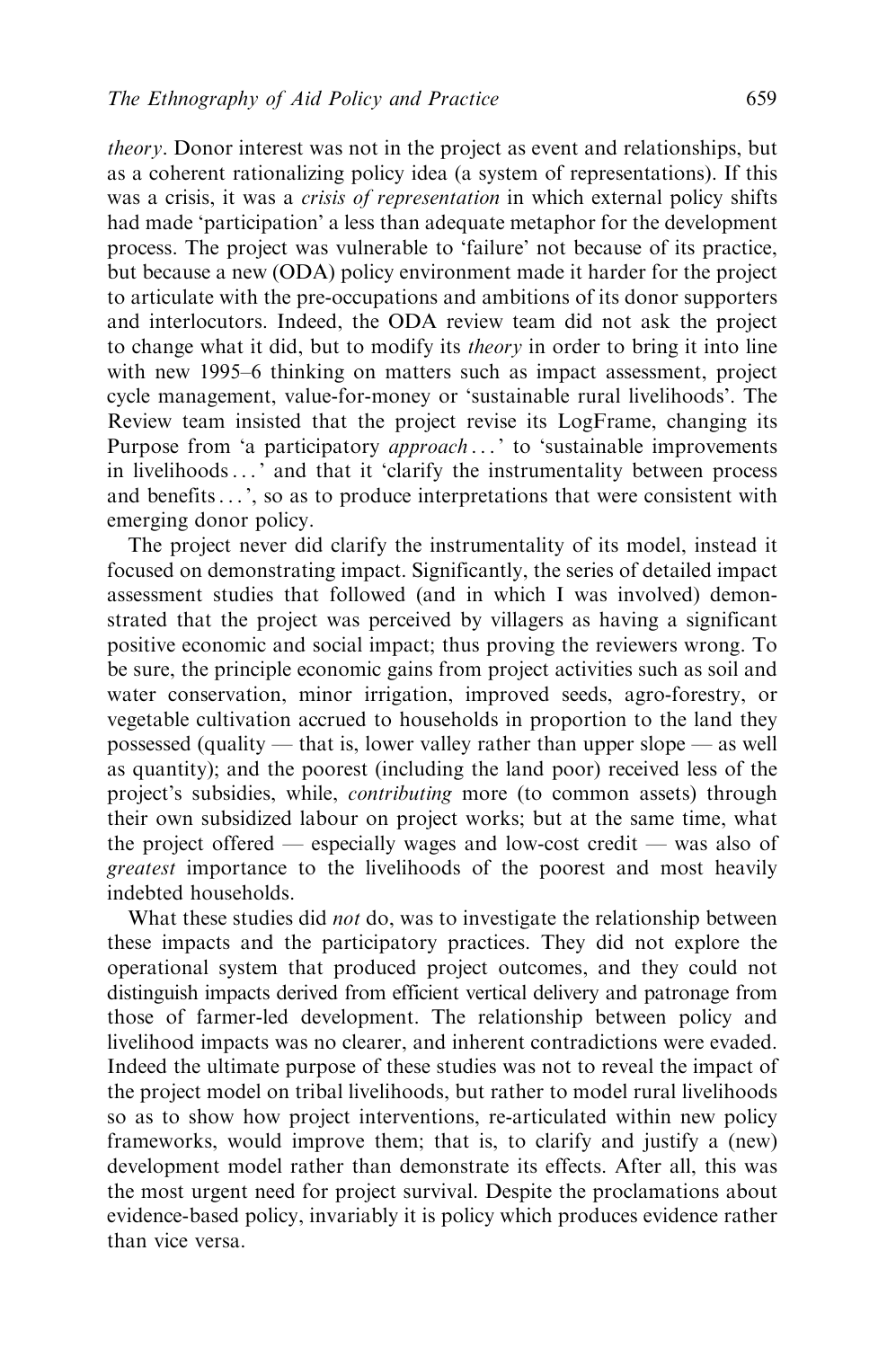So, timely analytical work and evidence-making re-contextualized the IBRFP project by re-connecting it to contemporary donor policy trends in 1997–8, in the process re-shaping the project as an effective container for ODA/DFID policy, establishing it once again as an 'exemplar' and offering protection against failure.<sup>22</sup> Confident that somehow livelihood impacts followed from project policy, around 1998 DFID moved to a much larger £25 million Second Phase in which (a) the policy model was more clearly stated (more in line with new thinking on rural livelihoods) and (b) the role of the mainline organization KBCL, having been pathologized as 'external influence', was weakened by the establishment of an independent Trust to run the project.

The new phase involved a purified assertion of donor policy over institutions and relations that was initially to have disastrous effects. Firstly, the emphasis on policy coherence involved naivety about institutional capacity. A huge burden was placed on a complex and shaky system: the project had to create a new organizational structure, to quadruple the size of its operations, recruit and train well over a hundred new staff including senior fertilizer men who knew little about rural development, 'fast-track' its process, retain its intense focus on participation, disseminate technologies and replicate its (otherwise over-expensive) model; and work closely with the state to demonstrate the new DFID White Paper policy goals of governance, state-level partnerships and pro-poor policy change (DFID, 1997). The demands were too great. Secondly, the effort to override institutional relations or 'external influences' by severing links with the mainline KBCL organization through forming a separate project holding Trust, produced profound institutional insecurity which unleashed highly disruptive informal attempts to grasp back control and security, by both senior KBCL management and project staff. The donor assertion of policy over institutions involved ignorance of complex relationships of development and the effects of their disruption.

Thirdly, these ruptures were made potentially lethal to the project by a new DFID policy environment which was hostile to 'enclave projects' with 'parallel structures', and in which there was no longer place for the 'replicable model', even less for the downstream micro-managed project. IBRFP was now a first generation project, doubly displaced by second generation state watershed programmes and third generation state-level partnerships. Here was a project that had lost its interpretive community and its context, whose networks were in tatters; a project whose old supporters, advocates and project-policy brokers had moved on. Just as interpretations are social

<sup>22.</sup> Successful development projects are to policy models, what exemplars are to scientific paradigms in Kuhn's usage (see Fine, 2002: 2061). The importance of an exemplar, a world view and a body of supporting professionals (capable of switching allegiance) gives policy models a superficial resemblance to paradigms, and policy change to 'paradigm shift' (ibid.).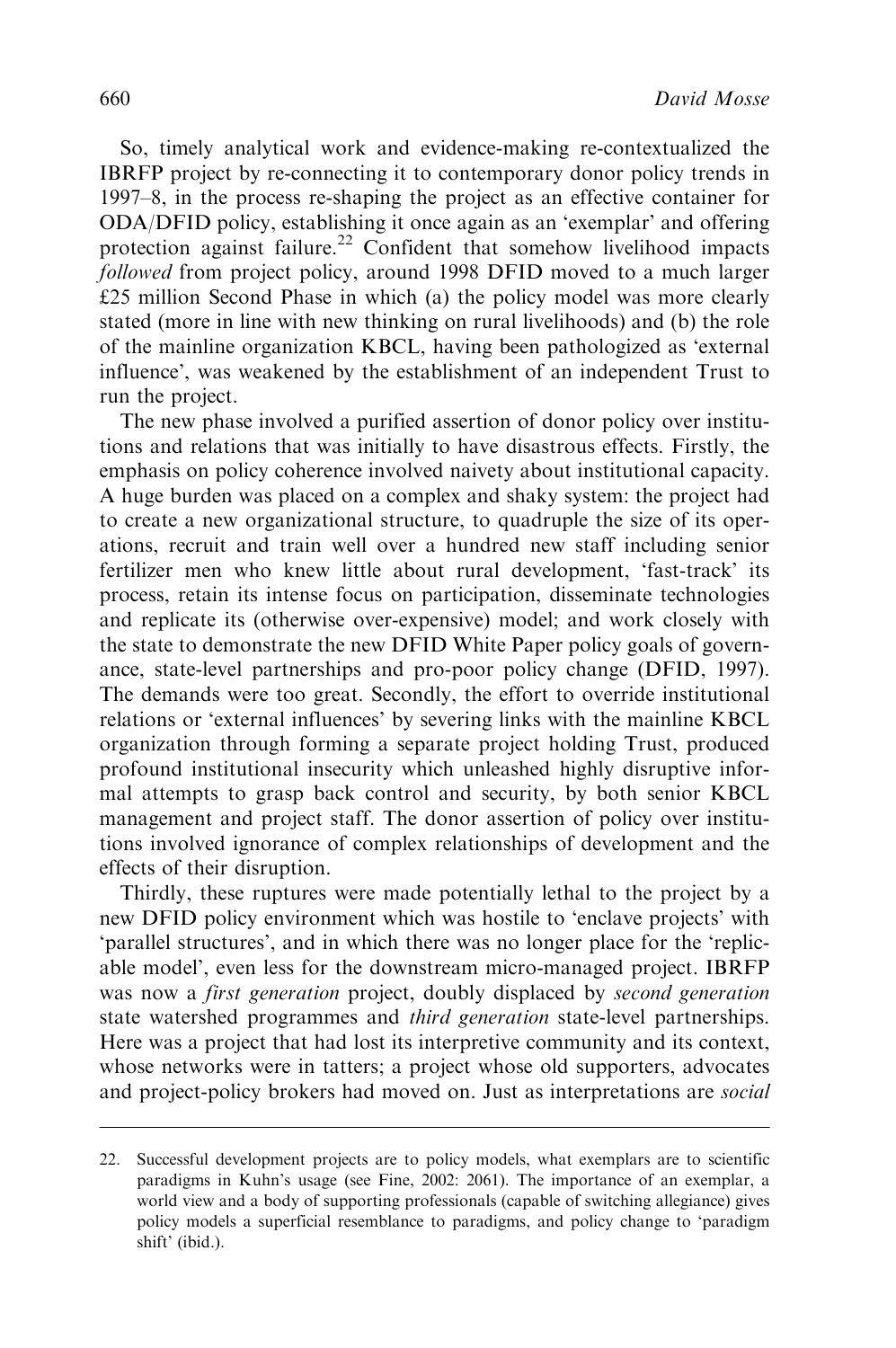— they involve the establishment of networks, and interpretive or 'epistemic' communities (Haas, 1990) — so too project failure involves social rupture. In this case the IBRFP project becomes 'decontextualized' (Latour, 1996) as various of its supporters disconnect themselves and their interests from it. It begins to lose its reality. Policy change involves disruption of the social systems that produce coherence and success; it not only alters the fashionableness of development approaches, but also rearranges relationships and the allocation of power in organizations. The IBRFP project was associated with old structures of ODA; it fell within the old fiefdoms of ODA sector advisers and carried the imprint of an earlier regime. Project survival depended upon finding ways to articulate new policy imperatives, in this case linking the project to a new 'governance' aid agenda, emphasizing links with government or policy influence; or, as one DFID official put it, 'moving [the project] upstream by bringing it within the compass of our work with our partner state of Madhya Pradesh'.<sup>23</sup> But this was now a more difficult process since the relationships and systems through which the project translated its own partially autonomous field of action into the policy models of DFID or the management goals of KBCL were considerably weakened.

Understanding the way in which policy change ruptures relationships and disrupts the informal systems of support and brokerage that make a project function and secure its reputation is of more than passing interest. Of course policy change is not bad; in fact new policy creates new relationships and makes new connections between people, and that is part of its value. But rapid policy change which has little regard for the institutions and relationships involved in the practice of development is a worrying characteristic of aid agencies today. Policy frameworks that focus on global institutions and state policy are obviously key to the progressive repositioning of bilateral donors, but an upstream centralized demand for policy coherence also makes it harder for these agencies to perceive the downstream system of relationships that are affected by policy, even though this policy is articulated in the language of local partnership and dialogue.

Despite this language, aid policy processes and the 'power effects of donorship' reproduce inequalities between donors and recipients at all levels: in the making and execution of policy, in the 'dependent leadership' (promoted under the auspices of the donor community in projects or countries), in the language of education, tutelage, or trusteeship, in the displacement of alternative visions, or in the rules of partnership (Slater and Bell, 2002: 350). In the present case, the lack of reflexivity in DFID's own policy process meant that the donor's culpability in producing 'failure' (which was usually represented in technical terms or as the project's 'weak management'), was just as obscured as had been its earlier role in the making of project success.

<sup>23.</sup> From a DFID internal memo, 2002.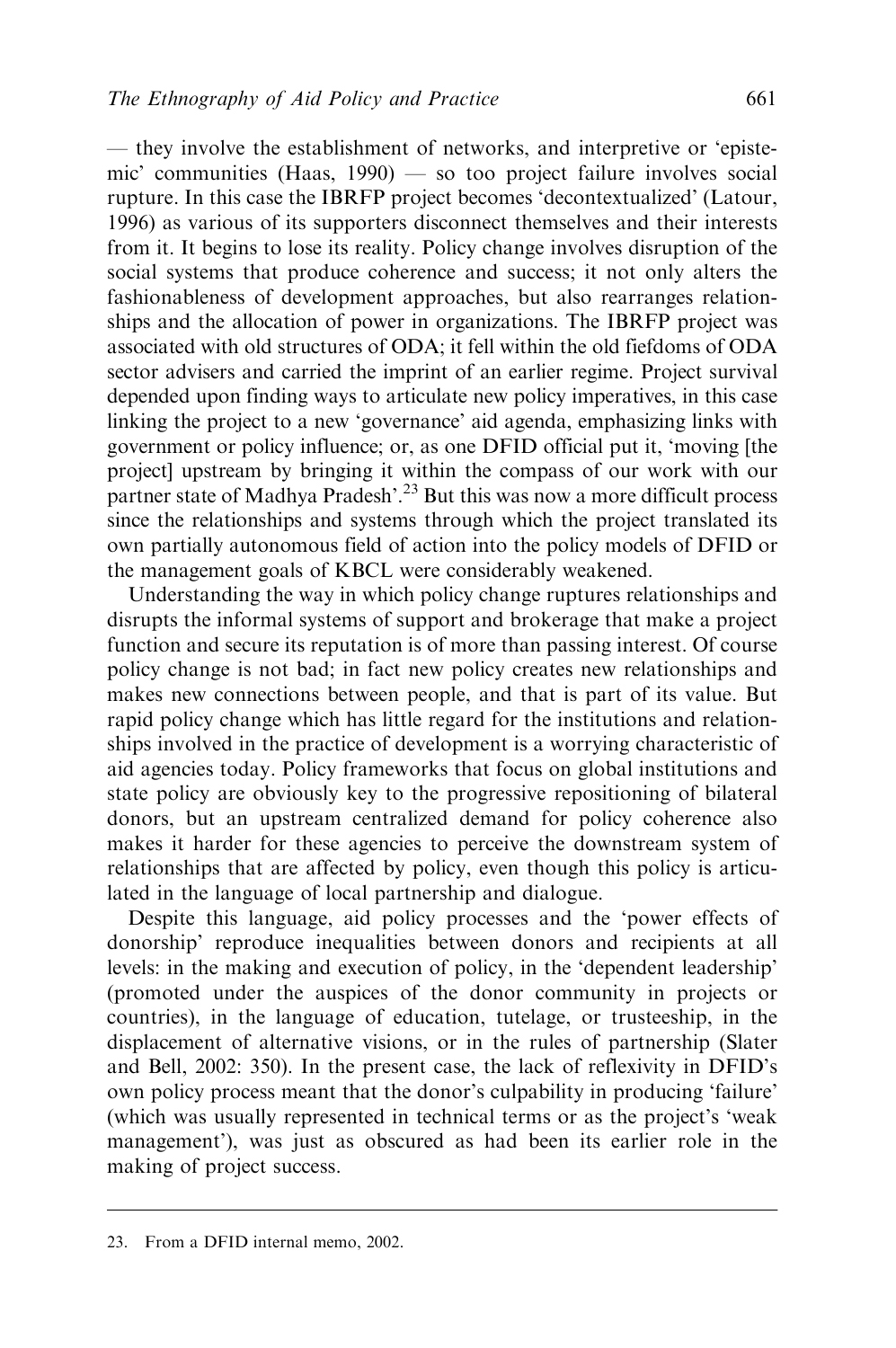My fifth proposition is that 'success' and 'failure' are policy-oriented judgements that obscure project effects. The impact assessment studies undertaken in IBRFP showed that the project had executed broadly appropriate programmes that probably had a significant impact on the livelihoods of many thousands of poor tribal people in western India. This did not make IBRFP a shining example of participatory development. To claim this, or to refute it, is to give priority to policy 'success' or 'failure', and to ignore how things actually happen. Indeed, an intense emphasis on current policy, burdens projects with new models (a governance agenda), which may have little bearing on the actual reasons for the socio-economic effects they may have.

So what if a project fails to articulate one or other preconceived model; if the project fails to be fully participatory, or to adopt a genuine livelihoods approach, or to show links to government? It can still have important positive livelihood effects. A more pragmatic appraisal of the IBRFP project would not see failure of participation or engagement with the state, but new avenues of non-state patronage which were advantageous in a remote tribal area, providing new input lines for improved technology or marketing possibilities rather than failing to meet current development policy objectives. Indeed this is happening even as the project purveys images of farmer-management or self-reliance, (and now of statelinkage) and is represented as success or failure in terms of one or other policy idea.

At the end of Phase 1 (1998), the project benefits of improved seed inputs, assisted seed distribution and storage, mediated links to national and international agricultural research agendas, and a variety of village level investments and assets were highly significant to many Bhil villagers. Arguably they depended upon the permanent and expanding presence of the project organization as a para-statal extension service offering better technology and more affordable inputs to remote tribal villages rather than autonomy and independence — a peculiar policy preoccupation. This may or may not have been participation or sustainable development; it was certainly a subversion of the currently dominant international development ideas of farmer-managed, community-driven development.

Perhaps IBRFP was a moderately successful participatory development project; it might yet prove to be a viable livelihood project; or, who knows, even a governance project as it stumbles along with a heavy policy baggage (creating its own internal contradictions), maintaining a complex system of representations requiring skilled consultants to articulate. But perhaps with less policy correctness IBRFP could have been an outstanding rainfed technology input supply and marketing agency in a national co-operative, building on an existing institution and its corporate values. Perhaps. . . but as such it would never have been a successful aid project able to articulate international policy and therefore assemble supporters and resources for work in a remote tribal region.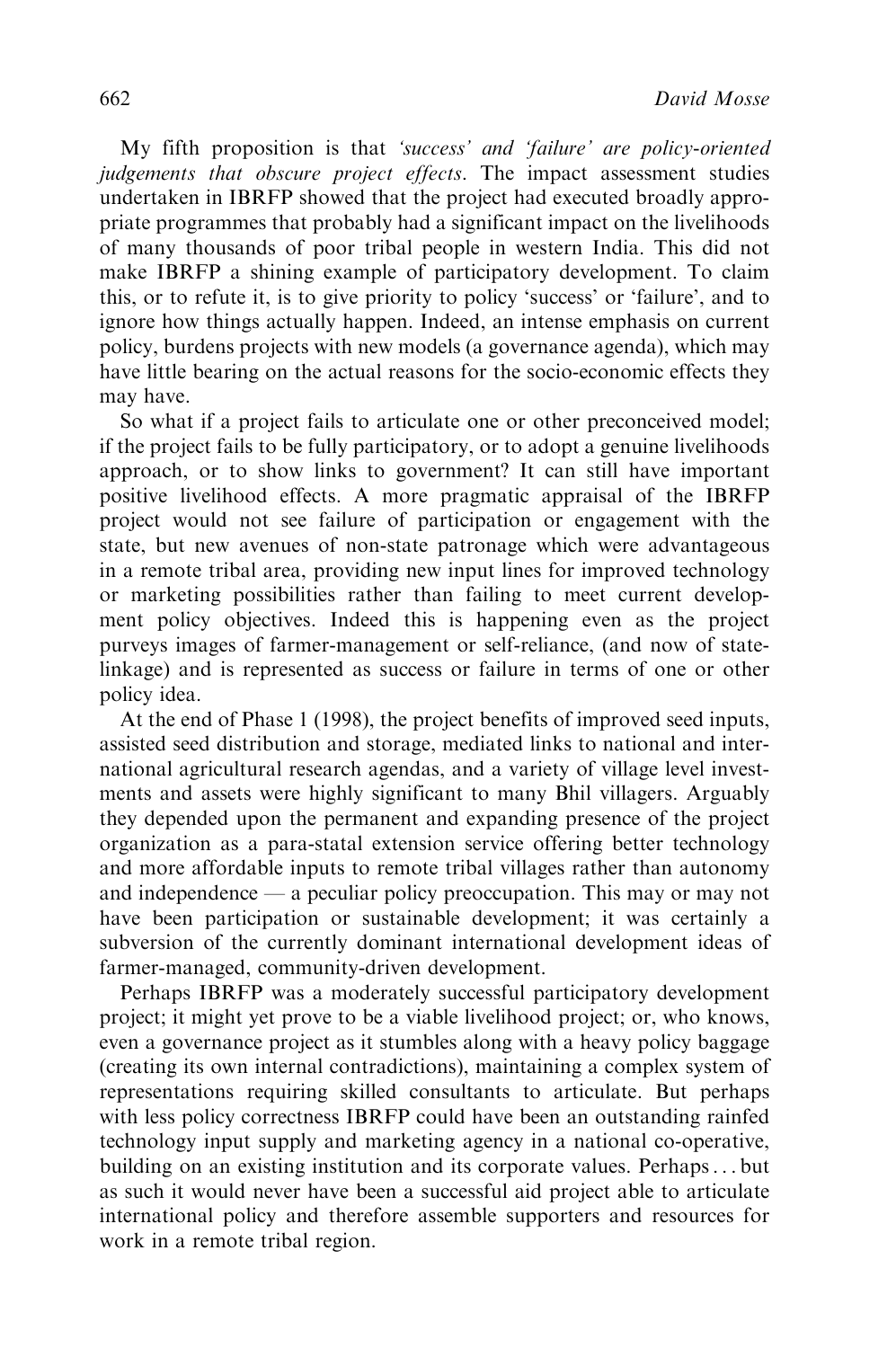#### **CONCLUSION**

#### Aid policy and practice

So what can be concluded here about the relationship between aid policy and practice? Well, for one thing it is clear that even in small projects the intersection of the world of policy thought and the world of development practices is partial and socially managed. Policy discourse generates mobilizing metaphors ('participation', 'partnership', 'governance', 'social capital') whose vagueness, ambiguity and lack of conceptual precision is required to conceal ideological differences, to allow compromise and the enrolment of different interests, to build coalitions, to distribute agency and to multiply criteria of success within project systems (cf. Dahl, 2001: 20; [Li,](https://www.researchgate.net/publication/249426038_Compromising_PowerDevelopmentCulture_and_Rule_in_Indonesia?el=1_x_8&enrichId=rgreq-76f13619c6ac3ce358b5a420cbad09cb-XXX&enrichSource=Y292ZXJQYWdlOzQ0ODM1MDAzO0FTOjI5NTIzNTY4MzkzMDExM0AxNDQ3NDAxMDgwNTk5) [1999](https://www.researchgate.net/publication/249426038_Compromising_PowerDevelopmentCulture_and_Rule_in_Indonesia?el=1_x_8&enrichId=rgreq-76f13619c6ac3ce358b5a420cbad09cb-XXX&enrichSource=Y292ZXJQYWdlOzQ0ODM1MDAzO0FTOjI5NTIzNTY4MzkzMDExM0AxNDQ3NDAxMDgwNTk5)). But, secondly, ideas that make for 'good policy' — policy which legitimizes and mobilizes political and practical support — are not those which provide good guides to action. Good policy is unimplementable; it is metaphor not management<sup>24</sup> (although 'management' is perhaps the most important development metaphor of all). Or, rather than 'unimplementable', we should say that policy goals come into contradiction with other institutional or 'system goals' (Latour, 1996: 92) such that policy models are poor guides to understanding the practices, events and effects of development actors, which are shaped by the relationships and interests and cultures of specific organizational settings.<sup>25</sup> Of course this is common knowledge among reflective donor policy-makers, who know that their own institutional practice is necessarily concealed behind (or within) the coherent policy paper. But at many other levels too (in project offices, fieldstaff meetings, PRAs, or villager assemblies) a significant part of development practice involves the reproduction and stabilization of policy models secured upon social networks that constitute interpretive communities for projects and programmes, which is my third point. The 'public transcripts' of development are sustained by the powerful *and* the subordinate, both of whose interests lead them to 'tactically conspire to misrepresent' (Scott, 1990: 2). In development we cannot speak of policy controlling or disciplining, being resisted or subverted. Policy is an *end* rather than a cause; a result, often a fragile one, of social processes. Projects are successful because they sustain policy models offering a significant interpretation of

<sup>24.</sup> The expression borrowed from Raymond Apthorpe (pers. comm.) is perhaps inaccurate in that, following Ricoeur (1978), metaphors are vehicles for both understanding and managing reality, even if they do not shape events in the way that is claimed. I am grateful to Ingie Hovland for this point.

<sup>25.</sup> As Quarles van Ufford puts it, bureaucracy is not an instrument of policy but 'an independent generator of ideas, goals and interests', that is 'system goals' (1988, citing Vroom).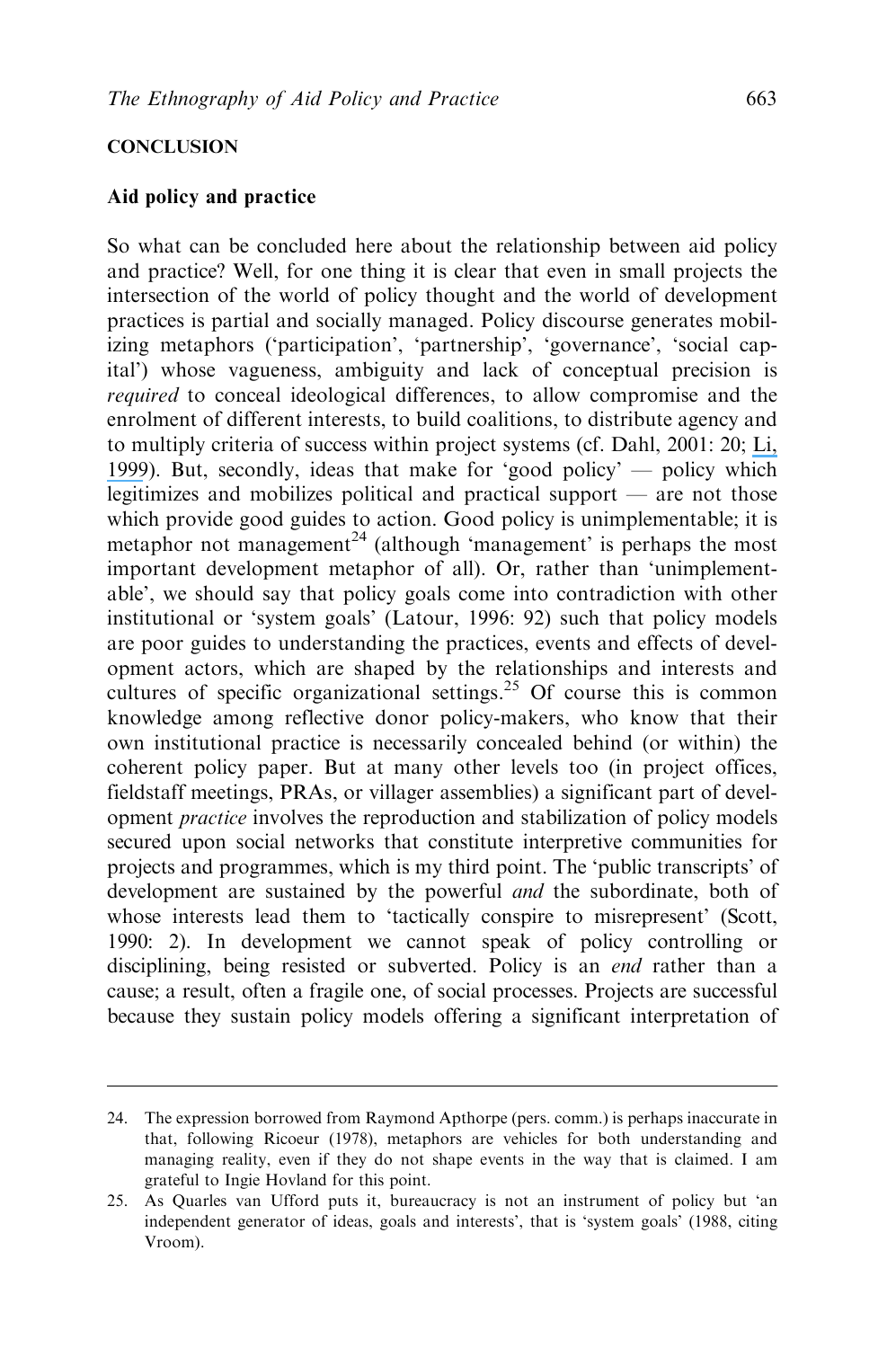events, not because they turn policy into reality. In this way the gap between policy and practice is constantly negotiated away.

Development professionals will argue that of course the relationship between policy ideas and events, experiences or outcomes is indirect, perhaps dialectical (Michael Cernea, pers. comm.), and I am certainly not proposing that policy has no effects, even less that policy is unimportant. As indicated, without the mobilizing effects of national or international aid policy, resources would not have been directed to Bhil villages (and failure to articulate with policy seriously threatened resource flows). Policy is part of the context of action (Satoshi Ishihara, pers. comm.). Professional identities, alliances, divisions within project, consultant and donor agencies are structured around the making and interpretation of policy, and policy provides the idioms of speech and reporting. Farmers negotiate with field staff and legitimize their claims to project resources in terms of the classifications and identities offered by policy; and it is around policy ideas that the wider networks of support from politicians, administrators and scientists are forged.

However, this does not mean that policy is implemented. Practices and events are too obviously shaped by the logic and demands of institutional relations (and incentives). Indeed, during the 'implementation phase' all the diverse and contradictory interests that were enrolled in the framing of an ambiguous policy model and project design, all the contests and contradictions that are embedded in policy texts, are brought to life and replayed. At the same time, development workers and managers are unable (or unwilling) on the basis of this experience to contradict the models in terms of which they are busy framing and validating their enterprises and identities; the models that make them successful, ensure coalitions of support and justify the flow of resources. So, while the coherence of design unravels in the practical unfolding of a project, everybody is particularly concerned with making, protecting, elaborating and promoting models with the power to organize authoritative interpretations, concealing operational realities, re-enforcing given models and limiting institutional learning.<sup>26</sup> I only had to reflect on my work as consultant to the IBRFP project over several years to realize that the conceptual work (of policy) did not precede or direct action but followed it, providing an authoritative framework of interpretation, or a 'second-order rationalization of politically and economically ordered work routines' (Heyman, 1995: 265; also see Mosse, 2004: Ch. 6).

Further consequences follow from a preoccupation with (project) models as determinants of 'success' and 'failure'. Firstly, knowledge of development is overly deductive, and allows little inductive understanding

<sup>26.</sup> See [Ellerman \(2002\)](https://www.researchgate.net/publication/228802539_Should_development_agencies_have_Official_Views?el=1_x_8&enrichId=rgreq-76f13619c6ac3ce358b5a420cbad09cb-XXX&enrichSource=Y292ZXJQYWdlOzQ0ODM1MDAzO0FTOjI5NTIzNTY4MzkzMDExM0AxNDQ3NDAxMDgwNTk5) for further discussion of the contradiction between the promotion of official views ('branded knowledge', 'best practices', 'funded assumptions', 'science') and the capacity to promote learning in development organizations.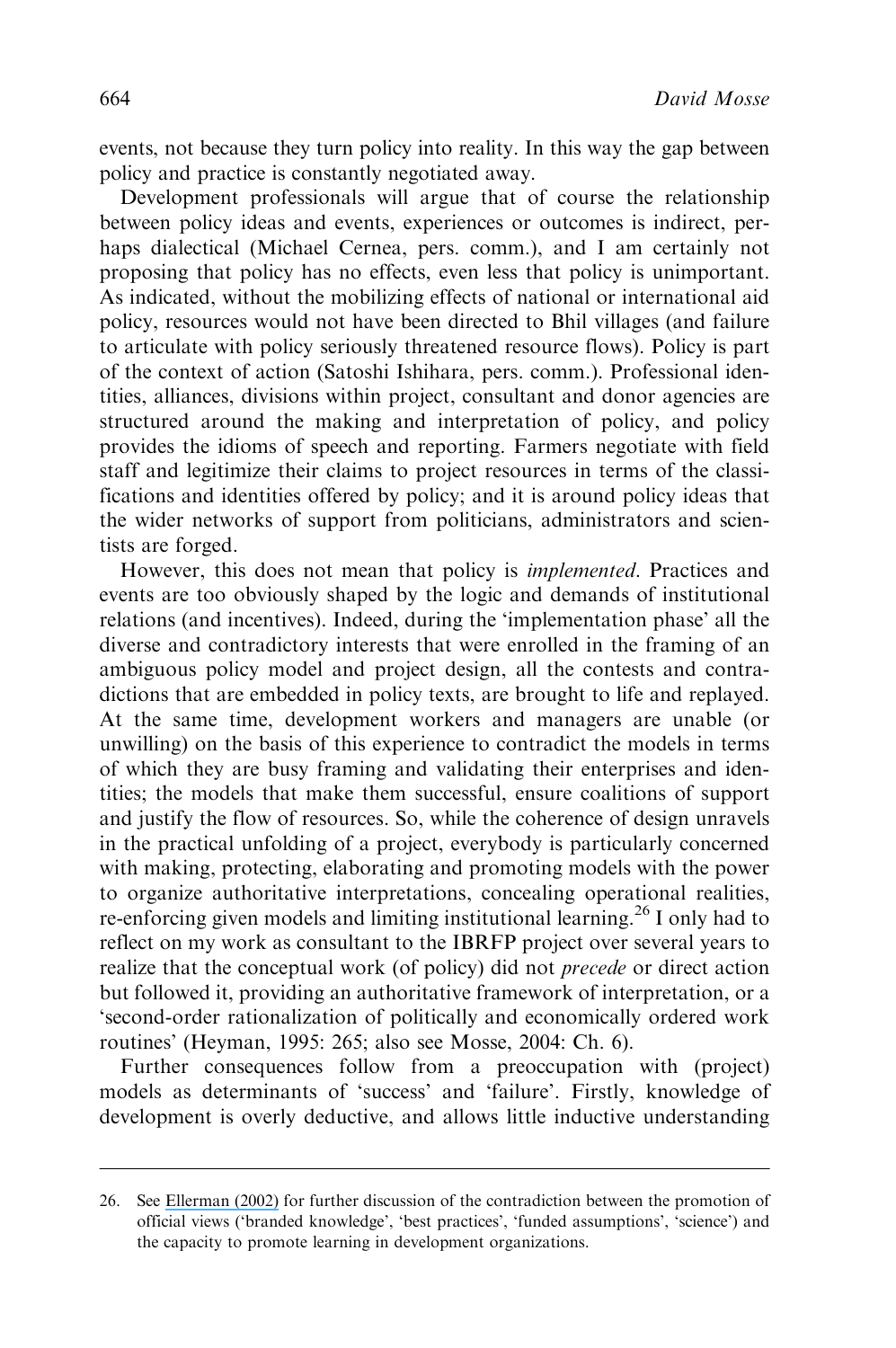of interventions. Secondly, when externally-generated policy changes faster than the life of a programme, which is now normal, project agencies (such as IBRFP) are forced into a reactive mode — orienting their energies to preserving themselves as *systems of representations* in order to manage their upwardly-oriented representations, rather than learning or effecting poverty-reducing change. Thirdly, as policy discourse among international donors strives to ensure that practices are rendered coherent in terms of a single overarching framework, the diversity of approaches or the multiplicity of rationalities and values (see Arce and Long, 2000) is overridden. The point is not so much that there is a self-enforcing conservatism built into policy discourse which stabilizes particular models (probably true in the short term), but that belief in the efficacy of rational planning is reproduced, and with it existing hierarchies of knowledge and expertise, while contextual and historical (even ethnographic) understanding is limited (cf. Mitchell, 2002).

#### The Ethnography of Development

How do these reflections touch on current debates in the anthropology of policy and practice? Firstly, following Latour, I have suggested the need for a shift from a reductionist analysis that explains away development by substitution to looking at successful development interventions as the creation of order through social acts of composition. The coherence attributed to a successful development project is never a priori, never a matter of design or of policy. As Latour notes (1996: 78), 'If we say that a successful project existed from the beginning because it was well conceived and that a failed project went aground because it was badly conceived, we are saying nothing, we are only repeating the words "success" and "failure", while placing the cause of both at the beginning of the project, at its conception'. But the order of a successful project rests on disjuncture and contradiction. Subordinate actors in development — tribal villagers, fieldworkers, office staff, even project managers and their bosses in relation to donors — create everyday spheres of action autonomous from the organizing (or legitimizing) project models (in the manner of de Certeau's analysis), but at the same time work actively to sustain those same models — the dominant interpretations — because it is in their interest to do so. The social processes which multiply interests and experiences and those which unify and strengthen authoritative representations are the same. Paradoxically, the practices of project workers erode the models that they also work to reinstate as representations. Moreover, because it rests on disjuncture and contradiction, the coherence and order of a successful project is always vulnerable; interpretations can fail.

In focusing on the 'problem of policy' — the question of how 'ideas with power' and social practice interact, once narrow instrumental or populist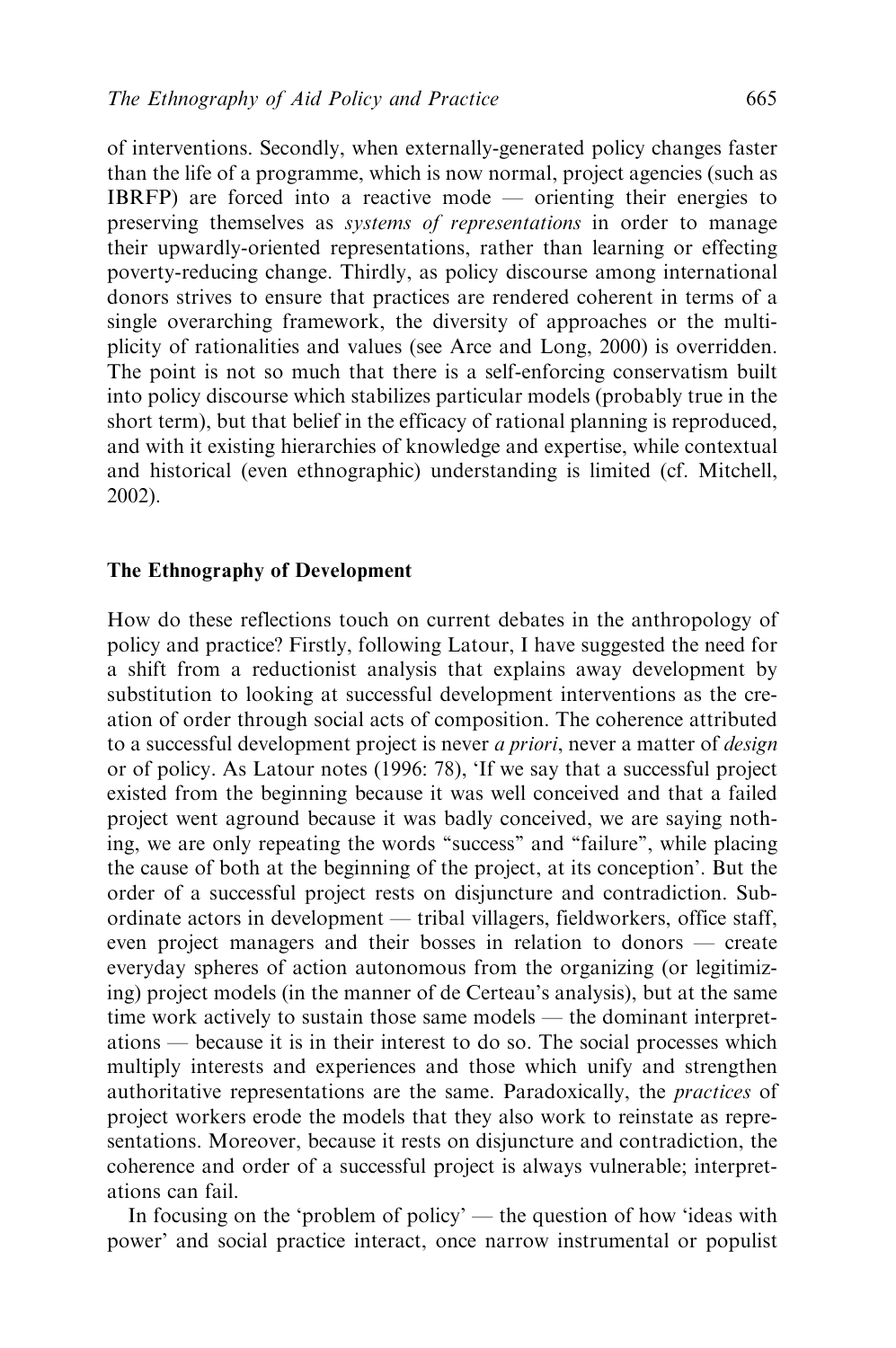views are discounted<sup>27</sup> — I hope to have added to the tradition in the sociology of development that is interactionist or 'actor-oriented' focusing on project interfaces, or 'front-lines', the lifeworlds of workers and the interlocking intentionalities of the developers and the 'to-be-developed'.<sup>28</sup> In demonstrating that (policy) ideas do not have a life of their own apart from institutions, persons and intentions, but can only be understood in terms of the institutions and social relationships through which they are articulated, $29$  I follow a long tradition in social anthropology (Douglas, 1980: 60). On the one hand, policy models (their theories of cause and effect) are patterned by institutions and accountabilities, and on the other, wider networks, interests, and claims develop around policy models and the metaphors or identities they offer.

Finally, as an ethnographer who is also part of the world described, I have myself contributed to the composition and ordering of this project as well as to the analysis of disjuncture and contradiction. Ultimately, mine is an interested interpretation that rests on the frustrations of experience (the effort to realize policy ideals), not a scientific judgement; it adds interpretations to those of actors whose experience I share (Latour, 1996: 199–200). If my analysis looks for objectivity, this cannot be that of standing above the fray or of suppressing subjectivity, but rather that which comes from maximizing the capacity of actors to object to what is said about them (to raise concerns, insert questions and interpretations) ([Latour, 2000](https://www.researchgate.net/publication/239064268_When_Things_Strike_Back_A_Possible_Contribution_of_Science_Studies?el=1_x_8&enrichId=rgreq-76f13619c6ac3ce358b5a420cbad09cb-XXX&enrichSource=Y292ZXJQYWdlOzQ0ODM1MDAzO0FTOjI5NTIzNTY4MzkzMDExM0AxNDQ3NDAxMDgwNTk5)).<sup>30</sup> Nonetheless, ethnographers of development have to stabilize their own version of the facts, and as co-practitioners we do so by performing the reality we describe (Latour, 1996: 199).<sup>31</sup> An ethnography which subordinates itself to management in the interests of practicality (being useful) or legitimacy (being tolerated) is unlikely to throw light on the processes of order and disjuncture that connect policy ideas to practices and outcomes, while

<sup>27.</sup> The idea that practice is either a product of policy intention or arranged to resist it.

<sup>28.</sup> See, among others, Arce and Long (1992); Grammig (2002); Lipsky (1980); Long (1992, [2001](https://www.researchgate.net/publication/40190899_Development_Sociology_Actor_Perspectives?el=1_x_8&enrichId=rgreq-76f13619c6ac3ce358b5a420cbad09cb-XXX&enrichSource=Y292ZXJQYWdlOzQ0ODM1MDAzO0FTOjI5NTIzNTY4MzkzMDExM0AxNDQ3NDAxMDgwNTk5)); Long and Long (1992); Olivier de Sardin (forthcoming).

<sup>29.</sup> Burawoy equivalently talks of an ethnography of the *production* of globalization as well as the experience of globalization (2001: 150).

<sup>30.</sup> The real danger, Latour (2000) suggests, is that people 'lose their recalcitrance by complying'. He notes, by contrast, the contribution of feminism to new discoveries on gender, achieved by its effect of making potential interviewees more recalcitrant, more able to *object* to what was said about them. The internet source (www.ensmp.fr/-latour/ articles) from which this article was accessed does not give page references.

<sup>31.</sup> In drawing a contrast between such 'relativist' (or relationist) sociology and 'classical sociology', Latour (1996: 199) echoes earlier critics of anthropological authority (for example, [Pels and Nencel, 1991](https://www.researchgate.net/publication/28641337_Introduction_Critique_and_the_Deconstruction_of_Anthropological_Authority?el=1_x_8&enrichId=rgreq-76f13619c6ac3ce358b5a420cbad09cb-XXX&enrichSource=Y292ZXJQYWdlOzQ0ODM1MDAzO0FTOjI5NTIzNTY4MzkzMDExM0AxNDQ3NDAxMDgwNTk5)), and of the anthropologist as decoder, cultural overseer who 'knows what everybody else is doing whether *they* know it or not' (Daniel, 1984: 33), and in particular of the structuralist to whom society is a text to be read, and from which the 'real meaning' of statements can be decoded 'regardless of whether they are acknowledged by its agents' (Asad, 1986: 161).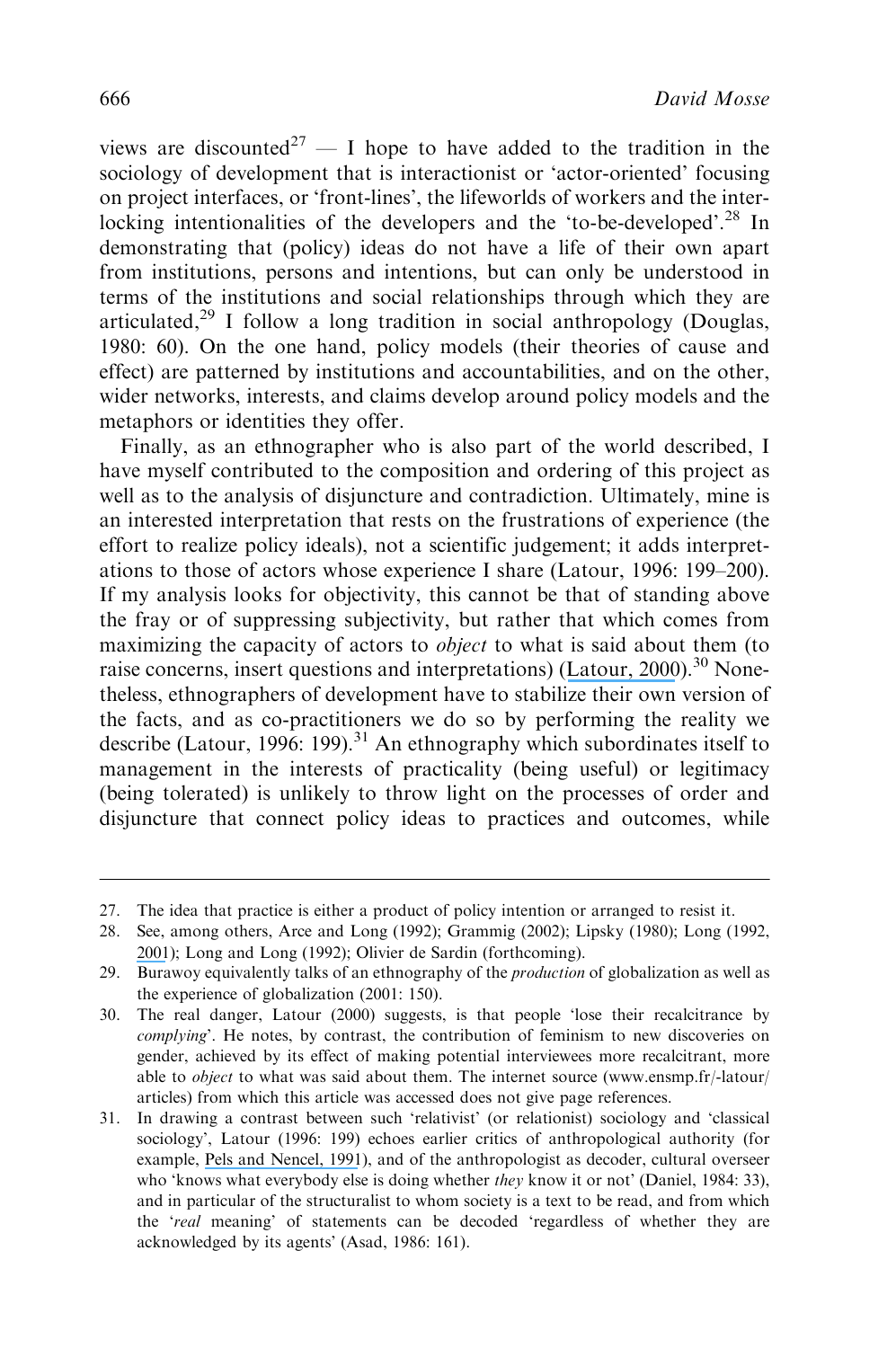ethnography which stands above the fray and asserts godly authority has little capacity for criticism in a politically meaningful sense.

The conclusion of my argument is that policy is more not less important than we imagined; and important in more ways than we realized. But most agencies are bound to a managerial view of policy which makes them resolutely simplistic about (or ignorant of) the social and political life of their ideas. What ethnography can offer the policy process is an element of critical reflection, a means to understand in individual cases how, as Mary Douglas writes, 'the work that thought does is social . . . thought makes cuts and connections between actions' (1980: 54). Perhaps good policy is not implementable, but it is absolutely central to what happens in arenas of development, and it is important to know how.

#### **REFERENCES**

- Abraham, Anita and Jean-Philippe Platteau (forthcoming) 'Participatory Development: Where Culture Creeps In', in Vijayaendra Rao and Michael Walton (eds) Culture and Public Action. Stanford, CA: Stanford University Press.
- Abrams, Philip (1988) 'Notes on the Difficulty of Studying the State', Journal of Historical Sociology 1(1): 58–89.
- Agrawal, Arun (1996) 'Poststructuralist Approaches to Development: Some Critical Reflections', Peace & Change 21(4): 464–77.
- Appadurai, Arjun (forthcoming) 'The Capacity to Aspire: Culture and the Terms of Recognition', in Vijayaendra Rao and Michael Walton (eds) Culture and Public Action. Stanford, CA: Stanford University Press.
- Apthorpe, Raymond (1996) 'Reading Development Policy and Policy Analysis: On Framing, Naming, Numbering and Coding', in Raymond Apthorpe and Des Gasper (eds) Arguing Development Policy: Frames and Discourses, pp. 16–35. London and Portland, OR: Frank Cass.
- Arce, Alberto and Norman Long (1992) 'The Dynamics of Knowledge: Interfaces between Bureaucrats and Peasants', in N. Long and A. Long (eds) Battlefields of Knowledge: The Interlocking of Theory and Practice in Social Research and Development, pp. 211–46. London: Routledge
- [Arce, Alberto and Norman Long \(2000\) 'Reconfiguring Modernity and Development from an](https://www.researchgate.net/publication/40195083_Reconfiguring_modernity_and_development_from_an_anthropological_perspective?el=1_x_8&enrichId=rgreq-76f13619c6ac3ce358b5a420cbad09cb-XXX&enrichSource=Y292ZXJQYWdlOzQ0ODM1MDAzO0FTOjI5NTIzNTY4MzkzMDExM0AxNDQ3NDAxMDgwNTk5) [Anthropological Perspective', in A. Arce and N. Long \(eds\)](https://www.researchgate.net/publication/40195083_Reconfiguring_modernity_and_development_from_an_anthropological_perspective?el=1_x_8&enrichId=rgreq-76f13619c6ac3ce358b5a420cbad09cb-XXX&enrichSource=Y292ZXJQYWdlOzQ0ODM1MDAzO0FTOjI5NTIzNTY4MzkzMDExM0AxNDQ3NDAxMDgwNTk5) Anthropology, Development and [Modernities: Exploring Discourses, Counter-tendencies and Violence](https://www.researchgate.net/publication/40195083_Reconfiguring_modernity_and_development_from_an_anthropological_perspective?el=1_x_8&enrichId=rgreq-76f13619c6ac3ce358b5a420cbad09cb-XXX&enrichSource=Y292ZXJQYWdlOzQ0ODM1MDAzO0FTOjI5NTIzNTY4MzkzMDExM0AxNDQ3NDAxMDgwNTk5), pp. 1–31. London and [New York: Routledge](https://www.researchgate.net/publication/40195083_Reconfiguring_modernity_and_development_from_an_anthropological_perspective?el=1_x_8&enrichId=rgreq-76f13619c6ac3ce358b5a420cbad09cb-XXX&enrichSource=Y292ZXJQYWdlOzQ0ODM1MDAzO0FTOjI5NTIzNTY4MzkzMDExM0AxNDQ3NDAxMDgwNTk5)
- [Asad, Talal \(1986\) 'The Concept of Cultural Translation in British Social Anthropology', in](https://www.researchgate.net/publication/282004749_The_Concept_of_Cultural_Translation_in_British_Social_Anthropology?el=1_x_8&enrichId=rgreq-76f13619c6ac3ce358b5a420cbad09cb-XXX&enrichSource=Y292ZXJQYWdlOzQ0ODM1MDAzO0FTOjI5NTIzNTY4MzkzMDExM0AxNDQ3NDAxMDgwNTk5) [James Clifford and George E. Marcus \(eds\)](https://www.researchgate.net/publication/282004749_The_Concept_of_Cultural_Translation_in_British_Social_Anthropology?el=1_x_8&enrichId=rgreq-76f13619c6ac3ce358b5a420cbad09cb-XXX&enrichSource=Y292ZXJQYWdlOzQ0ODM1MDAzO0FTOjI5NTIzNTY4MzkzMDExM0AxNDQ3NDAxMDgwNTk5) Writing Culture: the Poetics and Politics of Ethnography[, pp. 141–64. Berkeley, CA: California University Press.](https://www.researchgate.net/publication/282004749_The_Concept_of_Cultural_Translation_in_British_Social_Anthropology?el=1_x_8&enrichId=rgreq-76f13619c6ac3ce358b5a420cbad09cb-XXX&enrichSource=Y292ZXJQYWdlOzQ0ODM1MDAzO0FTOjI5NTIzNTY4MzkzMDExM0AxNDQ3NDAxMDgwNTk5)
- Baviskar, Amita (forthcoming) 'The Dream Machine: The Model Development Project and the Remaking of the State', in A. Baviskar (ed.) Waterscapes: The Cultural Politics of a Natural Resource. Delhi: Permanent Black.
- [Bebbington, Anthony, Scott Guggenheim, Elizabeth Olson and Michael Woolcock \(forthcoming\)](https://www.researchgate.net/publication/24084002_Exploring_Social_Capital_Debates_at_the_World_Bank?el=1_x_8&enrichId=rgreq-76f13619c6ac3ce358b5a420cbad09cb-XXX&enrichSource=Y292ZXJQYWdlOzQ0ODM1MDAzO0FTOjI5NTIzNTY4MzkzMDExM0AxNDQ3NDAxMDgwNTk5) ['Exploring Social Capital Debates at the World Bank',](https://www.researchgate.net/publication/24084002_Exploring_Social_Capital_Debates_at_the_World_Bank?el=1_x_8&enrichId=rgreq-76f13619c6ac3ce358b5a420cbad09cb-XXX&enrichSource=Y292ZXJQYWdlOzQ0ODM1MDAzO0FTOjI5NTIzNTY4MzkzMDExM0AxNDQ3NDAxMDgwNTk5) Journal of Development Studies [\(forthcoming\).](https://www.researchgate.net/publication/24084002_Exploring_Social_Capital_Debates_at_the_World_Bank?el=1_x_8&enrichId=rgreq-76f13619c6ac3ce358b5a420cbad09cb-XXX&enrichSource=Y292ZXJQYWdlOzQ0ODM1MDAzO0FTOjI5NTIzNTY4MzkzMDExM0AxNDQ3NDAxMDgwNTk5)
- [Brinkerhoff, D. W. \(1996\) 'Process Perspectives on Policy Change: Highlighting Implementation',](https://www.researchgate.net/publication/4979123_Process_perspectives_on_policy_change_Highlighting_implementation?el=1_x_8&enrichId=rgreq-76f13619c6ac3ce358b5a420cbad09cb-XXX&enrichSource=Y292ZXJQYWdlOzQ0ODM1MDAzO0FTOjI5NTIzNTY4MzkzMDExM0AxNDQ3NDAxMDgwNTk5) [World Development](https://www.researchgate.net/publication/4979123_Process_perspectives_on_policy_change_Highlighting_implementation?el=1_x_8&enrichId=rgreq-76f13619c6ac3ce358b5a420cbad09cb-XXX&enrichSource=Y292ZXJQYWdlOzQ0ODM1MDAzO0FTOjI5NTIzNTY4MzkzMDExM0AxNDQ3NDAxMDgwNTk5) 24(9): 1395–1401.
- [Burawoy, Michael \(2001\) 'Manufacturing the Global',](https://www.researchgate.net/publication/249730268_Manufacturing_the_Global?el=1_x_8&enrichId=rgreq-76f13619c6ac3ce358b5a420cbad09cb-XXX&enrichSource=Y292ZXJQYWdlOzQ0ODM1MDAzO0FTOjI5NTIzNTY4MzkzMDExM0AxNDQ3NDAxMDgwNTk5) Ethnography 2(2): 147–59.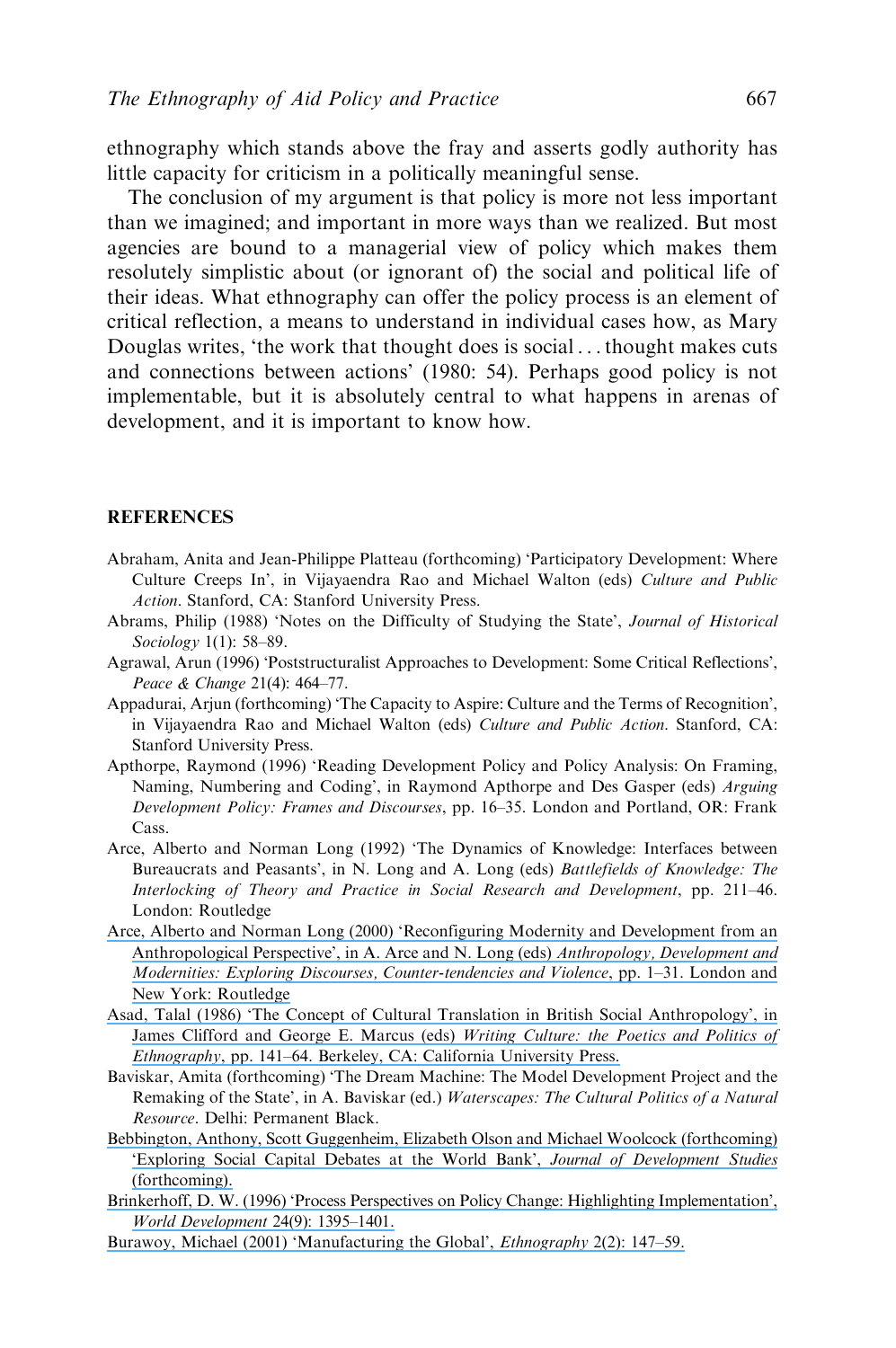- de Certeau, Michel (1984) The Practice of Everyday Life. Berkeley, CA: University of California Press.
- Chambers, Robert (1983) [Rural Development: Putting the Last First](https://www.researchgate.net/publication/44824480_Whose_Reality_Counts_Putting_First_Last?el=1_x_8&enrichId=rgreq-76f13619c6ac3ce358b5a420cbad09cb-XXX&enrichSource=Y292ZXJQYWdlOzQ0ODM1MDAzO0FTOjI5NTIzNTY4MzkzMDExM0AxNDQ3NDAxMDgwNTk5). Harlow, Essex: Longman.
- Chambers, Robert (1997) [Whose Reality Counts: Putting the First Last](https://www.researchgate.net/publication/44824480_Whose_Reality_Counts_Putting_First_Last?el=1_x_8&enrichId=rgreq-76f13619c6ac3ce358b5a420cbad09cb-XXX&enrichSource=Y292ZXJQYWdlOzQ0ODM1MDAzO0FTOjI5NTIzNTY4MzkzMDExM0AxNDQ3NDAxMDgwNTk5). London: Intermediate [Technology.](https://www.researchgate.net/publication/44824480_Whose_Reality_Counts_Putting_First_Last?el=1_x_8&enrichId=rgreq-76f13619c6ac3ce358b5a420cbad09cb-XXX&enrichSource=Y292ZXJQYWdlOzQ0ODM1MDAzO0FTOjI5NTIzNTY4MzkzMDExM0AxNDQ3NDAxMDgwNTk5)
- Chambers, R., A. Pacey and L-A. Thrupp (1989) Farmer First: Farmer Innovation and Agricultural Research. London: Intermediate Technology.
- Cook, Bill and Uma Kothari (2001) Participation, the New Tyranny? London: Zed.
- [Crewe, Emma and Elizabeth Harrison \(1998\)](https://www.researchgate.net/publication/44824135_Whose_Development_An_Ethnography_of_Aid?el=1_x_8&enrichId=rgreq-76f13619c6ac3ce358b5a420cbad09cb-XXX&enrichSource=Y292ZXJQYWdlOzQ0ODM1MDAzO0FTOjI5NTIzNTY4MzkzMDExM0AxNDQ3NDAxMDgwNTk5) Whose Development? An Ethnography of Aid. [London: Zed.](https://www.researchgate.net/publication/44824135_Whose_Development_An_Ethnography_of_Aid?el=1_x_8&enrichId=rgreq-76f13619c6ac3ce358b5a420cbad09cb-XXX&enrichSource=Y292ZXJQYWdlOzQ0ODM1MDAzO0FTOjI5NTIzNTY4MzkzMDExM0AxNDQ3NDAxMDgwNTk5)
- Dahl, Gudrun (2001) Responsibility and Partnership in Swedish Aid Discourse. Uppsala: The Nordic Africa Institute.
- Daniel, E. V. (1984) [Fluid Signs: Being a Person the Tamil Way](https://www.researchgate.net/publication/270361021_Fluid_Signs_Being_a_Person_the_Tamil_Way?el=1_x_8&enrichId=rgreq-76f13619c6ac3ce358b5a420cbad09cb-XXX&enrichSource=Y292ZXJQYWdlOzQ0ODM1MDAzO0FTOjI5NTIzNTY4MzkzMDExM0AxNDQ3NDAxMDgwNTk5). Berkeley, CA: University of [California Press.](https://www.researchgate.net/publication/270361021_Fluid_Signs_Being_a_Person_the_Tamil_Way?el=1_x_8&enrichId=rgreq-76f13619c6ac3ce358b5a420cbad09cb-XXX&enrichSource=Y292ZXJQYWdlOzQ0ODM1MDAzO0FTOjI5NTIzNTY4MzkzMDExM0AxNDQ3NDAxMDgwNTk5)
- DFID (1997) [Eliminating World Poverty: A Challenge for the 21st Century](https://www.researchgate.net/publication/44824610_The_Challenge_of_eliminating_world_poverty?el=1_x_8&enrichId=rgreq-76f13619c6ac3ce358b5a420cbad09cb-XXX&enrichSource=Y292ZXJQYWdlOzQ0ODM1MDAzO0FTOjI5NTIzNTY4MzkzMDExM0AxNDQ3NDAxMDgwNTk5). Government White [Paper on International Development, London: Department for International Development.](https://www.researchgate.net/publication/44824610_The_Challenge_of_eliminating_world_poverty?el=1_x_8&enrichId=rgreq-76f13619c6ac3ce358b5a420cbad09cb-XXX&enrichSource=Y292ZXJQYWdlOzQ0ODM1MDAzO0FTOjI5NTIzNTY4MzkzMDExM0AxNDQ3NDAxMDgwNTk5)
- DFID (2000) Eliminating World Poverty: Making Globalisation Work for the Poor. Government White Paper on International Development. London: Department for International Development.
- Douglas, Mary (1980) Evans–Pritchard. Glasgow: Fontana Modern Masters.
- Duffield, Mark (2001) Global Governance and the New Wars: The Merging of Development and Security. London: Zed.
- Edwards, Michael (1999) Future Positive: International Co-operation in the 21st Century. London: Earthscan Publications.
- [Ellerman, David \(2002\) 'Should Development Agencies have Official Views?',](https://www.researchgate.net/publication/228802539_Should_development_agencies_have_Official_Views?el=1_x_8&enrichId=rgreq-76f13619c6ac3ce358b5a420cbad09cb-XXX&enrichSource=Y292ZXJQYWdlOzQ0ODM1MDAzO0FTOjI5NTIzNTY4MzkzMDExM0AxNDQ3NDAxMDgwNTk5) Development in Practice [12\(3 & 4\): 285–97.](https://www.researchgate.net/publication/228802539_Should_development_agencies_have_Official_Views?el=1_x_8&enrichId=rgreq-76f13619c6ac3ce358b5a420cbad09cb-XXX&enrichSource=Y292ZXJQYWdlOzQ0ODM1MDAzO0FTOjI5NTIzNTY4MzkzMDExM0AxNDQ3NDAxMDgwNTk5)
- Escobar, Arturo (1995) Encountering Development: The Making and Unmaking of the Third World. Princeton, NJ: Princeton University Press.
- Fairhead, James and Melissa Leach (1996) Misreading the African Landscape: Society and Ecology in a Forest–Savannah Mosaic. Cambridge: Cambridge University Press
- Fairhead, James and Melissa Leach (1997) 'Webs of Power and the Construction of Environmental Policy Problems: Forest Loss in Guinea', in R. L. Stirrat and R. Grillo (eds) Discourses of Development: Anthropological Perspectives, pp. 35–58. Oxford and New York: Berg Publishers.
- Ferguson, J. (1994) The Anti-Politics Machine: Development, De-politicisation and Bureaucratic Power in Lesotho. Minneapolis, MN: University of Minnesota Press.
- Fiedrich, Marc (2002) 'Domesticating Modernity: Understanding Women's Aspirations in Participatory Literacy Programmes in Uganda'. DPhil thesis. University of Sussex
- Fine, Ben (2002) 'Economics Imperialism and the New Development Economics as Kuhnian Paradigm Shift?', World Development 30(12): 2057–70.
- [Fletcher, Robert \(2001\) 'What are we Fighting for? Rethinking Resistance in a Pewenche](https://www.researchgate.net/publication/233278535_What_Are_We_Fighting_For_Rethinking_Resistance_in_a_Pewenche_Community_in_Chile?el=1_x_8&enrichId=rgreq-76f13619c6ac3ce358b5a420cbad09cb-XXX&enrichSource=Y292ZXJQYWdlOzQ0ODM1MDAzO0FTOjI5NTIzNTY4MzkzMDExM0AxNDQ3NDAxMDgwNTk5) Community in Chile', [Journal of Peasant Studies](https://www.researchgate.net/publication/233278535_What_Are_We_Fighting_For_Rethinking_Resistance_in_a_Pewenche_Community_in_Chile?el=1_x_8&enrichId=rgreq-76f13619c6ac3ce358b5a420cbad09cb-XXX&enrichSource=Y292ZXJQYWdlOzQ0ODM1MDAzO0FTOjI5NTIzNTY4MzkzMDExM0AxNDQ3NDAxMDgwNTk5) 28(3): 37–66.
- Foucault, M. (1977/1979) [Discipline and Punish: The Birth of the Prison](https://www.researchgate.net/publication/281562288_Discipline_and_Punish_The_Birth_of_Prison?el=1_x_8&enrichId=rgreq-76f13619c6ac3ce358b5a420cbad09cb-XXX&enrichSource=Y292ZXJQYWdlOzQ0ODM1MDAzO0FTOjI5NTIzNTY4MzkzMDExM0AxNDQ3NDAxMDgwNTk5). New York, NY: Vintage.
- [Fuller, C. J. and John Harriss \(2000\) 'For an Anthropology of the Modern Indian State', in](https://www.researchgate.net/publication/30529300_For_an_anthropology_of_the_modern_Indian_state?el=1_x_8&enrichId=rgreq-76f13619c6ac3ce358b5a420cbad09cb-XXX&enrichSource=Y292ZXJQYWdlOzQ0ODM1MDAzO0FTOjI5NTIzNTY4MzkzMDExM0AxNDQ3NDAxMDgwNTk5) C. J. Fuller and Veronique Bénéï (eds) [The Everyday State in Modern India](https://www.researchgate.net/publication/30529300_For_an_anthropology_of_the_modern_Indian_state?el=1_x_8&enrichId=rgreq-76f13619c6ac3ce358b5a420cbad09cb-XXX&enrichSource=Y292ZXJQYWdlOzQ0ODM1MDAzO0FTOjI5NTIzNTY4MzkzMDExM0AxNDQ3NDAxMDgwNTk5), pp. 1–30. [New Delhi: Social Science Press.](https://www.researchgate.net/publication/30529300_For_an_anthropology_of_the_modern_Indian_state?el=1_x_8&enrichId=rgreq-76f13619c6ac3ce358b5a420cbad09cb-XXX&enrichSource=Y292ZXJQYWdlOzQ0ODM1MDAzO0FTOjI5NTIzNTY4MzkzMDExM0AxNDQ3NDAxMDgwNTk5)
- Grammig, Thomas (2002) Technical Knowledge and Development: Observing Aid Projects and Processes. London: Routledge.
- [Gupta, Akhil \(1998\) '''Indigenous'' Knowledges: Agronomy', in A. Gupta](https://www.researchgate.net/publication/240592581_Post_Colonial_Developments_Agriculture_in_the_Making_of_Modern_India?el=1_x_8&enrichId=rgreq-76f13619c6ac3ce358b5a420cbad09cb-XXX&enrichSource=Y292ZXJQYWdlOzQ0ODM1MDAzO0FTOjI5NTIzNTY4MzkzMDExM0AxNDQ3NDAxMDgwNTk5) Postcolonial [Developments: Agriculture in the Making of Modern India](https://www.researchgate.net/publication/240592581_Post_Colonial_Developments_Agriculture_in_the_Making_of_Modern_India?el=1_x_8&enrichId=rgreq-76f13619c6ac3ce358b5a420cbad09cb-XXX&enrichSource=Y292ZXJQYWdlOzQ0ODM1MDAzO0FTOjI5NTIzNTY4MzkzMDExM0AxNDQ3NDAxMDgwNTk5), pp. 154–233. Durham, NC, and [London: Duke University Press.](https://www.researchgate.net/publication/240592581_Post_Colonial_Developments_Agriculture_in_the_Making_of_Modern_India?el=1_x_8&enrichId=rgreq-76f13619c6ac3ce358b5a420cbad09cb-XXX&enrichSource=Y292ZXJQYWdlOzQ0ODM1MDAzO0FTOjI5NTIzNTY4MzkzMDExM0AxNDQ3NDAxMDgwNTk5)
- Haas, P. (1990) Saving the Mediterranean. New York, NY: Columbia University Press.
- [Hall, Stuart \(1996\) 'On Postmodernism and Articulation: An Interview with Stuart Hall', edited](https://www.researchgate.net/publication/247015737_On_postmodernism_and_articulation_An_interview_with_Stuart_Hall?el=1_x_8&enrichId=rgreq-76f13619c6ac3ce358b5a420cbad09cb-XXX&enrichSource=Y292ZXJQYWdlOzQ0ODM1MDAzO0FTOjI5NTIzNTY4MzkzMDExM0AxNDQ3NDAxMDgwNTk5) [by Lawrence Grossberg, in David Morley and Kuan-Hsing Chen \(eds\)](https://www.researchgate.net/publication/247015737_On_postmodernism_and_articulation_An_interview_with_Stuart_Hall?el=1_x_8&enrichId=rgreq-76f13619c6ac3ce358b5a420cbad09cb-XXX&enrichSource=Y292ZXJQYWdlOzQ0ODM1MDAzO0FTOjI5NTIzNTY4MzkzMDExM0AxNDQ3NDAxMDgwNTk5) Stuart Hall: Critical Dialogues in Cultural Studies[, pp. 131–50. London: Routledge.](https://www.researchgate.net/publication/247015737_On_postmodernism_and_articulation_An_interview_with_Stuart_Hall?el=1_x_8&enrichId=rgreq-76f13619c6ac3ce358b5a420cbad09cb-XXX&enrichSource=Y292ZXJQYWdlOzQ0ODM1MDAzO0FTOjI5NTIzNTY4MzkzMDExM0AxNDQ3NDAxMDgwNTk5)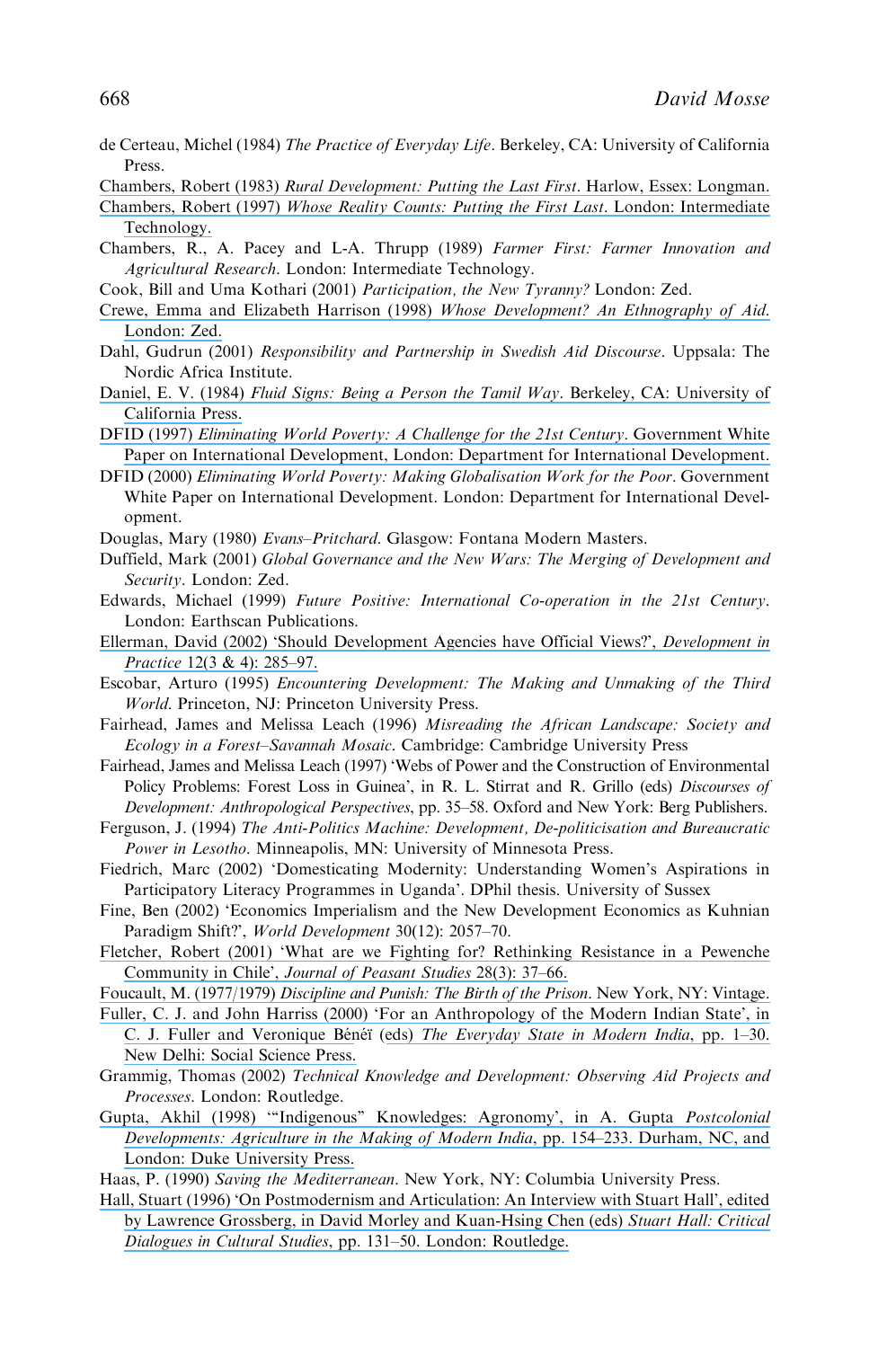- [Heller, P. \(2001\) 'Moving the State: The Politics of Democratic Decentralisation in Kerala and](https://www.researchgate.net/publication/236144401_Moving_the_State_The_Politics_of_Democratic_Decentralization_in_Kerala_South_Africa_and_Porto_Alegre?el=1_x_8&enrichId=rgreq-76f13619c6ac3ce358b5a420cbad09cb-XXX&enrichSource=Y292ZXJQYWdlOzQ0ODM1MDAzO0FTOjI5NTIzNTY4MzkzMDExM0AxNDQ3NDAxMDgwNTk5) [South Africa, and Porto Alegre',](https://www.researchgate.net/publication/236144401_Moving_the_State_The_Politics_of_Democratic_Decentralization_in_Kerala_South_Africa_and_Porto_Alegre?el=1_x_8&enrichId=rgreq-76f13619c6ac3ce358b5a420cbad09cb-XXX&enrichSource=Y292ZXJQYWdlOzQ0ODM1MDAzO0FTOjI5NTIzNTY4MzkzMDExM0AxNDQ3NDAxMDgwNTk5) Politics and Society 29(1): 131–63.
- Heyman, Josiah McConnell (1995) 'Putting Power in the Anthropology of Bureaucracy', Current Anthropology 36(2): 261–87.
- Hobart, Mark (1995) 'Black Umbrellas: The Implication of Mass Media in Development'. Paper prepared for EIDOS Workshop on Globalisation and Decivilisation, Agricultural University of Wageningen (December)
- Johnston, James (2002) 'Qualities of Development: Discourse, Governmentality and Translation of Education Policy in the People's Republic of China'. MA Dissertation. University of London, School of Oriental and African Studies.
- Jones, S., J. N. Khare, D. Mosse, P. Smith, P. S. Sodhi and J. Witcombe (1994) 'The Indo-British Rainfed Farming Project: Issues in the Planning and Implementation of Participatory Natural Resources Development'. KRIBP Working Paper No 1. Swansea: Centre for Development Studies, University of Wales
- [Joshi, Arun and J. R. Witcombe \(1996\) 'Farmer Participatory Crop Improvement II. Participatory](https://www.researchgate.net/publication/231846829_Farmer_Participatory_Crop_Improvement_II_Participatory_Varietal_Selection_a_Case_Study_in_India?el=1_x_8&enrichId=rgreq-76f13619c6ac3ce358b5a420cbad09cb-XXX&enrichSource=Y292ZXJQYWdlOzQ0ODM1MDAzO0FTOjI5NTIzNTY4MzkzMDExM0AxNDQ3NDAxMDgwNTk5) [Varietal Selection, A Case Study in India',](https://www.researchgate.net/publication/231846829_Farmer_Participatory_Crop_Improvement_II_Participatory_Varietal_Selection_a_Case_Study_in_India?el=1_x_8&enrichId=rgreq-76f13619c6ac3ce358b5a420cbad09cb-XXX&enrichSource=Y292ZXJQYWdlOzQ0ODM1MDAzO0FTOjI5NTIzNTY4MzkzMDExM0AxNDQ3NDAxMDgwNTk5) Experimental Agriculture 32: 461–77.
- Latour, Bruno (1996) Aramis, or the Love of Technology (translated by Catherine Porter). Cambridge, MA, and London: Harvard University Press.
- [Latour, Bruno \(2000\) 'When Things Strike Back: A Possible Contribution of Science Studies',](https://www.researchgate.net/publication/239064268_When_Things_Strike_Back_A_Possible_Contribution_of_Science_Studies?el=1_x_8&enrichId=rgreq-76f13619c6ac3ce358b5a420cbad09cb-XXX&enrichSource=Y292ZXJQYWdlOzQ0ODM1MDAzO0FTOjI5NTIzNTY4MzkzMDExM0AxNDQ3NDAxMDgwNTk5) [British Journal of Sociology](https://www.researchgate.net/publication/239064268_When_Things_Strike_Back_A_Possible_Contribution_of_Science_Studies?el=1_x_8&enrichId=rgreq-76f13619c6ac3ce358b5a420cbad09cb-XXX&enrichSource=Y292ZXJQYWdlOzQ0ODM1MDAzO0FTOjI5NTIzNTY4MzkzMDExM0AxNDQ3NDAxMDgwNTk5) 5(1): 105–23.
- Law, J. (1994) Organising Modernity. Oxford: Blackwell Publishers.
- [Li, Tania Murray \(1999\) 'Compromising Power: Development, Culture and Rule in Indonesia',](https://www.researchgate.net/publication/249426038_Compromising_PowerDevelopmentCulture_and_Rule_in_Indonesia?el=1_x_8&enrichId=rgreq-76f13619c6ac3ce358b5a420cbad09cb-XXX&enrichSource=Y292ZXJQYWdlOzQ0ODM1MDAzO0FTOjI5NTIzNTY4MzkzMDExM0AxNDQ3NDAxMDgwNTk5) [Cultural Anthropology](https://www.researchgate.net/publication/249426038_Compromising_PowerDevelopmentCulture_and_Rule_in_Indonesia?el=1_x_8&enrichId=rgreq-76f13619c6ac3ce358b5a420cbad09cb-XXX&enrichSource=Y292ZXJQYWdlOzQ0ODM1MDAzO0FTOjI5NTIzNTY4MzkzMDExM0AxNDQ3NDAxMDgwNTk5) 14(3): 295–322.
- [Li, Tania Murray \(2000\) 'Articulating Indigenous Identity in Indonesia: Resource Politics and](https://www.researchgate.net/publication/231961131_Articulating_Indigenous_Identity_in_Indonesia_Resource_Politics_and_the_Tribal_Slot?el=1_x_8&enrichId=rgreq-76f13619c6ac3ce358b5a420cbad09cb-XXX&enrichSource=Y292ZXJQYWdlOzQ0ODM1MDAzO0FTOjI5NTIzNTY4MzkzMDExM0AxNDQ3NDAxMDgwNTk5) the Tribal Slot', [Comparative Studies in Society and History](https://www.researchgate.net/publication/231961131_Articulating_Indigenous_Identity_in_Indonesia_Resource_Politics_and_the_Tribal_Slot?el=1_x_8&enrichId=rgreq-76f13619c6ac3ce358b5a420cbad09cb-XXX&enrichSource=Y292ZXJQYWdlOzQ0ODM1MDAzO0FTOjI5NTIzNTY4MzkzMDExM0AxNDQ3NDAxMDgwNTk5) 42(1): 149–79.
- Lipsky, M. (1980) Street-level Bureaucracy: Dilemmas of the Individual in Public Service. New York, NY: Russell Sage.
- Long, Norman (1992) 'From Paradigm Lost to Paradigm Regained? The Case for an Actor-oriented Sociology of Development', in N. Long and A. Long (eds) Battlefields of Knowledge: The Interlocking of Theory and Practice in Social Research and Development, pp. 16–43. London: Routledge.
- Long, Norman (2001) [Sociology of Development: Actor Perspectives](https://www.researchgate.net/publication/40190899_Development_Sociology_Actor_Perspectives?el=1_x_8&enrichId=rgreq-76f13619c6ac3ce358b5a420cbad09cb-XXX&enrichSource=Y292ZXJQYWdlOzQ0ODM1MDAzO0FTOjI5NTIzNTY4MzkzMDExM0AxNDQ3NDAxMDgwNTk5). London: Routledge.
- Long, N. and A. Long (eds) (1992) Battlefields of Knowledge: The Interlocking of Theory and Practice in Social Research and Development. London: Routledge.
- [Ludden, David \(1992\) 'India's Development Regime', in N. B. Dirks \(ed.\)](https://www.researchgate.net/publication/312913190_India) Colonialism and Culture[, pp. 247–87. Ann Arbor, MI: University of Michigan Press.](https://www.researchgate.net/publication/312913190_India)
- [Mansuri, Ghazala and Vijayendra Rao \(2004\) 'Community-based \(and driven\) Development:](https://www.researchgate.net/publication/270589014_Community-Based_and_-Driven_Development_A_Critical_Review?el=1_x_8&enrichId=rgreq-76f13619c6ac3ce358b5a420cbad09cb-XXX&enrichSource=Y292ZXJQYWdlOzQ0ODM1MDAzO0FTOjI5NTIzNTY4MzkzMDExM0AxNDQ3NDAxMDgwNTk5) A Critical Review', [World Bank Research Observer](https://www.researchgate.net/publication/270589014_Community-Based_and_-Driven_Development_A_Critical_Review?el=1_x_8&enrichId=rgreq-76f13619c6ac3ce358b5a420cbad09cb-XXX&enrichSource=Y292ZXJQYWdlOzQ0ODM1MDAzO0FTOjI5NTIzNTY4MzkzMDExM0AxNDQ3NDAxMDgwNTk5) 19(1): 1–39.
- Mitchell, Timothy (2002) Rule of Experts: Egypt, Techno-Politics, Modernity. Berkeley, CA: University of California Press.
- [Moore, Donald S. \(2000\) 'The Crucible of Cultural Politics: Reworking ''Development'' in](https://www.researchgate.net/publication/249425662_The_Crucible_of_Cultural_Politics_Reworking_Development_in_Zimbabwe) [Zimbabwe's Eastern Highlands',](https://www.researchgate.net/publication/249425662_The_Crucible_of_Cultural_Politics_Reworking_Development_in_Zimbabwe) American Ethnologist 26(3): 654–89.
- Mosse, David (1994) 'Authority, Gender and Knowledge: Theoretical Reflections on the Practice of Participatory Rural Appraisal', Development and Change 25(3): 497–525.
- Mosse, David (1996) 'The Social Construction of ''People's Knowledge'' in Participatory Rural Development', in S. Bastian and N. Bastian (eds) Assessing Participation: A Debate from South Asia, pp. 135–80. New Delhi: Konark Publishers.
- [Mosse, David \(1998\) 'Process-oriented Approaches to Development Practice and Social](https://www.researchgate.net/publication/248645614_Process_-_orientated_approaches_to_development_practice_and_social_research?el=1_x_8&enrichId=rgreq-76f13619c6ac3ce358b5a420cbad09cb-XXX&enrichSource=Y292ZXJQYWdlOzQ0ODM1MDAzO0FTOjI5NTIzNTY4MzkzMDExM0AxNDQ3NDAxMDgwNTk5) [Research: An Introduction', in D. Mosse, J. Farrington and A. Rew \(eds\)](https://www.researchgate.net/publication/248645614_Process_-_orientated_approaches_to_development_practice_and_social_research?el=1_x_8&enrichId=rgreq-76f13619c6ac3ce358b5a420cbad09cb-XXX&enrichSource=Y292ZXJQYWdlOzQ0ODM1MDAzO0FTOjI5NTIzNTY4MzkzMDExM0AxNDQ3NDAxMDgwNTk5) Development [as Process: Concepts and Methods for Working with Complexity](https://www.researchgate.net/publication/248645614_Process_-_orientated_approaches_to_development_practice_and_social_research?el=1_x_8&enrichId=rgreq-76f13619c6ac3ce358b5a420cbad09cb-XXX&enrichSource=Y292ZXJQYWdlOzQ0ODM1MDAzO0FTOjI5NTIzNTY4MzkzMDExM0AxNDQ3NDAxMDgwNTk5), pp. 3–30. London: [Routledge.](https://www.researchgate.net/publication/248645614_Process_-_orientated_approaches_to_development_practice_and_social_research?el=1_x_8&enrichId=rgreq-76f13619c6ac3ce358b5a420cbad09cb-XXX&enrichSource=Y292ZXJQYWdlOzQ0ODM1MDAzO0FTOjI5NTIzNTY4MzkzMDExM0AxNDQ3NDAxMDgwNTk5)
- [Mosse, David \(1999\) 'Colonial and Contemporary Ideologies of Community Management:](https://www.researchgate.net/publication/51744108_Colonial_and_Contemporary_Ideologies_of_) [The Case of Tank Irrigation Development in South India',](https://www.researchgate.net/publication/51744108_Colonial_and_Contemporary_Ideologies_of_) Modern Asian Studies 33(2): [303–38.](https://www.researchgate.net/publication/51744108_Colonial_and_Contemporary_Ideologies_of_)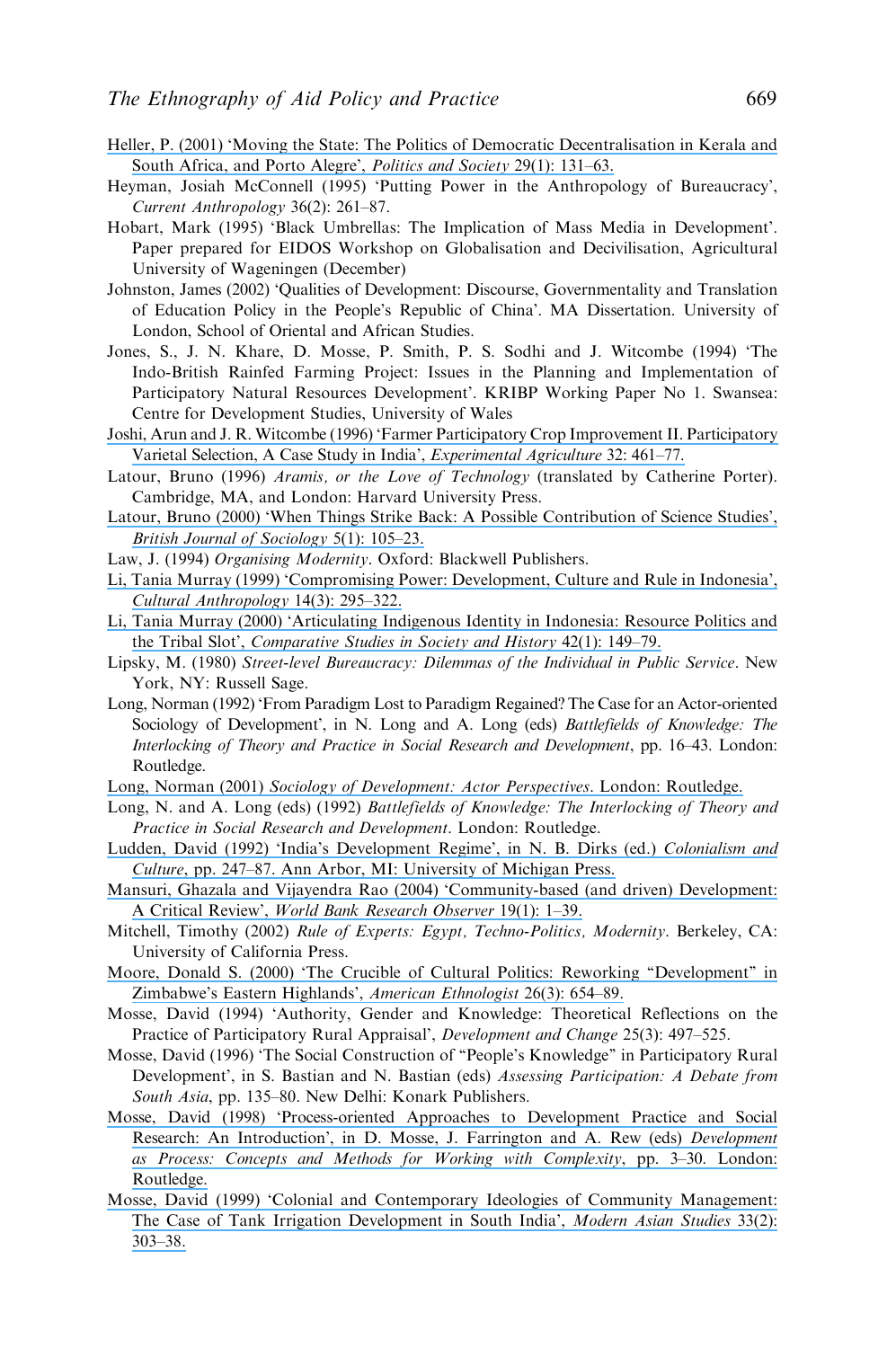- Mosse, David (2001) '''People's Knowledge'', Participation and Patronage: Operations and Representations in Rural Development', in Bill Cook and Uma Kothari (eds) Participation, the New Tyranny?, pp. 16–35. London: Zed.
- [Mosse, David \(2003\) 'The Making and Marketing of Participatory Development', in Philip](https://www.researchgate.net/publication/283608154_The_making_and_marketing_of_participatory_development?el=1_x_8&enrichId=rgreq-76f13619c6ac3ce358b5a420cbad09cb-XXX&enrichSource=Y292ZXJQYWdlOzQ0ODM1MDAzO0FTOjI5NTIzNTY4MzkzMDExM0AxNDQ3NDAxMDgwNTk5) Quarles van Ufford and Ananta Giri (eds) [A Moral Critique of Development: In Search of](https://www.researchgate.net/publication/283608154_The_making_and_marketing_of_participatory_development?el=1_x_8&enrichId=rgreq-76f13619c6ac3ce358b5a420cbad09cb-XXX&enrichSource=Y292ZXJQYWdlOzQ0ODM1MDAzO0FTOjI5NTIzNTY4MzkzMDExM0AxNDQ3NDAxMDgwNTk5) Global Responsibilities[, pp. 43–75. London and New York: Routledge.](https://www.researchgate.net/publication/283608154_The_making_and_marketing_of_participatory_development?el=1_x_8&enrichId=rgreq-76f13619c6ac3ce358b5a420cbad09cb-XXX&enrichSource=Y292ZXJQYWdlOzQ0ODM1MDAzO0FTOjI5NTIzNTY4MzkzMDExM0AxNDQ3NDAxMDgwNTk5)
- Mosse, David (2004) Cultivating Development: An Ethnography of Aid Policy and Practice. London: Pluto Press.
- OECD (1996) Shaping the 21st Century: The Contribution of Development Co-operation. Development Assistance Committee. Paris: OECD
- Olivier de Sardin, P. (forthcoming) 'Introduction: The Three Approaches in the Anthropology of Development', in P. Olivier de Sardin, Anthropology and Development. London: Zed.
- Parkin, David (1995) 'Latticed Knowledge: Eradication and Dispersal of the Unpalatable in Islam, Medicine and Anthropological Theory', in Richard Fardon (ed.) Counterworks: Managing the Diversity of Knowledge, pp. 143–63. London and New York: Routledge.
- [Pels, P. and L. Nencel \(1991\) 'Introduction: Critique and the Deconstruction of Anthropological](https://www.researchgate.net/publication/28641337_Introduction_Critique_and_the_Deconstruction_of_Anthropological_Authority?el=1_x_8&enrichId=rgreq-76f13619c6ac3ce358b5a420cbad09cb-XXX&enrichSource=Y292ZXJQYWdlOzQ0ODM1MDAzO0FTOjI5NTIzNTY4MzkzMDExM0AxNDQ3NDAxMDgwNTk5) Authority', in P. Pels and L. Nencel (eds) [Constructing Knowledge: Authority and Critique in](https://www.researchgate.net/publication/28641337_Introduction_Critique_and_the_Deconstruction_of_Anthropological_Authority?el=1_x_8&enrichId=rgreq-76f13619c6ac3ce358b5a420cbad09cb-XXX&enrichSource=Y292ZXJQYWdlOzQ0ODM1MDAzO0FTOjI5NTIzNTY4MzkzMDExM0AxNDQ3NDAxMDgwNTk5) Social Science[. London: Sage.](https://www.researchgate.net/publication/28641337_Introduction_Critique_and_the_Deconstruction_of_Anthropological_Authority?el=1_x_8&enrichId=rgreq-76f13619c6ac3ce358b5a420cbad09cb-XXX&enrichSource=Y292ZXJQYWdlOzQ0ODM1MDAzO0FTOjI5NTIzNTY4MzkzMDExM0AxNDQ3NDAxMDgwNTk5)
- Porter, Doug J. (1995) 'Scenes from Childhood: The Homesickness of Development Discourse', in Jonathan Crush (ed.) Power of Development, pp. 63–86. London and New York: Routledge.
- [Quarles van Ufford, Philip \(1988\)'The Hidden Crisis in Development: Development Bureaucracies in](https://www.researchgate.net/publication/290842098_The_hidden_crisis_in_development_Development_bureaucracies_in_between_intentions_and_outcomes?el=1_x_8&enrichId=rgreq-76f13619c6ac3ce358b5a420cbad09cb-XXX&enrichSource=Y292ZXJQYWdlOzQ0ODM1MDAzO0FTOjI5NTIzNTY4MzkzMDExM0AxNDQ3NDAxMDgwNTk5) [between Intentions and Outcomes', in P. Quarles van Ufford, Dirk Kruijt and Theodore Downing](https://www.researchgate.net/publication/290842098_The_hidden_crisis_in_development_Development_bureaucracies_in_between_intentions_and_outcomes?el=1_x_8&enrichId=rgreq-76f13619c6ac3ce358b5a420cbad09cb-XXX&enrichSource=Y292ZXJQYWdlOzQ0ODM1MDAzO0FTOjI5NTIzNTY4MzkzMDExM0AxNDQ3NDAxMDgwNTk5) (eds) [The Hidden Crisis in Development: Development Bureaucracies](https://www.researchgate.net/publication/290842098_The_hidden_crisis_in_development_Development_bureaucracies_in_between_intentions_and_outcomes?el=1_x_8&enrichId=rgreq-76f13619c6ac3ce358b5a420cbad09cb-XXX&enrichSource=Y292ZXJQYWdlOzQ0ODM1MDAzO0FTOjI5NTIzNTY4MzkzMDExM0AxNDQ3NDAxMDgwNTk5), pp. 9–38. Amsterdam: Free [University Press.](https://www.researchgate.net/publication/290842098_The_hidden_crisis_in_development_Development_bureaucracies_in_between_intentions_and_outcomes?el=1_x_8&enrichId=rgreq-76f13619c6ac3ce358b5a420cbad09cb-XXX&enrichSource=Y292ZXJQYWdlOzQ0ODM1MDAzO0FTOjI5NTIzNTY4MzkzMDExM0AxNDQ3NDAxMDgwNTk5)
- Quarles van Ufford, Philip, Ananta Kumar and David Mosse (2003) 'Interventions in Development: Towards a New Moral Understanding of our Experiences and an Agenda for the Future', in Philip Quarles van Ufford and Ananta Giri (eds) A Moral Critique of Development: In Search of Global Responsibilities, pp. 3–43. London and New York: Routledge
- Ricoeur, Paul (1978) The Rule of Metaphor: Multi-disciplinary Studies of the Creation of Meaning in Language (translated by Robert Czerny with Kathleen McLaughlin and John Costello). London: Routledge and Kegan Paul.
- Roe, Emery (1994) [Narrative Policy Analysis: Theory and Practice](https://www.researchgate.net/publication/246918850_Narrative_Policy_Analysis_Theory_a_nd_Practice?el=1_x_8&enrichId=rgreq-76f13619c6ac3ce358b5a420cbad09cb-XXX&enrichSource=Y292ZXJQYWdlOzQ0ODM1MDAzO0FTOjI5NTIzNTY4MzkzMDExM0AxNDQ3NDAxMDgwNTk5). Durham, NC, and London: [Duke University Press.](https://www.researchgate.net/publication/246918850_Narrative_Policy_Analysis_Theory_a_nd_Practice?el=1_x_8&enrichId=rgreq-76f13619c6ac3ce358b5a420cbad09cb-XXX&enrichSource=Y292ZXJQYWdlOzQ0ODM1MDAzO0FTOjI5NTIzNTY4MzkzMDExM0AxNDQ3NDAxMDgwNTk5)
- Rondinelli, D. (1983) [Development Projects as Policy Experiments](https://www.researchgate.net/publication/37906568_Development_Projects_as_Policy_Experiments_an_Adaptive_Approach_to_Development_Administration?el=1_x_8&enrichId=rgreq-76f13619c6ac3ce358b5a420cbad09cb-XXX&enrichSource=Y292ZXJQYWdlOzQ0ODM1MDAzO0FTOjI5NTIzNTY4MzkzMDExM0AxNDQ3NDAxMDgwNTk5). London: Methuen.
- [Sahlins, Marshall \(1999\) 'Two or Three Things that I know about Culture',](https://www.researchgate.net/publication/272588612_Two_or_Three_Things_That_I_Know_about_Culture?el=1_x_8&enrichId=rgreq-76f13619c6ac3ce358b5a420cbad09cb-XXX&enrichSource=Y292ZXJQYWdlOzQ0ODM1MDAzO0FTOjI5NTIzNTY4MzkzMDExM0AxNDQ3NDAxMDgwNTk5) Journal of the Royal [Anthropological Institute](https://www.researchgate.net/publication/272588612_Two_or_Three_Things_That_I_Know_about_Culture?el=1_x_8&enrichId=rgreq-76f13619c6ac3ce358b5a420cbad09cb-XXX&enrichSource=Y292ZXJQYWdlOzQ0ODM1MDAzO0FTOjI5NTIzNTY4MzkzMDExM0AxNDQ3NDAxMDgwNTk5) 5(3): 399–421.
- Sayer, Derek (1994) 'Everyday Forms of State Formation: Some Dissident Remarks on "Hegemony"', in Gilbert M. Joseph and Daniel Nugent (eds) Everyday Forms of State Formation: Revolution and the Negotiation of Rule in Modern Mexico, pp. 367–77. Durham, NC: Duke University Press
- Scott, James (1990) Domination and the Arts of Resistance: Hidden Transcripts. New Haven, CT: Yale University Press
- Scott, James (1998) [Seeing like a State: How Certain Schemes to Improve the Human Condition](https://www.researchgate.net/publication/200507837_Seeing_Like_A_State_How_Certain_Schemes_to_Improve_the_Human_Condition_Have_Failed?el=1_x_8&enrichId=rgreq-76f13619c6ac3ce358b5a420cbad09cb-XXX&enrichSource=Y292ZXJQYWdlOzQ0ODM1MDAzO0FTOjI5NTIzNTY4MzkzMDExM0AxNDQ3NDAxMDgwNTk5) have Failed[. New Haven, CT, and London: Yale University Press](https://www.researchgate.net/publication/200507837_Seeing_Like_A_State_How_Certain_Schemes_to_Improve_the_Human_Condition_Have_Failed?el=1_x_8&enrichId=rgreq-76f13619c6ac3ce358b5a420cbad09cb-XXX&enrichSource=Y292ZXJQYWdlOzQ0ODM1MDAzO0FTOjI5NTIzNTY4MzkzMDExM0AxNDQ3NDAxMDgwNTk5)
- [Shah, T., S. Chandra, S. Ladbury, S. Parthasarthy and A. Shah \(1996\) 'Kribhco Indo-British](https://www.researchgate.net/publication/200507837_Seeing_Like_A_State_How_Certain_Schemes_to_Improve_the_Human_Condition_Have_Failed?el=1_x_8&enrichId=rgreq-76f13619c6ac3ce358b5a420cbad09cb-XXX&enrichSource=Y292ZXJQYWdlOzQ0ODM1MDAzO0FTOjI5NTIzNTY4MzkzMDExM0AxNDQ3NDAxMDgwNTk5) [Rainfed Farming Project \(KRIBP\): Report of the Mid-term Evaluation, January 1996'.](https://www.researchgate.net/publication/200507837_Seeing_Like_A_State_How_Certain_Schemes_to_Improve_the_Human_Condition_Have_Failed?el=1_x_8&enrichId=rgreq-76f13619c6ac3ce358b5a420cbad09cb-XXX&enrichSource=Y292ZXJQYWdlOzQ0ODM1MDAzO0FTOjI5NTIzNTY4MzkzMDExM0AxNDQ3NDAxMDgwNTk5) [New Delhi: Overseas Development Administration.](https://www.researchgate.net/publication/200507837_Seeing_Like_A_State_How_Certain_Schemes_to_Improve_the_Human_Condition_Have_Failed?el=1_x_8&enrichId=rgreq-76f13619c6ac3ce358b5a420cbad09cb-XXX&enrichSource=Y292ZXJQYWdlOzQ0ODM1MDAzO0FTOjI5NTIzNTY4MzkzMDExM0AxNDQ3NDAxMDgwNTk5)
- Shore, S. and S. Wright (eds) (1997) Anthropology of Policy: Critical Perspectives on Governance and Power. London and New York: Routledge.
- Sivaramakrishnan, K. (1999) [Modern Forests: Statemaking and Environmental Change in](https://www.researchgate.net/publication/270588855_Modern_Forests_Statemaking_and_Environmental_Change_in_Colonial_Eastern_India?el=1_x_8&enrichId=rgreq-76f13619c6ac3ce358b5a420cbad09cb-XXX&enrichSource=Y292ZXJQYWdlOzQ0ODM1MDAzO0FTOjI5NTIzNTY4MzkzMDExM0AxNDQ3NDAxMDgwNTk5) Colonial Eastern India[. Delhi: Oxford University Press.](https://www.researchgate.net/publication/270588855_Modern_Forests_Statemaking_and_Environmental_Change_in_Colonial_Eastern_India?el=1_x_8&enrichId=rgreq-76f13619c6ac3ce358b5a420cbad09cb-XXX&enrichSource=Y292ZXJQYWdlOzQ0ODM1MDAzO0FTOjI5NTIzNTY4MzkzMDExM0AxNDQ3NDAxMDgwNTk5)
- Skaria, Ajay (1998) [Hybrid Histories: Forests, Frontiers and Wildness in Western India](https://www.researchgate.net/publication/249214912_Hybrid_Histories_Forests_Frontiers_and_Wildness_in_Western_India?el=1_x_8&enrichId=rgreq-76f13619c6ac3ce358b5a420cbad09cb-XXX&enrichSource=Y292ZXJQYWdlOzQ0ODM1MDAzO0FTOjI5NTIzNTY4MzkzMDExM0AxNDQ3NDAxMDgwNTk5). Delhi: [Oxford University Press.](https://www.researchgate.net/publication/249214912_Hybrid_Histories_Forests_Frontiers_and_Wildness_in_Western_India?el=1_x_8&enrichId=rgreq-76f13619c6ac3ce358b5a420cbad09cb-XXX&enrichSource=Y292ZXJQYWdlOzQ0ODM1MDAzO0FTOjI5NTIzNTY4MzkzMDExM0AxNDQ3NDAxMDgwNTk5)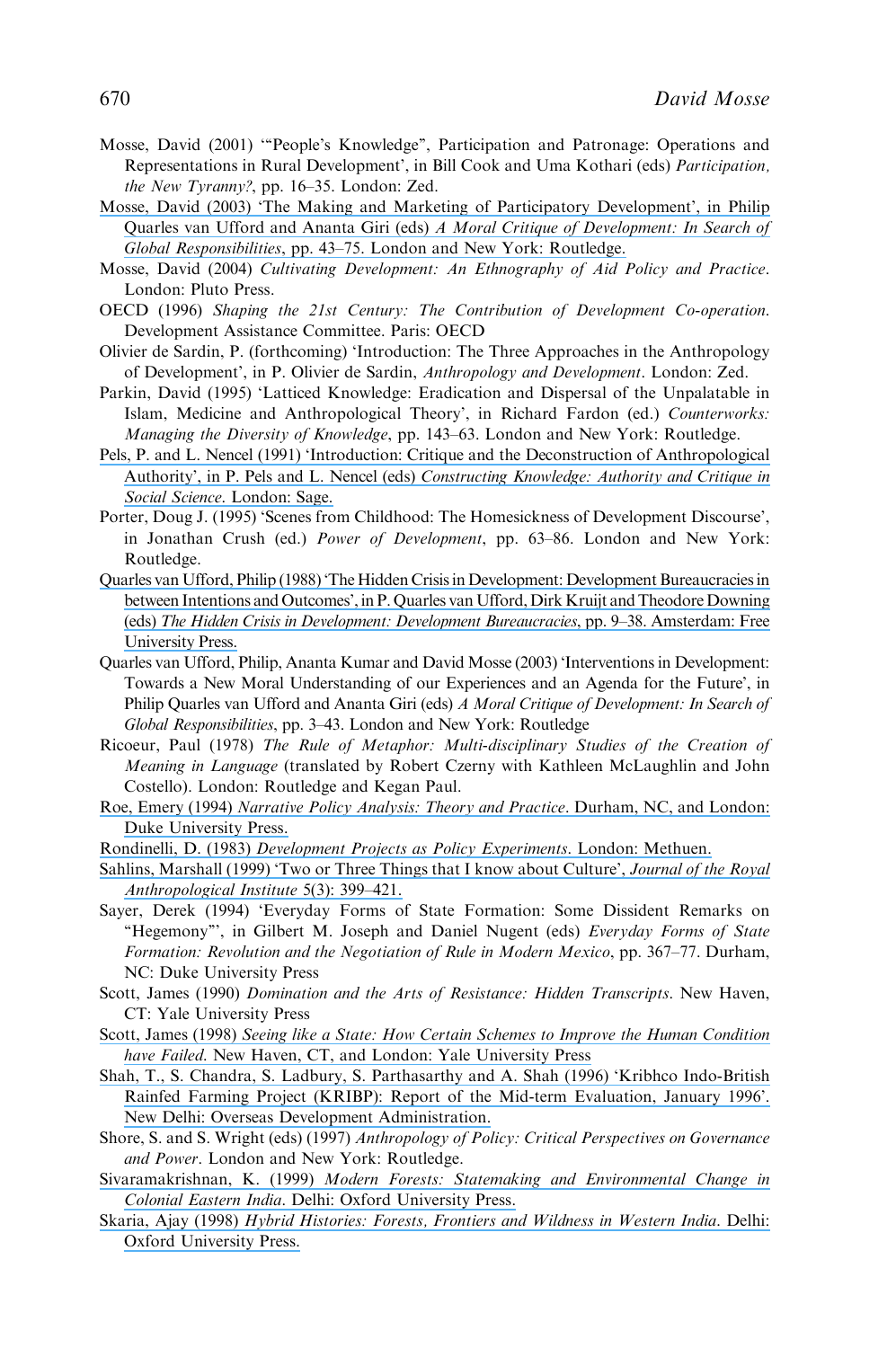- [Slater, David and Morag Bell \(2002\) 'Aid and the Geopolitics of the Post-Colonial: Critical Reflec](https://www.researchgate.net/publication/227679327_Aid_and_the_Geopolitics_of_the_Post-Colonial_Critical_Reflections_on_New_Labour)[tions on New Labour's Overseas Development Strategy',](https://www.researchgate.net/publication/227679327_Aid_and_the_Geopolitics_of_the_Post-Colonial_Critical_Reflections_on_New_Labour) Development and Change 33(2): 335–60.
- Steins, Natalie (2001) 'New Directions in Natural Resources Management: The Offer of Actor– Network Theory', IDS Bulletin 32(4): 18–25.
- [Strum, Shirley and Bruno Latour \(1999\) 'Redefining the Social Link: From Baboons to](https://www.researchgate.net/publication/247367682_Redefining_the_Social_Link_From_Baboons_to_Humans?el=1_x_8&enrichId=rgreq-76f13619c6ac3ce358b5a420cbad09cb-XXX&enrichSource=Y292ZXJQYWdlOzQ0ODM1MDAzO0FTOjI5NTIzNTY4MzkzMDExM0AxNDQ3NDAxMDgwNTk5) [Humans', in Donald MacKenzie and Judy Wajcman \(eds\)](https://www.researchgate.net/publication/247367682_Redefining_the_Social_Link_From_Baboons_to_Humans?el=1_x_8&enrichId=rgreq-76f13619c6ac3ce358b5a420cbad09cb-XXX&enrichSource=Y292ZXJQYWdlOzQ0ODM1MDAzO0FTOjI5NTIzNTY4MzkzMDExM0AxNDQ3NDAxMDgwNTk5) The Social Shaping of Technology [\(2nd edn\), pp. 116–25. Buckingham: Open University Press.](https://www.researchgate.net/publication/247367682_Redefining_the_Social_Link_From_Baboons_to_Humans?el=1_x_8&enrichId=rgreq-76f13619c6ac3ce358b5a420cbad09cb-XXX&enrichSource=Y292ZXJQYWdlOzQ0ODM1MDAzO0FTOjI5NTIzNTY4MzkzMDExM0AxNDQ3NDAxMDgwNTk5)
- Sundar, Nandini (2000) 'Unpacking the "Joint" in Joint Forest Management', *Development and* Change [31\(1\): 255–79.](https://www.researchgate.net/publication/229560312_Unpacking_the_)
- Tsing, Anna (1993) In the Realm of the Diamond Queen[. Princeton, NJ: Princeton University](https://www.researchgate.net/publication/282003885_In_the_Realm_of_the_Diamond_Queen?el=1_x_8&enrichId=rgreq-76f13619c6ac3ce358b5a420cbad09cb-XXX&enrichSource=Y292ZXJQYWdlOzQ0ODM1MDAzO0FTOjI5NTIzNTY4MzkzMDExM0AxNDQ3NDAxMDgwNTk5) [Press.](https://www.researchgate.net/publication/282003885_In_the_Realm_of_the_Diamond_Queen?el=1_x_8&enrichId=rgreq-76f13619c6ac3ce358b5a420cbad09cb-XXX&enrichSource=Y292ZXJQYWdlOzQ0ODM1MDAzO0FTOjI5NTIzNTY4MzkzMDExM0AxNDQ3NDAxMDgwNTk5)
- Winner, Langdon (1999) 'Do Artefacts have Politics?', in Donald MacKenzie and Judy Wajcman (eds) The Social Shaping of Technology (2nd edn), pp. 28–40. Buckingham: Open University Press.

David Mosse is a Senior Lecturer in Social Anthropology at the School of Oriental and African Studies, University of London (Russell Square, London WC1H OXG, UK; e-mail:  $dm21$  (asoas.ac.uk). He is author of *The Rule of* Water: Statecraft, Ecology and Collective Action in South India (Oxford University Press, 2003).